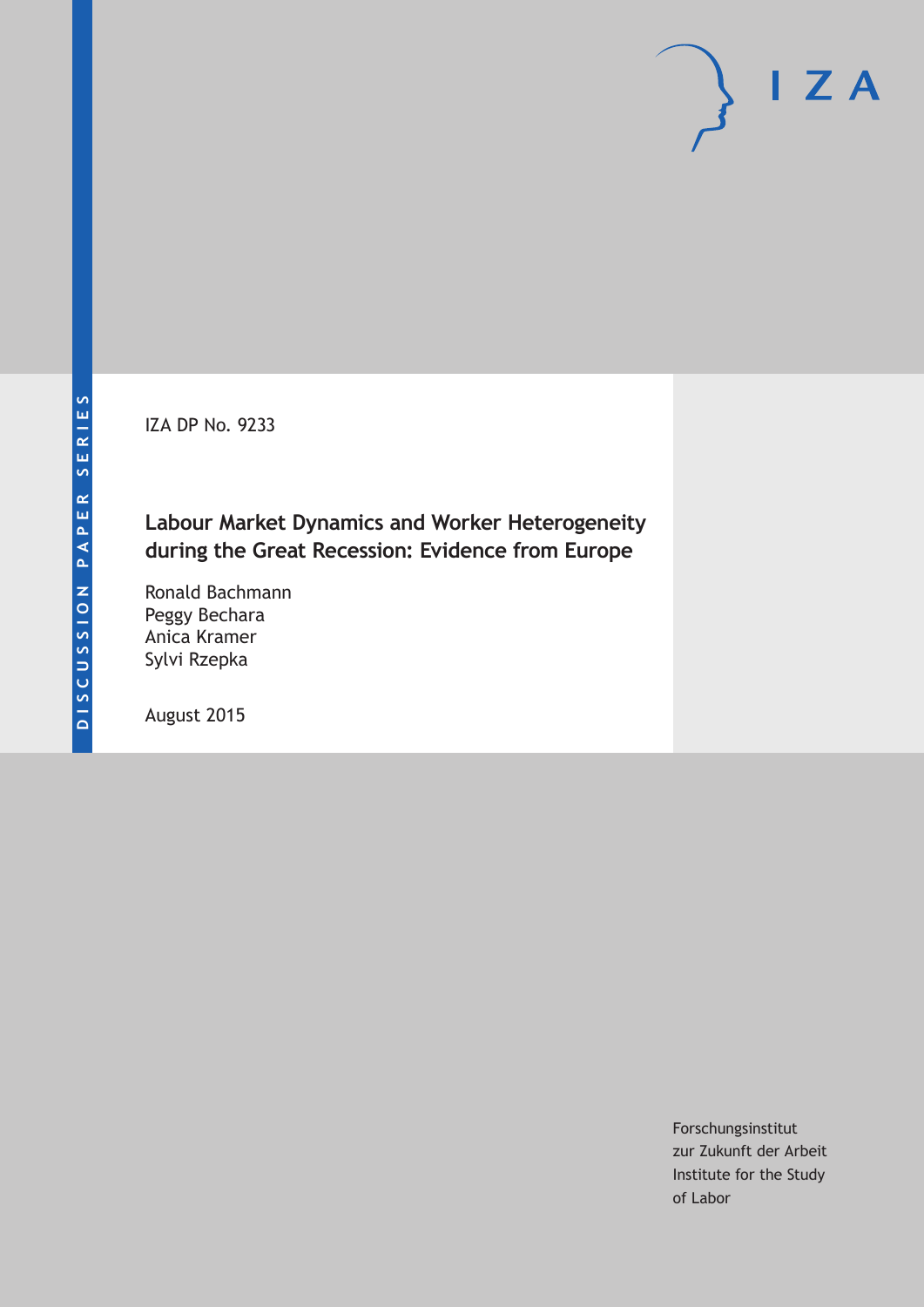## **Labour Market Dynamics and Worker Heterogeneity during the Great Recession: Evidence from Europe**

### **Ronald Bachmann**

*RWI and IZA* 

## **Peggy Bechara**

*RWI* 

### **Anica Kramer**

*RWI and RUB*

### **Sylvi Rzepka**

*RWI and RUB* 

Discussion Paper No. 9233 July 2015

IZA

P.O. Box 7240 53072 Bonn **Germany** 

Phone: +49-228-3894-0 Fax: +49-228-3894-180 E-mail: iza@iza.org

Any opinions expressed here are those of the author(s) and not those of IZA. Research published in this series may include views on policy, but the institute itself takes no institutional policy positions. The IZA research network is committed to the IZA Guiding Principles of Research Integrity.

The Institute for the Study of Labor (IZA) in Bonn is a local and virtual international research center and a place of communication between science, politics and business. IZA is an independent nonprofit organization supported by Deutsche Post Foundation. The center is associated with the University of Bonn and offers a stimulating research environment through its international network, workshops and conferences, data service, project support, research visits and doctoral program. IZA engages in (i) original and internationally competitive research in all fields of labor economics, (ii) development of policy concepts, and (iii) dissemination of research results and concepts to the interested public.

IZA Discussion Papers often represent preliminary work and are circulated to encourage discussion. Citation of such a paper should account for its provisional character. A revised version may be available directly from the author.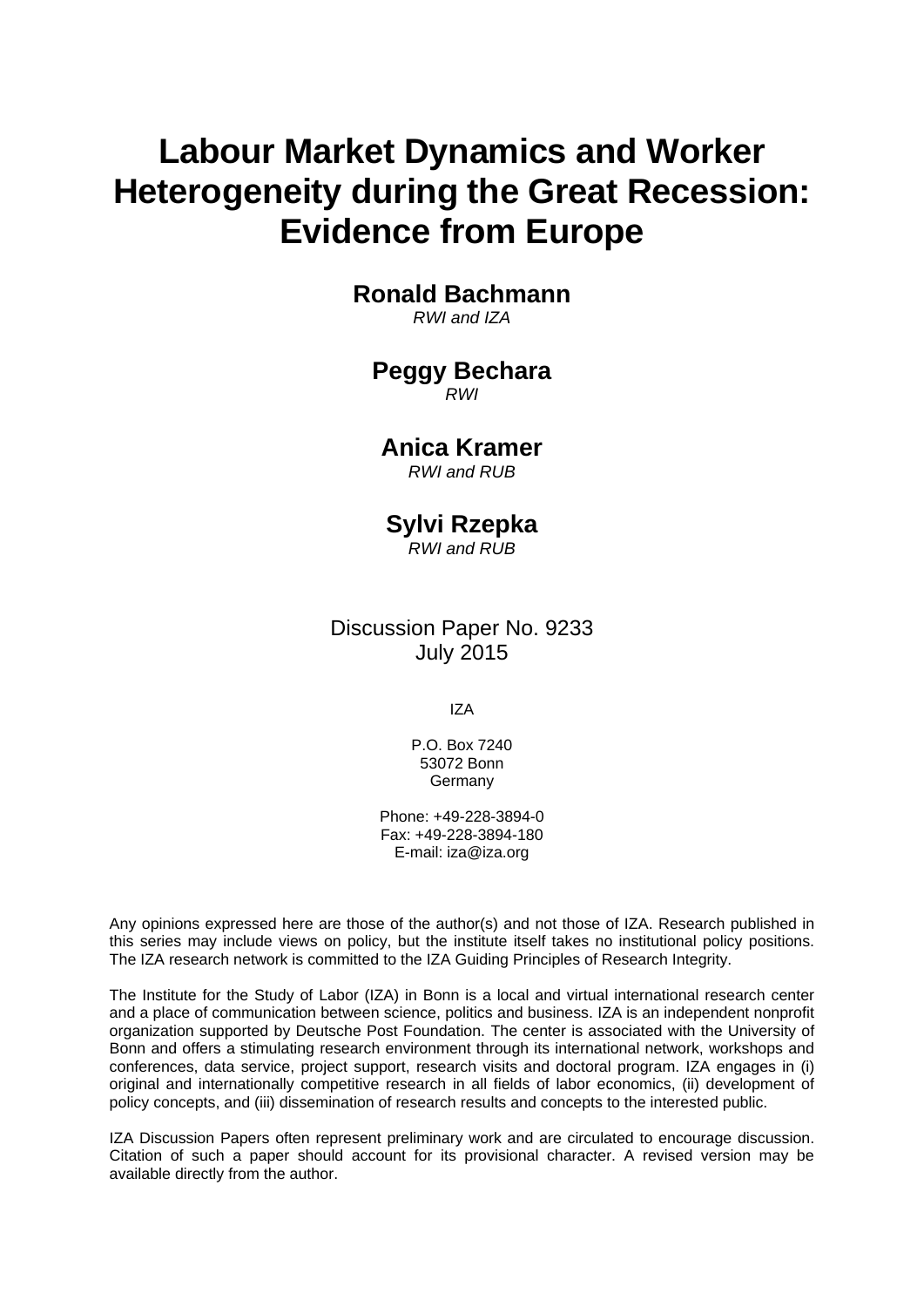IZA Discussion Paper No. 9233 July 2015

## **ABSTRACT**

## **Labour Market Dynamics and Worker Heterogeneity during the Great Recession: Evidence from Europe\***

Using harmonized micro data, this paper investigates the effects of the early phase (2008-10) of the recent economic crisis on transitions between labour market states in Europe. Our analysis focuses on individual heterogeneity, on the type of employment contract, and on cross-country differences. Our analysis shows that specific worker groups, such as men and young persons, were particularly strongly hit by the crisis. Furthermore, more transitions from employment, and especially temporary employment to unemployment, were the main factor behind the rise in unemployment; while reduced unemployment outflows did not contribute substantially to the increase in unemployment during the early phase of the crisis.

JEL Classification: J6, E24

Keywords: recession, labour market transitions, Markov transition matrices, worker heterogeneity

Corresponding author:

Ronald Bachmann Rheinisch-Westfälisches Institut für Wirtschaftsforschung (RWI) Hohenzollernstr. 1-3 45128 Essen Germany E-mail: bachmann@rwi-essen.de

 $\overline{\phantom{a}}$ \* This paper expands on the results of the project "A study on labour market transitions using microdata from the Statistics on Income and Living Conditions (SILC)", which was carried out for the European Commission under the European Community Programme for Employment and Social Solidarity – PROGRESS (2007-2013). The views expressed in this paper are the ones of the authors and do not necessarily reflect those of the European Commission. We thank Hanna Frings, Bart Hobijn, Tom Krebs, Christopher Pissarides, Yolanda F. Rebollo Sanz and Thepthida Sopraseuth, as well as participants of the conference "(European) Labour Markets and the Economic Crisis", the Annual Meeting of the European Society of Population Economics 2014, the Annual Meeting of the European Association for Labor Economists, and the IZA/NBS/CELSI conference on "European Labor Markets and the Great Recession: Adjustment, Transmission, Interactions" for helpful comments and suggestions.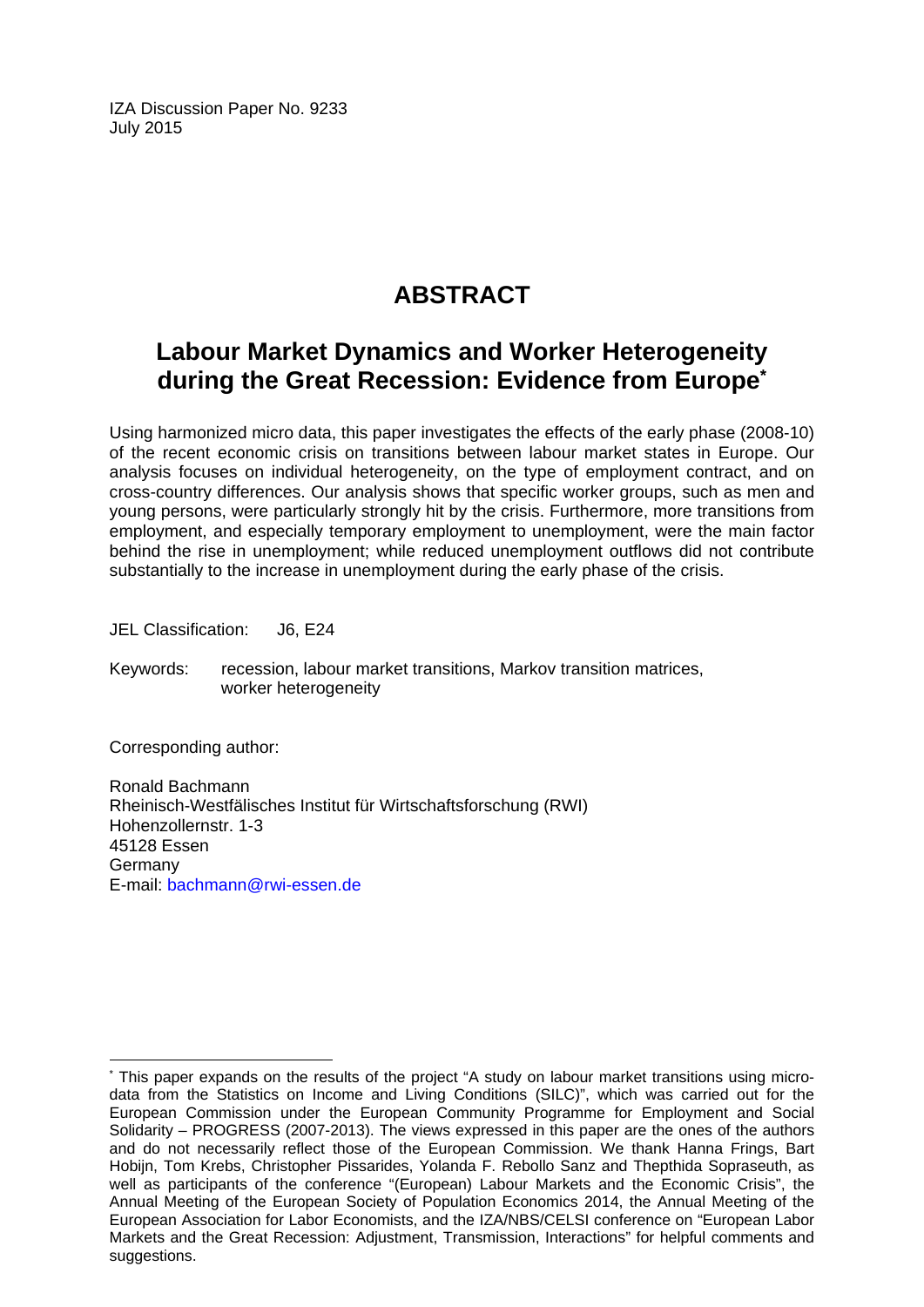#### **1. Introduction**

The recent financial and economic crisis led to high and persistent unemployment rates in all European labour markets. The initial impact of this economic shock on European labour markets was very strong: Between 2008 and 2010, four million persons lost their jobs within the European Monetary Union (ECB, 2012). Furthermore, evidence from aggregate data suggests that specific worker groups were particularly strongly hit by the crisis, namely men and young persons. In addition, the type of employment contract seems to have had an important influence on the labour market effects of the economic crisis, which becomes particularly evident when comparing France, a country with very few fixed-term contracts, with Spain, where the opposite is the case. As a consequence, unemployment rose much more strongly in Spain than in France (Bentolila et al., 2012).

The relative importance of inflows into and outflows from unemployment for the cyclicality of unemployment has attracted a great deal of attention in the analysis of labour market dynamics (Shimer, 2012). Recent articles have mainly found a relatively equal contribution of inflows and outflows to the unemployment stock (Elsby et al., 2009; Fujita and Ramey, 2009). Fujita and Ramey (2009) as well as Fujita (2011) find evidence for important differences in the timing of these effects, with the effect of the inflow rate being more prevalent during the early phase of the recession and the effect of the outflow rate being more important in the middle of the downturn. Yet, these studies have generally focussed on the US labour market and relied on aggregate data, thus neglecting potential composition effects, i.e. differences in the socio-demographic structure of the employed and unemployed. However, especially when including several countries into the analysis, it is important to control for composition effects.

In this study, we perform a micro-data based analysis of the labour market transitions in a large number of European countries, and investigate how these transitions have been affected by the recent financial and economic crisis during its early phase (2008-2010). In doing so, we contribute to the literature in several ways. First, we give a general overview of the effects of the Great Recession on labour market dynamics in Europe, and provide evidence on heterogeneous effects based on individual-level data. In doing so, we update the results of Ward-Warmedinger and Macchiarelli (2014), who analyse labour market transitions in the EU before the Great Recession. Second, we show the importance of temporary and permanent contracts for labour market dynamics during the recession in a large number of European countries – previous studies focused on comparisons of a very limited number of countries (Bentolila et al., 2012). Third, our analysis of labour market transitions yields insights into the relative importance of the driving forces of increased unemployment during the Great Recession.<sup>[1](#page-3-0)</sup> Finally, given that the EU-SILC data are internationally comparable, we are able to provide evidence on cross-country differences in labour market reactions to the crisis in Europe.

The paper is structured as follows. The next section briefly reviews the relevant literature. Section 3 presents the micro data set used as well as our empirical strategy. Section 4 contains the empirical evidence. The final section summarizes our main results and concludes.

#### **2. Related literature**

-

The aggregate effects of the Great Recession are clearly established, particularly the effect on job loss and unemployment, as mentioned in the introduction (e.g. ECB, 2012). In the following,

<span id="page-3-1"></span><span id="page-3-0"></span> $<sup>1</sup>$  Note, however, that we do not perform an unemployment decomposition exercise in the spirit of Shimer (2012) or</sup> Hairault et al. (2015), but rather focus on analyses at the individual level.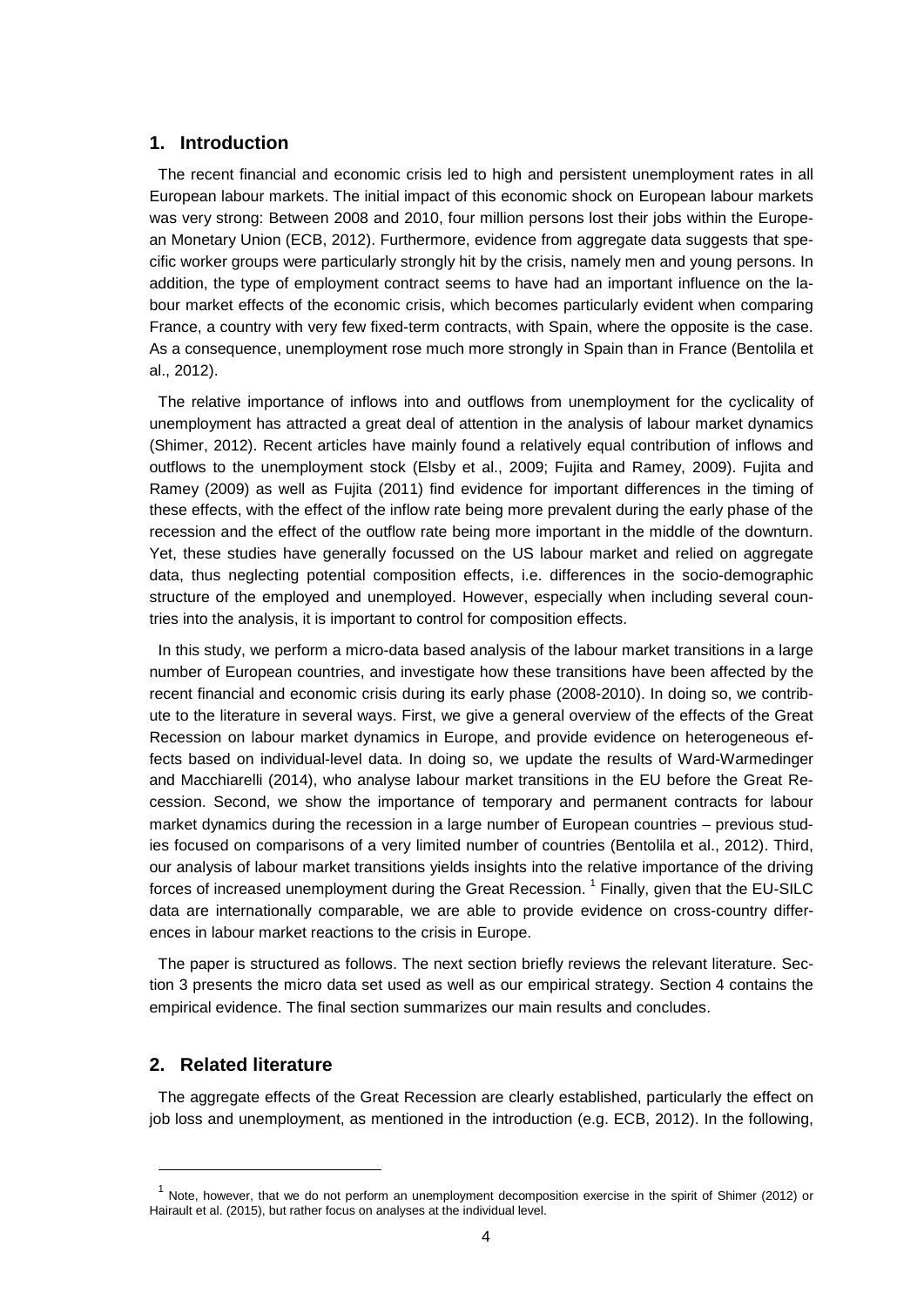we briefly summarise previous findings on heterogeneous effects (age, gender and contract types), especially with respect to labour market transitions.

The situation of young workers has attracted special attention, as it has become apparent that young workers have suffered disproportionately during the recession (Bell and Blanchflower, 2011). This is particularly worrying against the background of evidence on past recessions which demonstrates a substantial and long-lived negative influence of labour market entry in a recession on wages and employment outcomes. This is, for example, shown by von Wachter and Bender (2008) in their analysis of the labour market history of German workers, and for West Germany as a whole by Bachmann et al. (2010). The latter authors find that labour market entrants earning less than the average starting wage are more likely to change their job as well as their occupation. Moreover, although job mobility tends to reduce the effects of labour market entry conditions, implying that job mobility operates as an adjustment mechanism that mitigates entry wage differentials, this process tends to take quite a long time. Finally, they show that these results hold not only for high-skilled, but also for medium-skilled and unskilled workers. Similar results are shown by Kahn (2010) for the US where wages decrease by 6% with a 1% increase in the unemployment rate at graduation. Moreover, this effect persists for up to 15 years after graduation. Using Canadian data, Oreopoulos et al. (2012) show that the unemployment rate at year of graduation has negative effects on graduate earnings that last up to 10 years.

Labour market mobility generally differs between men and women; hence one can expect heterogeneous effects of the crisis in this respect, too. For example, using panel data from six European countries, Theodossiou and Zangelidis (2009) find that low-educated women are more likely to exit to non-employment than high-educated women and men of all education levels. With respect to the business cycle, less-educated males display a pro-cyclical response of jobto-non-employment transitions, less-educated females a counter-cyclical response. This means that, judging from previous recessions, one should expect a decrease of transitions to nonemployment for less-educated men, and an increase for less-educated women. For the recent recession, Verick (2009) finds that in OECD countries, young men were hit hardest, which is also due to men working in heavily impacted sectors such as construction.

Concerning contract types, there is some evidence for selected countries that the prevalence of temporary contracts had an important influence for labour markets during the crisis. This issue has been made obvious by a comparison of the performance of the French and Spanish labour markets (Bentolila et al., 2012). Before the recession, temporary employment grew strongly in Spain, which led to a strong growth in overall employment, while the French labour market was relatively stagnant. In the recession, Bentolila et al. (2012) argue, temporary employment in Spain collapsed, which resulted in a large reduction in overall employment and a correspondingly large increase in unemployment. Therefore, the situation before the crisis with respect to temporary contracts played an important role for the reaction of the labour market during the crisis.

The degree to which inflows and outflows determine unemployment has been strongly debated in the literature. This has typically been addressed by the analysis of aggregate time series of labour market transitions, especially for the US labour market. In this context, early studies such as Darby et al. (1986) found inflows into unemployment to be the decisive factor, later studies found a more important role for outflows (Hall, 2005; Shimer, 2012). By now, a consensus seems to have been reached that the role of inflows into and outflows from unemployment is relatively evenly split (Elsby et al., 2009; Yashiv, 2008; Fujita and Ramey, 2009). However, there are important differences between countries in this respect: Petrongolo and Pissarides (2008) compare France, Spain, and the UK, and find that Spain and the UK, both inflows and outflows play an important role, whereas the outflow rate is the predominant factor in France. Elsby et al.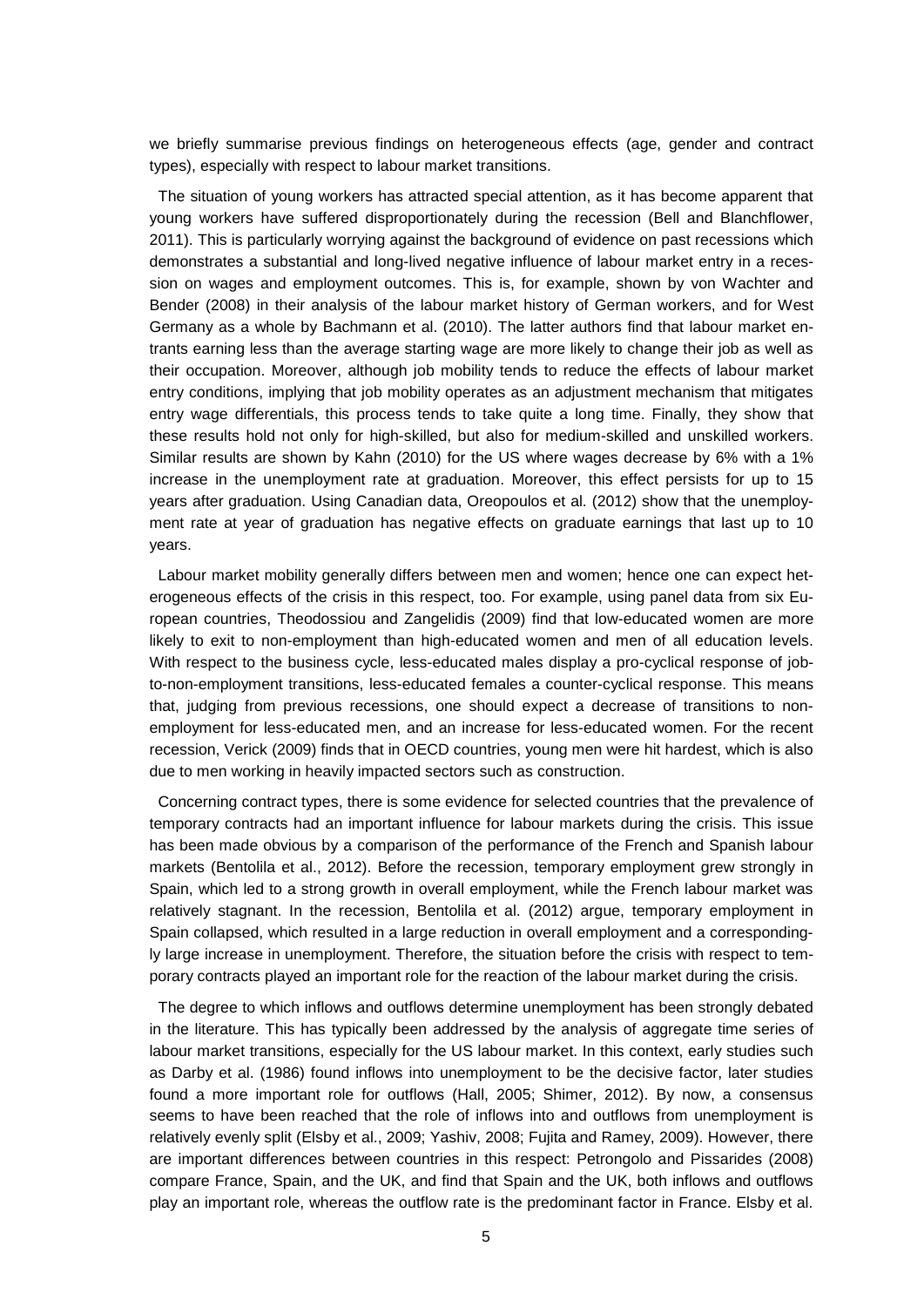(2013) argue that in Continental Europe, such a decomposition exercise should take into account that unemployment in these countries often deviates from its steady-state value. Examining a sample of 14 OECD countries, they find that outflows play a much more important role for unemployment variation than inflows in Anglo-Saxon countries; whereas for Continental European and Nordic countries, their relative importance is roughly equal. Furthermore, they find that increases in unemployment inflows precede a higher unemployment stock, whereas outflows lag behind increases in unemployment.

#### **3. Micro Data and Empirical Strategy**

Our empirical analysis is mainly based on the European Union Statistics on Income and Living Conditions (EU-SILC), which provide representative and internationally comparable data on employment, income, poverty and living conditions for all EU Member States<sup>[2](#page-3-1)</sup> as well as for the two EFTA (European Free Trade Association) countries Norway and Iceland. The data, which are collected at a yearly frequency, are delivered to and processed by Eurostat with the aim to harmonize the information and to ensure comparability across countries.

In order to be able to identify labour market transitions at an individual level, we use the longitudinal files of EU-SILC. The data sets consist of a four-year rotational panel, except for France (9-year panel), Norway (8-year panel) and Luxembourg (yearly panel), (Iacovou et al. 2012). This means that each person selected into the sample is interviewed for four years, and each subsequent year one quarter of all respondents is replaced by new respondents. This structure enables us to follow individuals up to a maximum of four consecutive years.

For a given year, the respective longitudinal file available from Eurostat only contains those respondents that were interviewed both in the respective survey year and in the preceding year. In order to construct a data set with as many observations as possible, we combine the longitudinal files for 2005 to 2010. That is, the different longitudinal data sets are merged together, resulting in a data set that covers the time period from 2004 to 2010. We follow Engel and Schaffner (2012) in order to adjust the weighting scheme of the micro data accordingly. As a consequence, our weighted sample is representative for the population of the countries under consideration. For the majority of countries, EU-SILC data are available for the whole time period covering the years 2004 to 2010. For a subset of countries, the survey was first conducted in 2005 (Cyprus, Czech Republic, Hungary, Lithuania, Poland, Slovenia, Slovakia and the United Kingdom) and thus data on 2004 are not available. For another group of countries, including Bulgaria and Malta, the years 2004 and 2005 are not covered as the survey started in 2006. In addition, no data are available for Ireland in 2010. EU-SILC data for Germany only cover the years 2005 and 2006, for Romania only the years from 2007. We therefore exclude these two countries from the regression analysis. However, we fill this gap in the data using micro data from the European Union Labour Force Survey (EU-LFS) in order to compute descriptive statistics for these two countries.

In the empirical analyses we concentrate on labour market adjustments through the extensive margin, i.e. the transitions across different labour market states. It is commonly asserted that the extensive margin of labour adjustment is significantly more important than the intensive margin (cf. King and Rebelo (1999), Langot and Quintero-Rojas (2008), Merkl and Wesselbaum  $(2011)$ ).<sup>[3](#page-5-0)</sup> In order to construct labour market transitions, we combine the information on the eco-

-

<span id="page-5-1"></span><sup>2</sup> Except for Croatia.

<span id="page-5-0"></span> $3$  Ohanian and Raffo (2012) challenge this view and argue that higher labor market frictions make the intensive margin of labor adjustment more important in Europe. However, van Rens (2012) finds no evidence for this conclusion.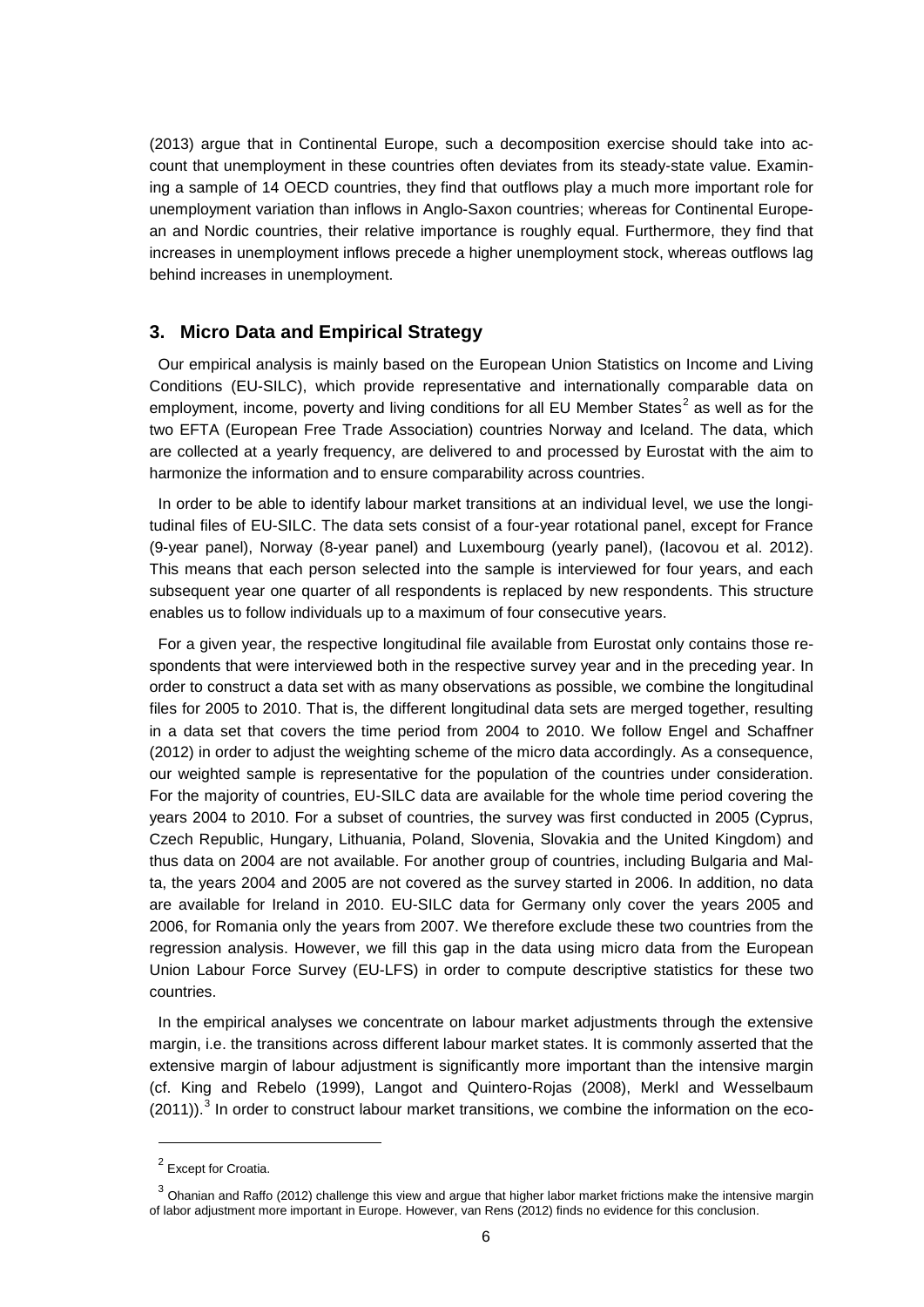nomic status of an individual in a given year with the information on the labour market status in the preceding year; this allows computing yearly transitions between those states. In addition, the data set includes information on the type of contract held at the time of the interview, which allows us to identify transitions between employment with a permanent or temporary contract and other labour market states.<sup>[4](#page-5-1)</sup>

Our empirical analysis focuses on labour market transitions from the origin states employment and unemployment. We therefore estimate multinomial logit models for these two labour market states. The destination states considered are (dependent) employment (in a further step, we also differentiate between temporary and permanent employment), self-employment, unemployment, education, and inactivity. Generally, with j labour market states, the predicted probability from the multinomial logit model can be written as

$$
\Pr(y = m | X) = \frac{\exp(x \cdot \beta_{m|b})}{\sum_{j=1}^{J} \exp(x \cdot \beta_{j|b})}, \text{with } m = 1, ..., j.
$$
 (1)

where y is one of the j labour market states, b is the base category, and **X** is a vector of explanatory variables. When we take being employed (E) as the base category, the predicted probability of being unemployed (U) is:

$$
Pr(y = U|X) = \frac{\exp(X \cdot \beta_{U|E})}{\exp(X \cdot \beta_{U|E}) + \sum_{j=2}^{J} \exp(X \cdot \beta_{j|b})}
$$
(2)

The vector of explanatory variables includes individual characteristics, namely gender, age (dummy variables for belonging to the age groups 15-24, 25-34, 35-54 and 55-64), marital status, level of education (dummy variables for low, medium and high levels of education), full-time or part-time work (only for origin state employment), and occupation dummies (only for transitions out of employment). We also include the following household characteristics: Number of children (younger than 5 years, between 5 and 14 years), number of persons aged 15-64, number of persons older than 65 in the household, as well as the presence of a partner in the household, and the labour market status of the partner. The regressions also include country fixed effects in order to control for region-specific factors that are constant over time.

As the main focus of the analysis is on the impact of the financial and economic crisis on labour market dynamics, the vector of explanatory variables also includes an indicator variable for the economic crisis. This variable takes the value of 0 for the pre-crisis period and 1 for the crisis period, which started either in 2008 or 2009 in the respective countries. In doing so, we take into account the interview date of each individual (available on a quarterly basis) and the timing of the crisis in each country. As for the latter, we use quarterly GDP data from Eurostat and define a recession as at least two consecutive quarters of negative GDP growth<sup>[5](#page-6-0)</sup>. Note that our indicator captures the overall effect of the recessionary period on labour market dynamics. Interacting the crisis indicator with demographic characteristics (gender, age, level of education) allows investigating how the impact of the crisis varies over demographic groups.

-

<sup>&</sup>lt;sup>4</sup> Employing annual data leads to a time aggregation bias in transitions, inducing an underestimation of the true labour market mobility due to the missing transitions that occur between two consecutive years. However, empirical research indicates that although the level of labour market mobility is affected by the time aggregation bias, the effect on its cyclicality is quantitatively small (Elsby et. al., 2009; Nekarda, 2009).

<span id="page-6-1"></span><span id="page-6-0"></span> $<sup>5</sup>$  This procedure was not applicable for Poland and Slovakia. For those two countries we had to rely on the information</sup> of the turning point indicator (OECD).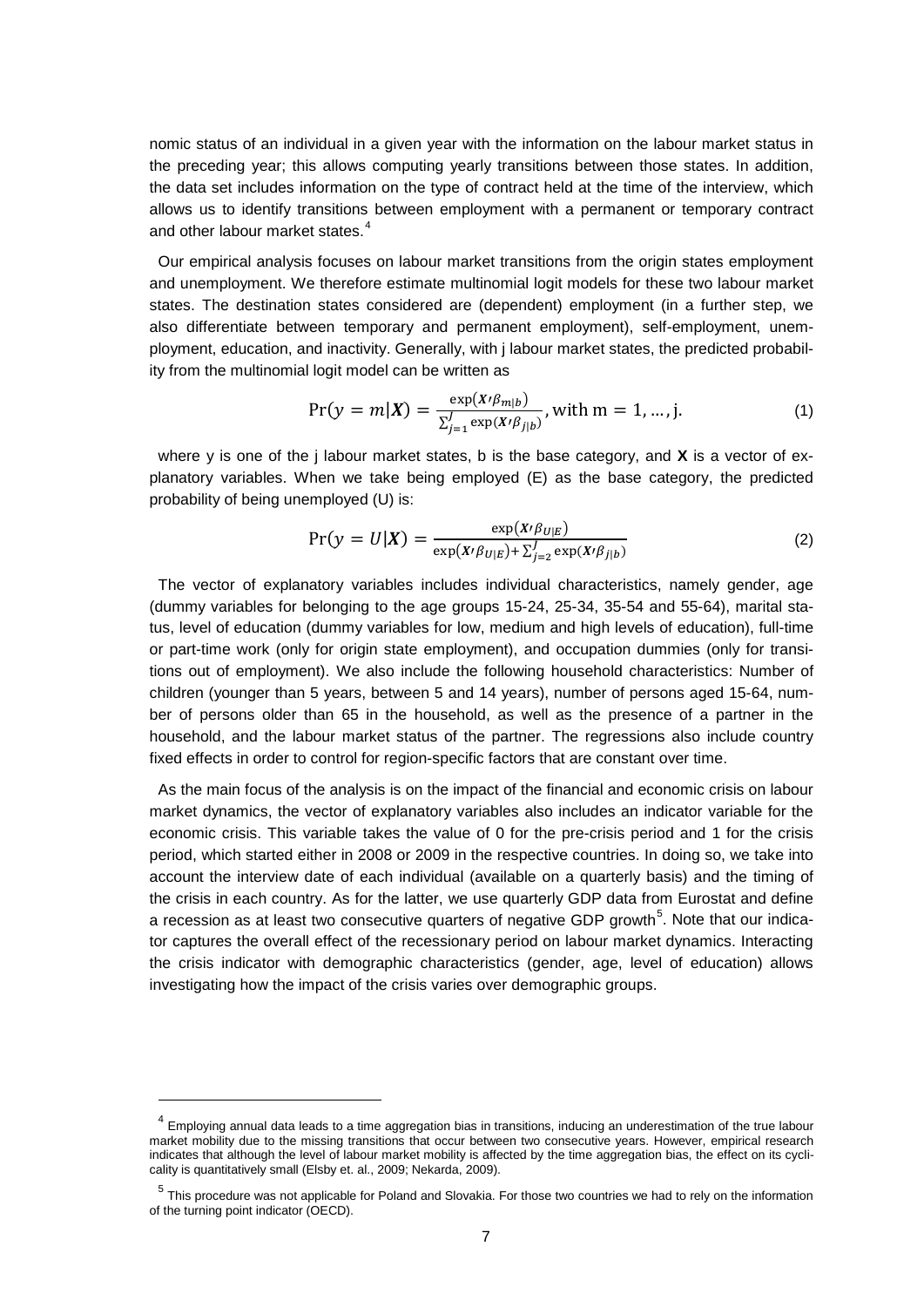#### **4. Empirical evidence**

#### 4.1 Labour market transitions and worker heterogeneity

In the years before the crisis, the overall unemployment rate of our country sample displayed a downward trend and amounted to 9.6 per cent in 2008 (see Figure 1). With the onset of the crisis, the unemployment rate increased to 12.1 per cent in 2009 and 13 per cent in 2010. It also becomes apparent that the crisis marks a turning point in the development of the unemployment rates of men and women. Before the crisis, women had higher unemployment rates than men but this gender difference declined strongly in 2008. After the beginning of the crisis, the unemployment rate of men increased much more than that of women (13.8 per cent versus 12.2 per cent in 2010).

The crisis also had heterogeneous effects with respect to age groups. The unemployment rate of young workers (15-24 years), is generally higher than the unemployment rates of other age groups, but it increased particularly strongly during the crisis, reaching 28.6 per cent for our country sample in 2010 (Figure 1). The unemployment rate of the 25-34 and 55-65 year-olds is very close to the average unemployment rate over the time period considered In contrast, the prime-age group (35-54 years) displays consistently lower unemployment than the average unemployment rate, but follows the same trend.





*Source: EU-SILC, own calculations.*

-

We first analyse which transitions changed most strongly as the European economies went into recession. In order to do so, we compute Markov transition matrices between labour market states for the time periods before and during the crisis (Table 1).<sup>[6](#page-6-1)</sup> This shows that before, 91.9 per cent of those employed in a given year were still employed in the following year; however, this rate drops to 90.8 per cent during the crisis. As the transitions from employment to other labour market states remain largely unchanged, this drop is mainly due to an increase of the transition rate from employment-to-unemployment transition rate of 1 percentage point.

<span id="page-7-0"></span> $6$  The corresponding Markov transition matrices for individual countries are presented in Table A.1 in the appendix.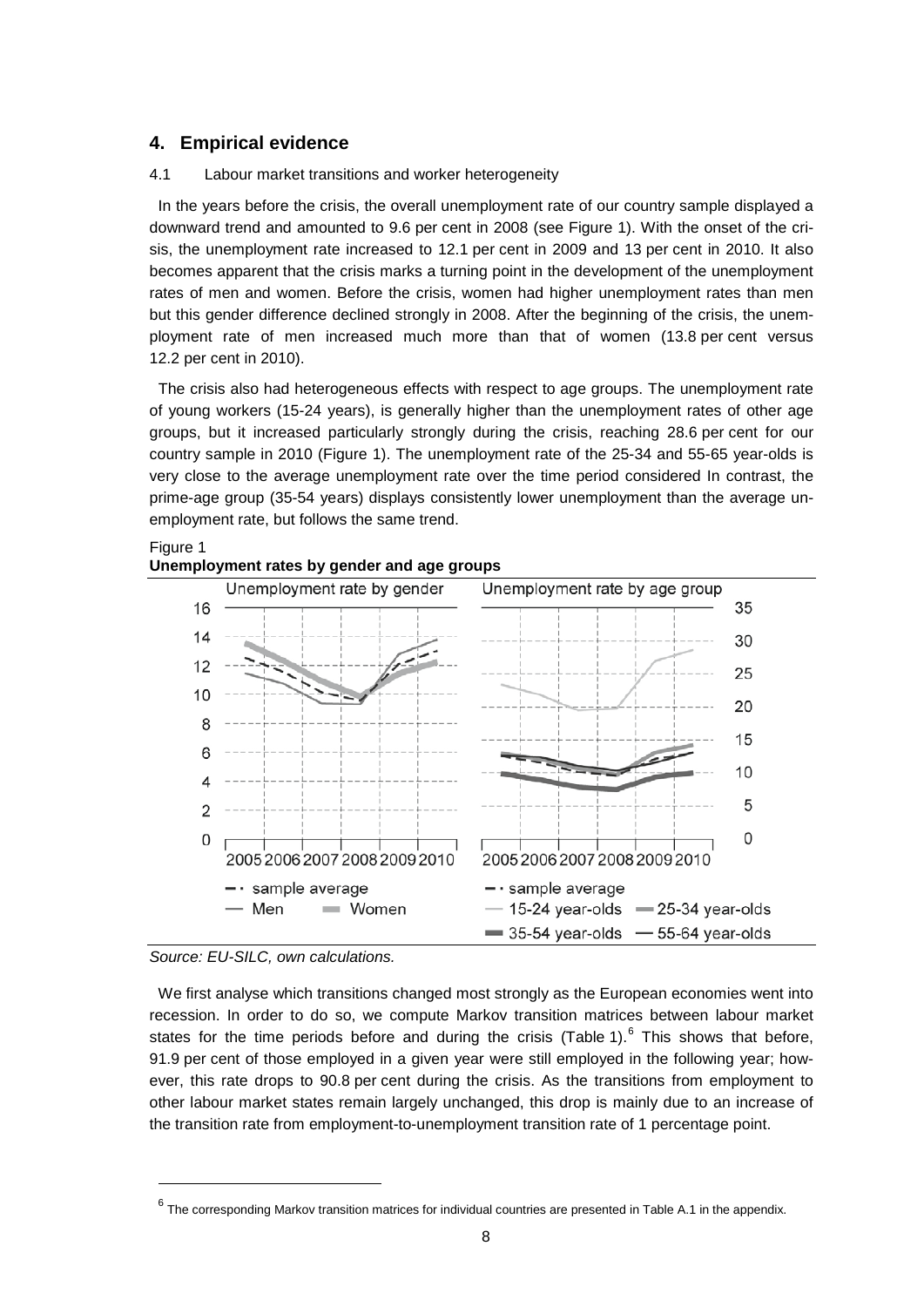As for transitions from unemployment, we observe a decrease of the yearly transition rate to employment from 27.6 per cent to 24.9 per cent, and a corresponding increase of the rate at which the unemployed remained in this labour market state of 1.1 per cent. Furthermore, we observe increases in the transition rates to education and to inactivity.

|                 | <b>DESTINATION</b> |                  |                                |      |            |                   |                  |                                |      |            |
|-----------------|--------------------|------------------|--------------------------------|------|------------|-------------------|------------------|--------------------------------|------|------------|
|                 | Employ-<br>ment    | Self-<br>employ- | Unemploy- Education<br>employ- |      | Inactivity | Employ-<br>ment   | Self-<br>employ- | Unemploy- Education<br>employ- |      | Inactivity |
| <b>ORIGIN</b>   |                    | ment             | ment                           |      |            |                   | ment             | ment                           |      |            |
|                 | Pre-crisis         |                  |                                |      |            | During the crisis |                  |                                |      |            |
| Employment      | 91.9               | 1.4              | 2.9                            | 0.6  | 3.2        | 90.8              | 1.5              | 3.9                            | 0.6  | 3.3        |
| Self-employment | 6.6                | 87.4             | 1.6                            | 0.2  | 4.2        | 5.8               | 87.5             | 2.1                            | 0.3  | 4.3        |
| Unemployment    | 27.6               | 3.4              | 51.5                           | 1.9  | 15.5       | 24.9              | 3.3              | 52.6                           | 2.8  | 16.3       |
| Education       | 15.3               | 0.8              | 3.8                            | 77.0 | 3.0        | 13.5              | 0.9              | 5.5                            | 77.4 | 2.8        |
| Inactivity      | 5.0                | 1.4              | 2.3                            | 0.6  | 90.7       | 4.5               | 1.4              | 2.7                            | 0.7  | 90.6       |
| Total           | 51.4               | 8.9              | 5.9                            | 7.7  | 26.2       | 51.4              | 9.3              | 6.5                            | 7.6  | 25.1       |

#### **Yearly Markov transition matrix for all countries**

Table 1

*Source: EU-SILC and EU-LFS, own calculations. – Note: See Section 3 for a definition of the pre-crisis and the crisis period.*

The transition rates from the other labour market states mostly change to a smaller extent. Most notably, the transition rate from self-employment to employment decreases from 6.6 per cent to 5.8 per cent, the transition rate from education to employment declines from 15.3 per cent to 13.5 per cent, and the transition rate from inactivity to employment falls from 5.0 per cent to 4.5 per cent. While these transition rates are clearly crucial for the evolution of employment, they are not directly linked to the evolution of the unemployment rate, our focus of analysis. In the following, we therefore concentrate on transitions emanating from employment and from unemployment.

In order to find out whether the changes in transition rates between the pre-crisis and the crisis periods are statistically significant, we run the multinomial regression models described in Section 3. In doing so, we focus on the states of origin employment and unemployment. Table 2 presents our baseline regression results for the transitions out of employment. Our first main finding in this context is that during the crisis, employment stability decreased significantly and sizably  $-$  by 1.1 percentage points  $-$  and flows from employment to unemployment increased significantly by 1.3 percentage points. For other transition destinations – besides employment and unemployment – the coefficient of the crisis indicator is insignificant, i.e. the crisis apparently did not have strong effects on these other transitions.

Besides this overall picture on the changes during the economic crisis, our regression results indicate important heterogeneities between demographic groups. With respect to gender, the results for the pre-crisis period show that men are 1.5 percentage points more likely to remain employed than women, and they are less likely to become unemployed (0.5 percentage points – Table 3). However, this picture eroded during the economic crisis, as employment stability of men was affected more by the crisis than that of women. In particular, men were nearly 1 percentage point less likely to stay in employment during the crisis than women. In a similar vein, employment-to-unemployment flows increased for men by nearly 1 percentage point more than for women during the crisis.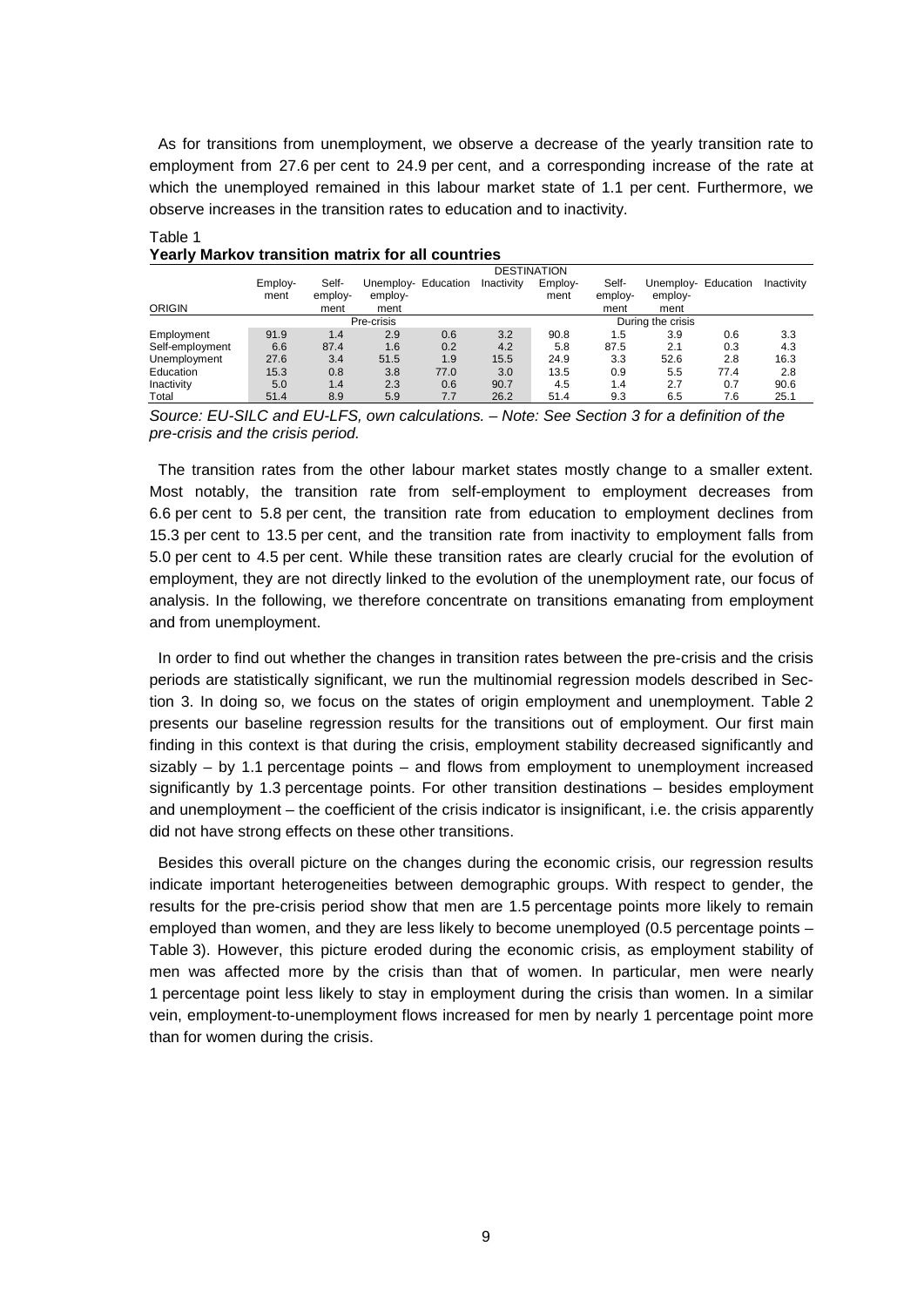|                                          | EE                                 | ES                                | EU                 | EEd                | EI                 |
|------------------------------------------|------------------------------------|-----------------------------------|--------------------|--------------------|--------------------|
| Crisis indicator                         | $-0.0114***$                       | $-0.0005$                         | $0.0125***$        | 0.0000             | $-0.0006$          |
|                                          | (0.0026)                           | (0.001)                           | (0.0024)           | (0.0001)           | (0.0013)           |
| Female                                   | Reference category                 | Reference category                | Reference category | Reference category | Reference category |
| Male                                     | $0.0110***$                        | $0.0058***$                       | $-0.0019$          | 0.0000             | $-0.0150***$       |
|                                          | (0.0035)                           | (0.001)                           | (0.0016)           | (0.0001)           | (0.0021)           |
| Age 15-24                                | $-0.0540***$                       | 0.0010                            | $0.0223***$        | $0.0167***$        | $0.0139***$        |
|                                          | (0.0033)                           | (0.001)                           | (0.003)            | (0.0016)           | (0.0036)           |
| Age 25-34                                | $-0.0214***$                       | $0.0033***$                       | $0.0098***$        | $0.0027***$        | 0.0056***          |
|                                          | (0.0032)                           | (0.001)                           | (0.0025)           | (0.0005)           | (0.0019)           |
| Age 35-54                                | Reference category                 | Reference category                | Reference category | Reference category | Reference category |
| Age 55-65                                | $-0.0990***$                       | $-0.0001$                         | $-0.0008$          | $-0.0011***$       | $0.1009***$        |
|                                          | (0.0152)                           | (0.0007)                          | (0.0017)           | (0.0002)           | (0.0148)           |
| Single                                   | Reference category                 | Reference category                | Reference category | Reference category | Reference category |
| Married                                  | $0.0026**$                         | $-0.0005$                         | $-0.0069***$       | $-0.0005**$        | $0.0053***$        |
|                                          | (0.0012)                           | (0.0012)                          | (0.0011)           | (0.0002)           | (0.0009)           |
| Low skilled (ISCED 0-2)                  | $-0.0168***$                       | 0.0006                            | $0.0103***$        | $-0.0003***$       | 0.0063***          |
|                                          | (0.002)                            | (0.0006)                          | (0.0011)           | (0.0001)           | (0.0008)           |
| Medium skilled (ISCED 3-4)               | Reference category                 | Reference category                | Reference category | Reference category | Reference category |
| High skilled (ISCED 5)                   | 0.0096***                          | $-0.0015*$                        | $-0.004***$        | 0.0000             | $-0.0042***$       |
|                                          | (0.0018)                           | (0.0009)                          | (0.0009)           | (0.0001)           | (0.0012)           |
| Number of children(<=4) in household     | $-0.0067***$                       | 0.0006                            | 0.0001             | $-0.0004***$       | $0.0065***$        |
|                                          | (0.0017)                           | (0.0005)                          | (0.0006)           | (0.0001)           | (0.0017)           |
| Number of children(5-14) in household    | $-0.0005$                          | $0.0011***$                       | $0.0013***$        | 0.0001             | $-0.002***$        |
|                                          | (0.0007)                           | (0.0003)                          | (0.0005)           | (0)                | (0.0005)           |
| Number of employable persons (15-64) in  |                                    |                                   |                    |                    |                    |
| household                                | $0.0016***$                        | 0.0002                            | 0.0003             | $0.0002**$         | $-0.0022***$       |
|                                          | (0.0006)                           | (0.0002)                          | (0.0003)           | (0.0001)           | (0.0004)           |
| Number of elderly(>=65) in household     | $-0.0044***$                       | 0.0004                            | 0.0009             | 0.0000             | $0.0031***$        |
|                                          | (0.0015)                           | (0.0004)                          | (0.0008)           | (0.0001)           | (0.0008)           |
| Full-time employed partner in household  | $0.0111***$                        | 0.0001                            | $-0.0063***$       | $-0.0002**$        | $-0.0047**$        |
|                                          | (0.0032)                           | (0.0004)                          | (0.0014)           | (0.0001)           | (0.0022)           |
| Part-time employed partner in household  | $0.0132***$                        | $-0.0006$                         | $-0.0066***$       | $-0.0003***$       | $-0.0056***$       |
|                                          | (0.0026)                           | (0.0008)                          | (0.0016)           | (0.0001)           | (0.0019)           |
| Inactive/unemployed partner in household | Reference category                 | Reference category                | Reference category | Reference category | Reference category |
| No partner in household                  | $0.0057**$                         | 0.0004                            | 0.0005             | $0.001***$         | $-0.0076***$       |
|                                          | (0.0024)                           | (0.0013)                          | (0.001)            | (0.0002)           | (0.0022)           |
| Full-time employed                       | Reference category<br>$-0.0382***$ | Reference category<br>$0.0071***$ | Reference category | Reference category | Reference category |
| Part-time employed                       |                                    |                                   | $0.0126***$        | $0.0029***$        | $0.0156***$        |
|                                          | (0.0023)                           | (0.0015)                          | (0.0027)           | (0.0006)           | (0.0019)           |
| Occupation dummies                       | included                           | included                          | included           | included           | included           |
| Country dummies                          | included<br>0.1094                 | included                          | included           | included           | included           |
| Pseudo-R-squared                         |                                    |                                   |                    |                    |                    |
| Observations                             | 578,331                            |                                   |                    |                    |                    |

| Table 2 |                                                                                          |  |
|---------|------------------------------------------------------------------------------------------|--|
|         | Yearly transitions from employment to different labour market states, regression results |  |

*Source: EU-SILC, own calculations. – Notes: Multinomial logit model. \* / \*\* / \*\*\*: statistically significant at least at the 10 %- / 5 %- / 1 %-level. – The model includes transitions between the following labour market states: employment (E) (i.e. persons remaining in employment), unemployment (U), self-employment (S), education (Ed) and inactivity (I). – Robust standard errors clustered at the country level in parentheses.*

Turning to different age groups, we find that before the crisis, the chances of remaining in employment were highest for those aged 35-54 and lowest for those aged 55-65 (Table 4). The transition rate from employment to unemployment is higher for the youngest cohort than for those aged 35-54 (the reference group). The coefficients on the interaction terms with the crisis indicator suggest that the youngest cohort has been hit particularly strongly by the economic crisis: The employment-to-unemployment transition rate increases by 0.5 percentage points more for those aged 15-24 than the transition rate of the reference group.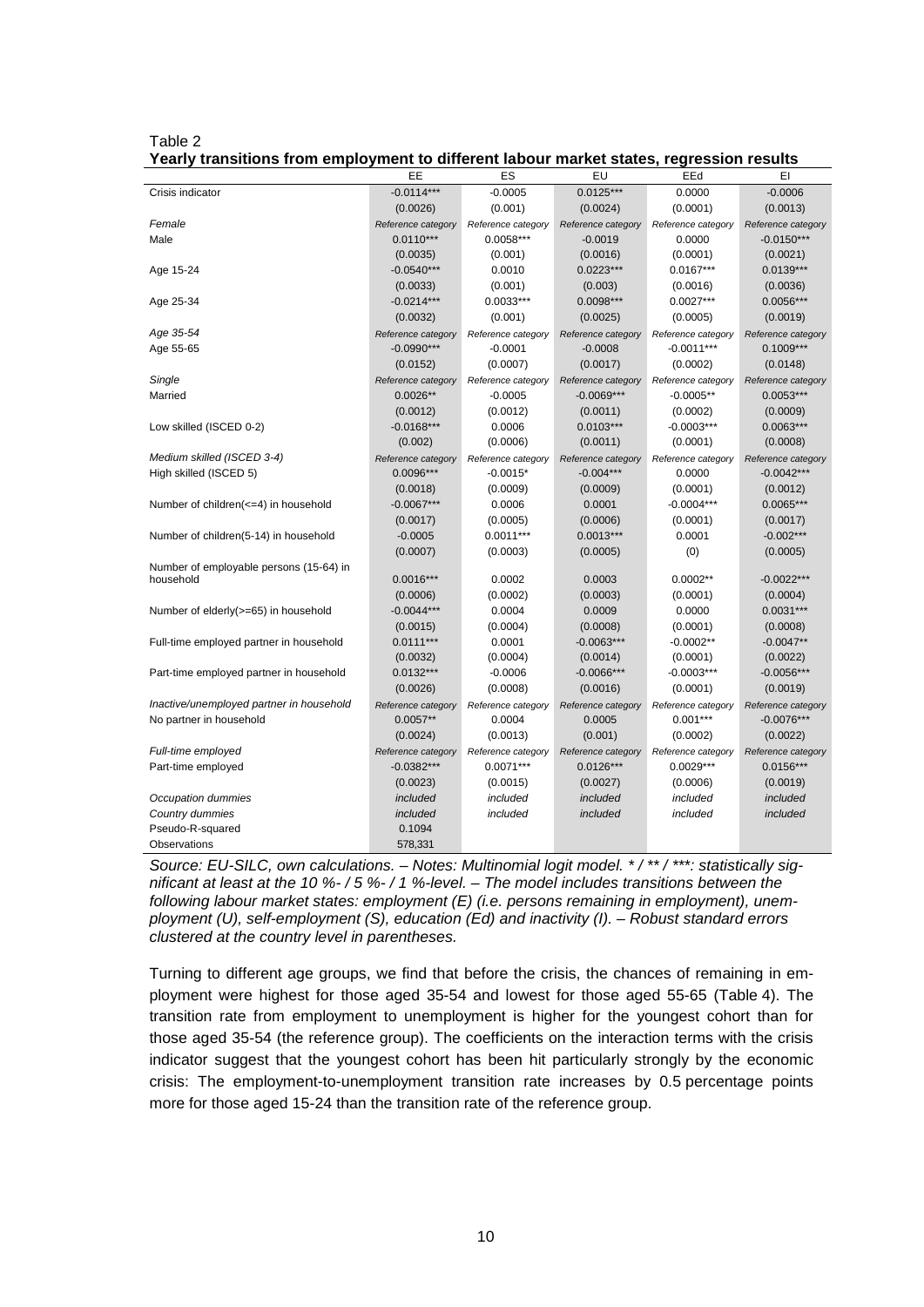|                             | E                  | U                  |
|-----------------------------|--------------------|--------------------|
| Female                      | Reference category | Reference category |
| Male                        | $0.0147***$        | $-0.0058***$       |
|                             | (0.0044)           | (0.0021)           |
| Crisis indicator            | $-0.0071***$       | $0.0074***$        |
|                             | (0.0027)           | (0.0014)           |
| Crisis*Male                 | $-0.0083*$         | $0.0088***$        |
| Other individual covariates | included           | included           |
| Occupation dummies          | included           | included           |
| Country dummies             | included           | included           |
| Pseudo-R-squared            | 0.1097             |                    |
| <b>Observations</b>         | 578,331            |                    |

#### Table 3 **Yearly transitions from employment to different labour market states, heterogeneous effects of the crisis by gender**

*Source: EU-SILC, own calculations. – Notes: Multinomial logit model. \* / \*\* / \*\*\*: statistically significant at least at the 10 %- / 5 %- / 1 %-level. – The model includes transitions between the following labour market states: employment (E) (i.e. persons remaining in employment), unemployment (U), self-employment (S), education (Ed) and inactivity (I); only the first two are presented. – Robust standard errors clustered at the country level in parentheses.*

#### Table 4

#### **Yearly transitions from employment to different labour market states, heterogeneous effects of the crisis by age groups**

|                            | Е                  | U                  |
|----------------------------|--------------------|--------------------|
| Age 15-24                  | $-0.0489***$       | 0.0188***          |
|                            | (0.0043)           | (0.0029)           |
| Age 25-34                  | $-0.0203***$       | 0.0098***          |
|                            | (0.0036)           | (0.0027)           |
| Age 35-54                  | Reference category | Reference category |
| Age 55-65                  | $-0.0992***$       | 0.0006             |
|                            | (0.0164)           | (0.0028)           |
| Crisis indicator           | $-0.0099***$       | $0.0119***$        |
|                            | (0.0023)           | (0.0021)           |
| Crisis*Age 15-24           | $-0.0077$          | $0.0049**$         |
|                            | (0.0049)           | (0.0022)           |
| Crisis*Age 25-34           | $-0.0022$          | 0.0000             |
|                            | (0.0021)           | (0.0012)           |
| Crisis*Age 55-65           | $-0.0009$          | $-0.0027$          |
|                            | (0.0042)           | (0.002)            |
| Other individualcovariates | included           | included           |
| Occupation dummies         | included           | included           |
| Country dummies            | included           | included           |
| Pseudo-R-squared           | 0.1095             |                    |
| Observations               | 578,331            |                    |

*Source: EU-SILC, own calculations. – Notes: Multinomial logit model. \* / \*\* / \*\*\*: statistically significant at least at the 10 %- / 5 %- / 1 %-level. – The model includes transitions between the following labour market states: employment (E) (i.e. persons remaining in employment), unemployment (U), self-employment (S), education (Ed) and inactivity (I); only the first two are presented. – Robust standard errors clustered at the country level in parentheses.*

With respect to skill groups, our regression results show that before the crisis, high-skilled workers find it easier to remain in employment and have a lower transition rate into unemployment than the reference group "medium-skilled" (Table 5). During the economic crisis, employment stability is reduced by 1 percentage point for medium-skilled workers, the reference group. Our regression results do not suggest any differences by skill groups in this context, i.e. the re-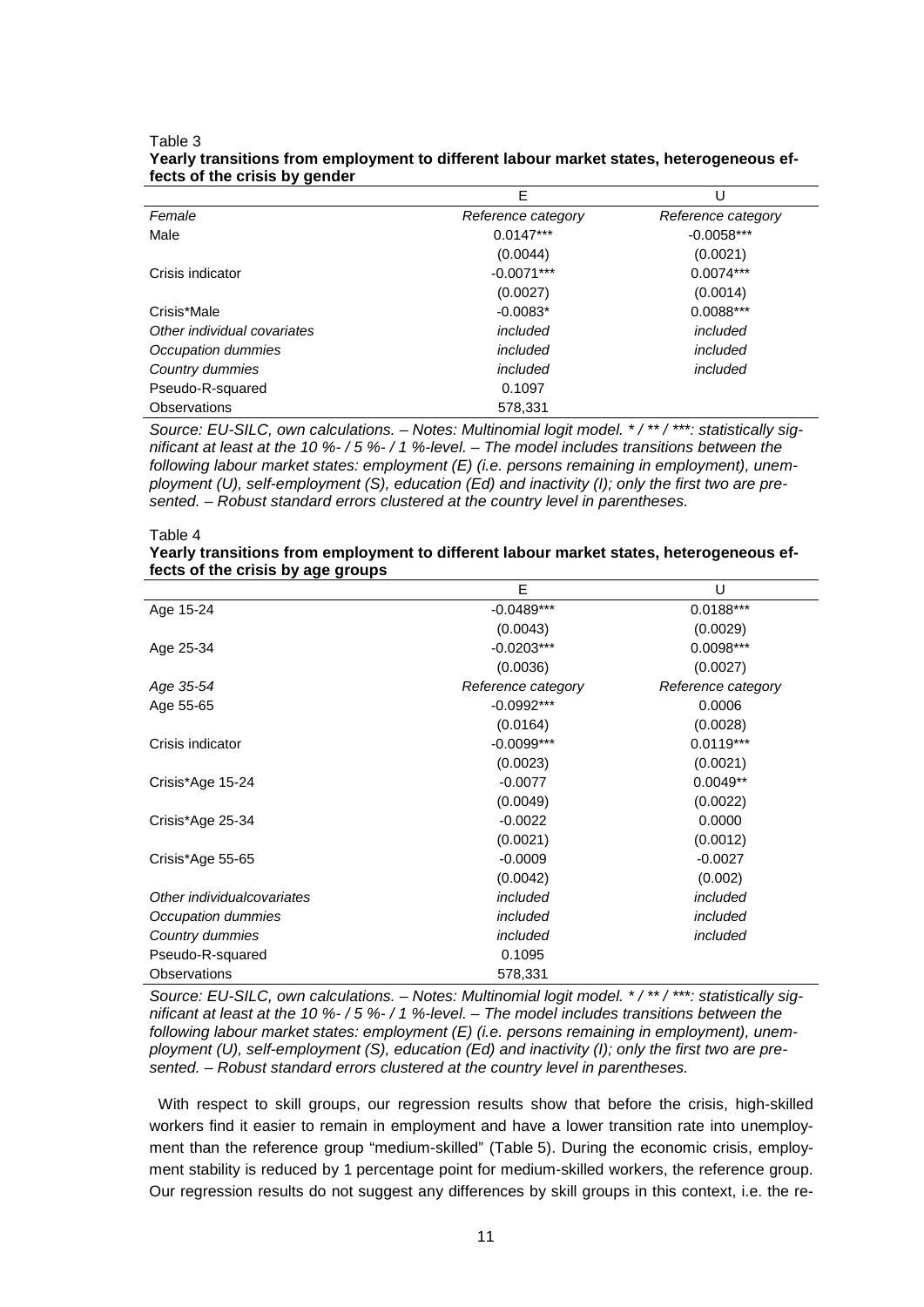duction of employment stability is equally pronounced. A similar picture becomes apparent for flows from employment to unemployment: The crisis increases the corresponding transition rates, but we do not observe any differences by skill level.

#### Table 5

**Yearly transitions from employment to different labour market states, heterogeneous effects of the crisis by skill groups**

|                            | Е                  | U                  |
|----------------------------|--------------------|--------------------|
| Low skilled (ISCED 0-2)    | $-0.0174***$       | $0.0097***$        |
|                            | (0.0026)           | (0.0016)           |
| Medium skilled (ISCED 3-4) | Reference category | Reference category |
| High skilled (ISCED 5)     | $0.0106***$        | $-0.0047***$       |
|                            | (0.0023)           | (0.001)            |
| Crisis indicator           | $-0.0113***$       | $0.0118***$        |
|                            | (0.0027)           | (0.0014)           |
| Crisis*Low skilled         | 0,0017             | 0,0010             |
|                            | (0.0027)           | (0.0034)           |
| Crisis*High skilled        | $-0.0023$          | 0.0015             |
|                            | (0.0024)           | (0.002)            |
| Other individualcovariates | included           | included           |
| Occupation dummies         | included           | included           |
| Country dummies            | included           | included           |
| Pseudo-R-squared           | 0,1095             |                    |
| Observations               | 578,331            |                    |

*Source: EU-SILC, own calculations. – Notes: Multinominal logit model. \* / \*\* / \*\*\*: statistically significant at least at the 10 %- / 5 %- / 1 %-level. – The model includes transitions between the following labour market states: employment (E) (i.e. persons remaining in employment), unemployment (U), self-employment (S), education (Ed) and inactivity (I); only the first two are presented. – Robust standard errors clustered at country level in parentheses.*

We now turn to an analysis of the transitions out of unemployment. Table 6 shows the general effect of the crisis: The transition rate from unemployment to employment decreases by about 4 percentage points, which is statistically significant at the 5% level. This is in line with previous empirical studies as that of the ECB (2012). Somewhat surprisingly, the econometric analysis does not suggest higher persistence of unemployment since the coefficient for staying unemployed of the crisis indicator is not statistically significant. This also applies to the other destination states. This is a first indication that the main factor behind increasing unemployment rates in the early phase of the financial and economic crisis were increased inflow rates into unemployment, in particular increased flows from employment to unemployment, rather than reduced outflow rates from unemployment.

We now look at heterogeneities of the crisis impact on transitions out of unemployment by gender, age, and skill group. Before the crisis, men had a 6 percentage point higher transition rate from unemployment to employment (Table 7). During the recession, men are 3.5 percentage points less likely to make a transition to employment than women. Therefore, while transitions from unemployment to employment did not play an important role in the aggregate, they do explain to some extent why unemployment rose more strongly during the crisis for men than for women.

As for differences between age groups, we see a clear pattern of higher unemployment-toemployment transitions for younger ages before the crisis (Table 8). Those aged between 15 and 24 (between 25 and 34) on average had an 11 percentage points (8.3 percentage points) higher chance of becoming employed compared to the prime age group of those aged 35 to 54.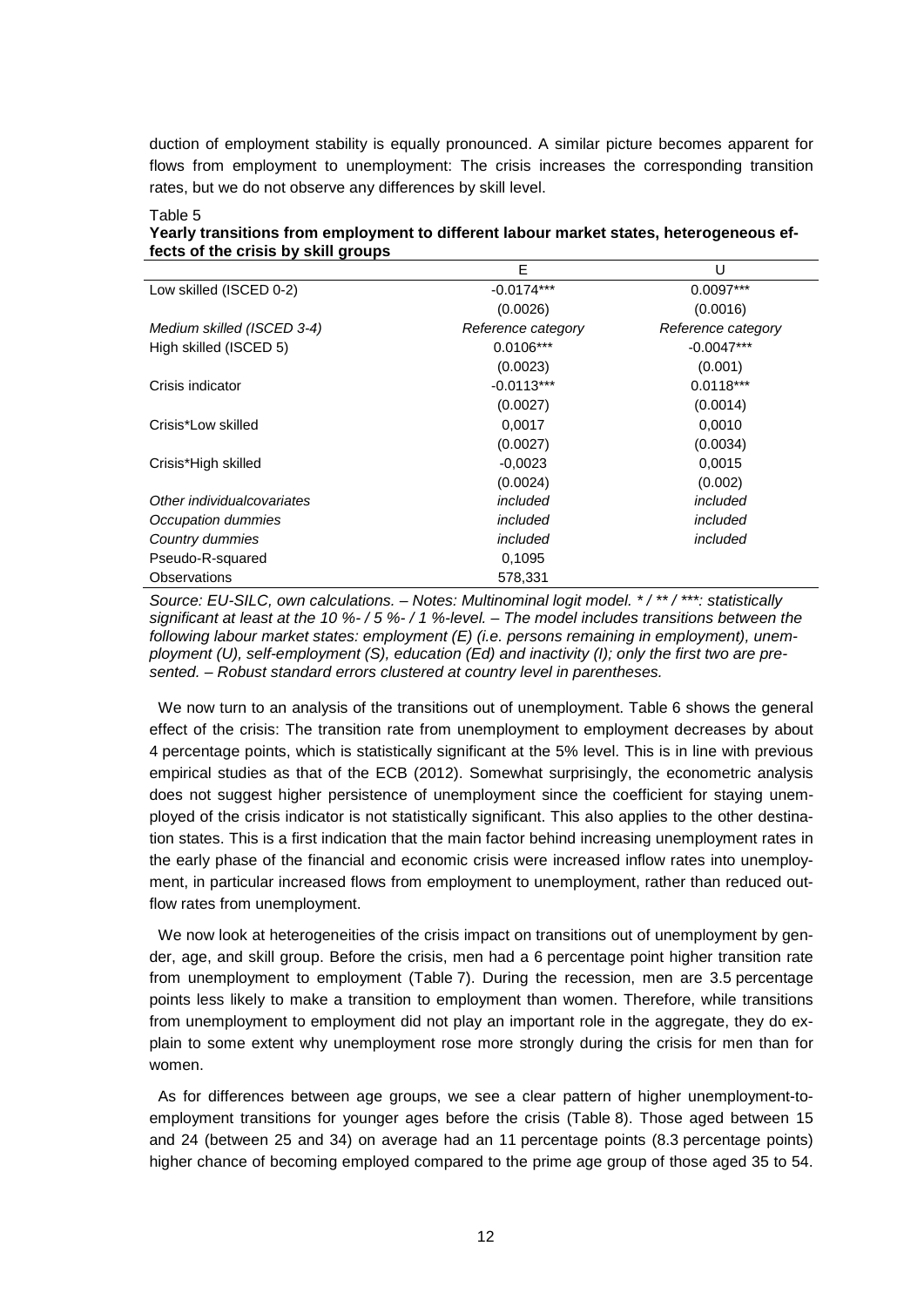| Table 6 |                                                                        |
|---------|------------------------------------------------------------------------|
|         | Yearly transitions from unemployment to different labour market states |

|                                          | UU                 | UE                 | US                 | UEd                | UI                 |
|------------------------------------------|--------------------|--------------------|--------------------|--------------------|--------------------|
| Crisis indicator                         | 0.0466             | $-0.0401**$        | $-0.0030$          | 0.0018             | $-0.0053$          |
|                                          | (0.0301)           | (0.0167)           | (0.0031)           | (0.0013)           | (0.0125)           |
| Female                                   | Reference category | Reference category | Reference category | Reference category | Reference category |
| Male                                     | $0.0258*$          | $0.0488***$        | $0.0226***$        | $-0.0022**$        | $-0.095***$        |
|                                          | (0.0149)           | (0.0135)           | (0.0008)           | (0.0009)           | (0.0084)           |
| Age 15-24                                | $-0.1019***$       | $0.1024***$        | $-0.0125***$       | $0.0578***$        | $-0.0458***$       |
|                                          | (0.0233)           | (0.014)            | (0.0039)           | (0.0061)           | (0.0102)           |
| Age 25-34                                | $-0.0619***$       | $0.076***$         | $-0.0016$          | $0.0171***$        | $-0.0298***$       |
|                                          | (0.0139)           | (0.012)            | (0.0018)           | (0.0033)           | (0.0069)           |
| Age 35-54                                | Reference category | Reference category | Reference category | Reference category | Reference category |
| Age 55-65                                | 0.0238             | $-0.1885***$       | $-0.0157***$       | $-0.01***$         | $0.1904***$        |
|                                          | (0.0172)           | (0.0212)           | (0.0025)           | (0.0022)           | (0.0206)           |
| Single                                   | Reference category | Reference category | Reference category | Reference category | Reference category |
| Married                                  | $-0.0045$          | $-0.0058$          | $-0.0016$          | $-0.0033***$       | $0.0151***$        |
|                                          | (0.0095)           | (0.0064)           | (0.0025)           | (0.001)            | (0.0055)           |
| Low skilled (ISCED 0-2)                  | $0.0692***$        | $-0.0725***$       | $-0.0113***$       | $-0.0049***$       | $0.0195***$        |
|                                          | (0.0154)           | (0.0141)           | (0.0014)           | (0.0008)           | (0.0039)           |
| Medium skilled (ISCED 3-4)               | Reference category | Reference category | Reference category | Reference category | Reference category |
| High skilled (ISCED 5)                   | $-0.0577***$       | $0.069***$         | $0.0175***$        | $0.0041***$        | $-0.0329***$       |
|                                          | (0.0139)           | (0.0135)           | (0.0038)           | (0.0014)           | (0.0044)           |
| Number of children (<=4) in household    | $-0.0132***$       | $-0.018***$        | 0.0004             | $-0.0025*$         | $0.0332***$        |
|                                          | (0.0044)           | (0.0049)           | (0.0031)           | (0.0013)           | (0.0031)           |
| Number of children (5-14) in household   | $-0.0015$          | 0.0006             | $-0.0001$          | 0.0006             | 0.0004             |
|                                          | (0.0033)           | (0.0037)           | (0.0014)           | (0.0006)           | (0.0024)           |
| Number of employable persons (15-64) in  |                    |                    |                    |                    |                    |
| household                                | $0.0093*$          | 0.0010             | $-0.0003$          | 0.0003             | $-0.0103***$       |
|                                          | (0.0055)           | (0.0041)           | (0.0006)           | (0.0003)           | (0.0033)           |
| Number of elderly (>=65) in household    | $0.016**$          | $-0.0233***$       | $-0.0005$          | 0.0008             | $0.0071***$        |
|                                          | (0.008)            | (0.0073)           | (0.0019)           | (0.0014)           | (0.0025)           |
| Full-time employed partner in household  | $-0.0594**$        | 0.0398             | 0.0036             | 0.0005             | $0.0155**$         |
|                                          | (0.0253)           | (0.0264)           | (0.0043)           | (0.0015)           | (0.0069)           |
| Part-time employed partner in household  | $-0.0487*$         | $0.0568*$          | $0.01*$            | $-0.0069***$       | $-0.0112$          |
|                                          | (0.0285)           | (0.0313)           | (0.0054)           | (0.0012)           | (0.0144)           |
| Inactive/unemployed partner in household | Reference category | Reference category | Reference category | Reference category | Reference category |
| No partner in household                  | $0.0395**$         | $-0.0167$          | $-0.0133***$       | 0.0021             | $-0.0116$          |
|                                          | (0.0175)           | (0.0127)           | (0.0047)           | (0.0028)           | (0.0086)           |
| Pseudo-R-squared                         | 0.086              |                    |                    |                    |                    |
| Observations                             | 69,281             |                    |                    |                    |                    |

*Source: EU-SILC, own calculations. – Notes: Multinomial logit model. \* / \*\* / \*\*\*: statistically significant at least at the 10 %- / 5 %- / 1 %-level. – The model includes transitions between the following labour market states: employment (E) (i.e. persons remaining in employment), unemployment (U), self-employment (S), education (Ed) and inactivity (I). – Robust standard errors clustered at country level in parentheses.*

Table 7

#### **Yearly transitions from unemployment to different labour market states, heterogeneous effects of the crisis by gender**

|                             |             | F           |
|-----------------------------|-------------|-------------|
| Male                        | 0.0053      | $0.0612***$ |
|                             | (0.0137)    | (0.0124)    |
| Crisis indicator            | 0.0182      | $-0.0193$   |
|                             | (0.0277)    | (0.0158)    |
| Crisis*Male                 | $0.0534***$ | $-0.035***$ |
|                             | (0.0074)    | (0.0051)    |
| Other individual covariates | included    | included    |
| Country dummies             | included    | included    |
| Year dummies                | included    | included    |
| Pseudo-R-squared            | 0.0863      |             |
| <b>Observations</b>         | 69.281      |             |

*Source: EU-SILC, own calculations. – Notes: Multinomial logit model. \* / \*\* / \*\*\*: statistically significant at least at the 10 %- / 5 %- / 1 %-level. – Transitions take place between the following labour market states: employment (E), unemployment (U), self-employment (S), education (Ed) and inactivity (I); only the first two are presented. – Robust standard errors clustered at country level in parentheses.*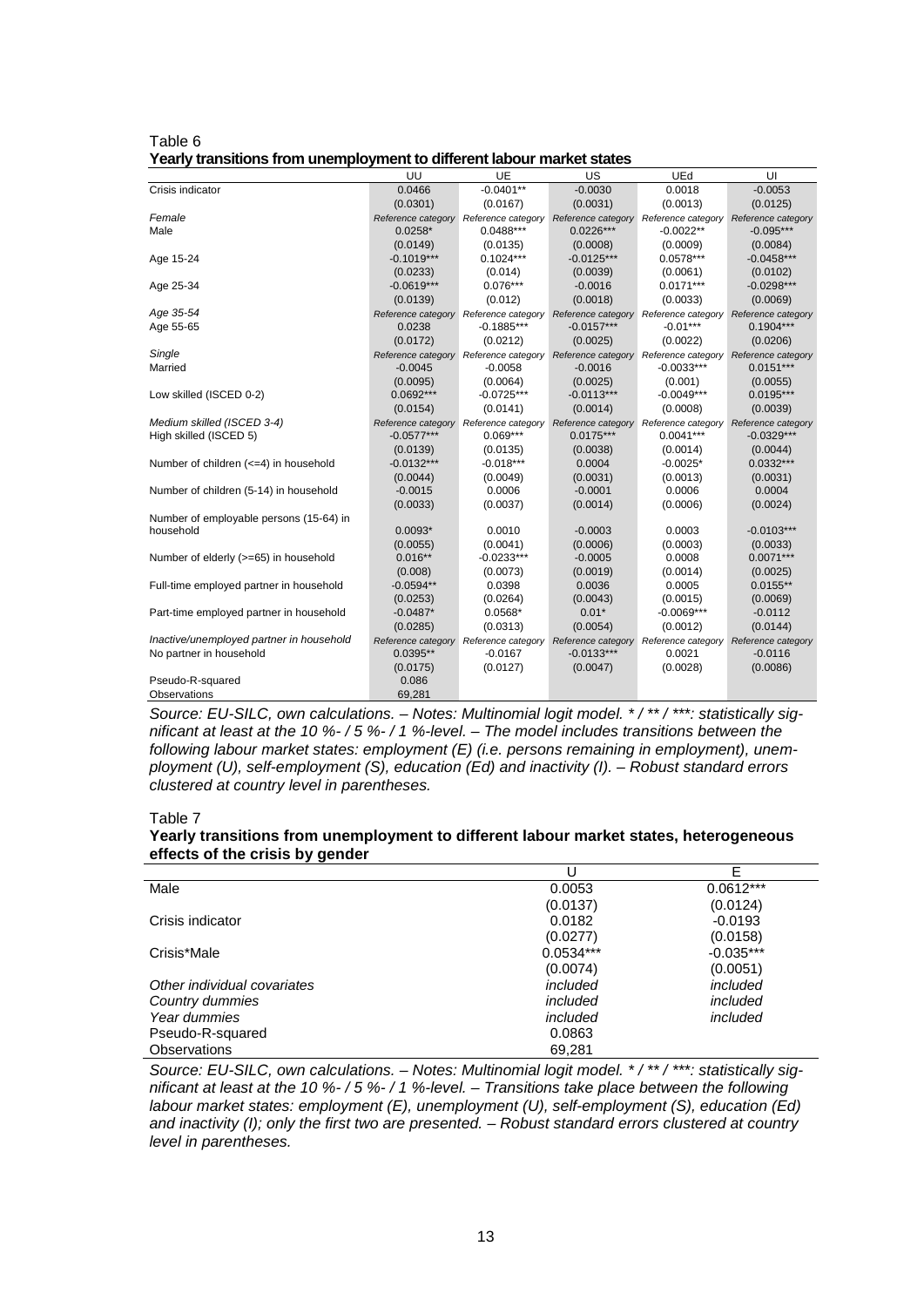|                             | U                  | E                  |
|-----------------------------|--------------------|--------------------|
| Age 15-24                   | $-0.1039***$       | $0.1099***$        |
|                             | (0.028)            | (0.0154)           |
| Age 25-34                   | $-0.0683***$       | $0.0829***$        |
|                             | (0.0174)           | (0.0112)           |
| Age 35-54                   | Reference category | Reference category |
| Age 55-65                   | 0.0227             | $-0.1872***$       |
|                             | (0.0218)           | (0.0225)           |
| Crisis indicator            | 0.0390             | $-0.031*$          |
|                             | (0.0326)           | (0.0174)           |
| Crisis*Age 15-24            | 0.0005             | $-0.0193$          |
|                             | (0.0191)           | (0.0127)           |
| Crisis*Age 25-34            | 0.0175             | $-0.0163**$        |
|                             | (0.0116)           | (0.0071)           |
| Crisis*Age 55-65            | 0.0091             | $-0.0049$          |
|                             | (0.0215)           | (0.019)            |
| Other individual covariates | included           | included           |
| Country dummies             | included           | included           |
| Year dummies                | included           | included           |
| Pseudo-R-squared            | 0.0862             |                    |
| Observations                | 69,281             |                    |

Table 8 **Yearly transitions from unemployment to different labour market states, heterogeneous effects of the crisis by age groups**

*Source: EU-SILC, own calculations. – Notes: Multinomial logit model. \* / \*\* / \*\*\*: statistically significant at least at the 10 %- / 5 %- / 1 %-level. – Transitions take place between the following labour market states: employment (E), unemployment (U), self-employment (S), education (Ed) and inactivity (I); only the first two are presented. – Robust standard errors clustered at country level in parentheses.*

#### Table 9

#### **Yearly transitions from unemployment to different labour market states, heterogeneous effects of the crisis by skill groups**

|                             | U                  | E                  |
|-----------------------------|--------------------|--------------------|
| Low skilled (ISCED 0-2)     | $0.0555***$        | $-0.0749***$       |
|                             | (0.0204)           | (0.0153)           |
| Medium skilled (ISCED 3-4)  | Reference category | Reference category |
| High skilled (ISCED 5)      | $-0.077***$        | $0.0767***$        |
|                             | (0.0139)           | (0.0124)           |
| Crisis indicator            | 0.0246             | $-0.0395***$       |
|                             | (0.0217)           | (0.0129)           |
| Crisis*Low skilled          | 0.0320             | 0.0065             |
|                             | (0.0315)           | (0.0199)           |
| Crisis*High skilled         | $0.0483**$         | $-0.0178$          |
|                             | (0.0206)           | (0.0135)           |
| Other individual covariates | included           | included           |
| Country dummies             | included           | included           |
| Year dummies                | included           | included           |
| Pseudo-R-squared            | 0.0864             |                    |
| Observations                | 69.281             |                    |

*Source: EU-SILC, own calculations. – Notes: Multinomial logit model. \* / \*\* / \*\*\*: statistically significant at least at the 10 %- / 5 %- / 1 %-level. – Transitions take place between the following labour market states: employment (E), unemployment (U), self-employment (S), education (Ed) and inactivity (I); only the first two are presented. – Robust standard errors clustered at country level in parentheses.*

In contrast, near-retirement ages have an 18.7 percentage points lower transition rate into employment. Considering the impact of the crisis, we only detect a significantly stronger negative impact for the 25-34 year-olds compared to the prime-age group. Therefore, the negative impact on young workers, which has been much discussed, does not seem to be driven by the evolution of the transition rate from unemployment to employment.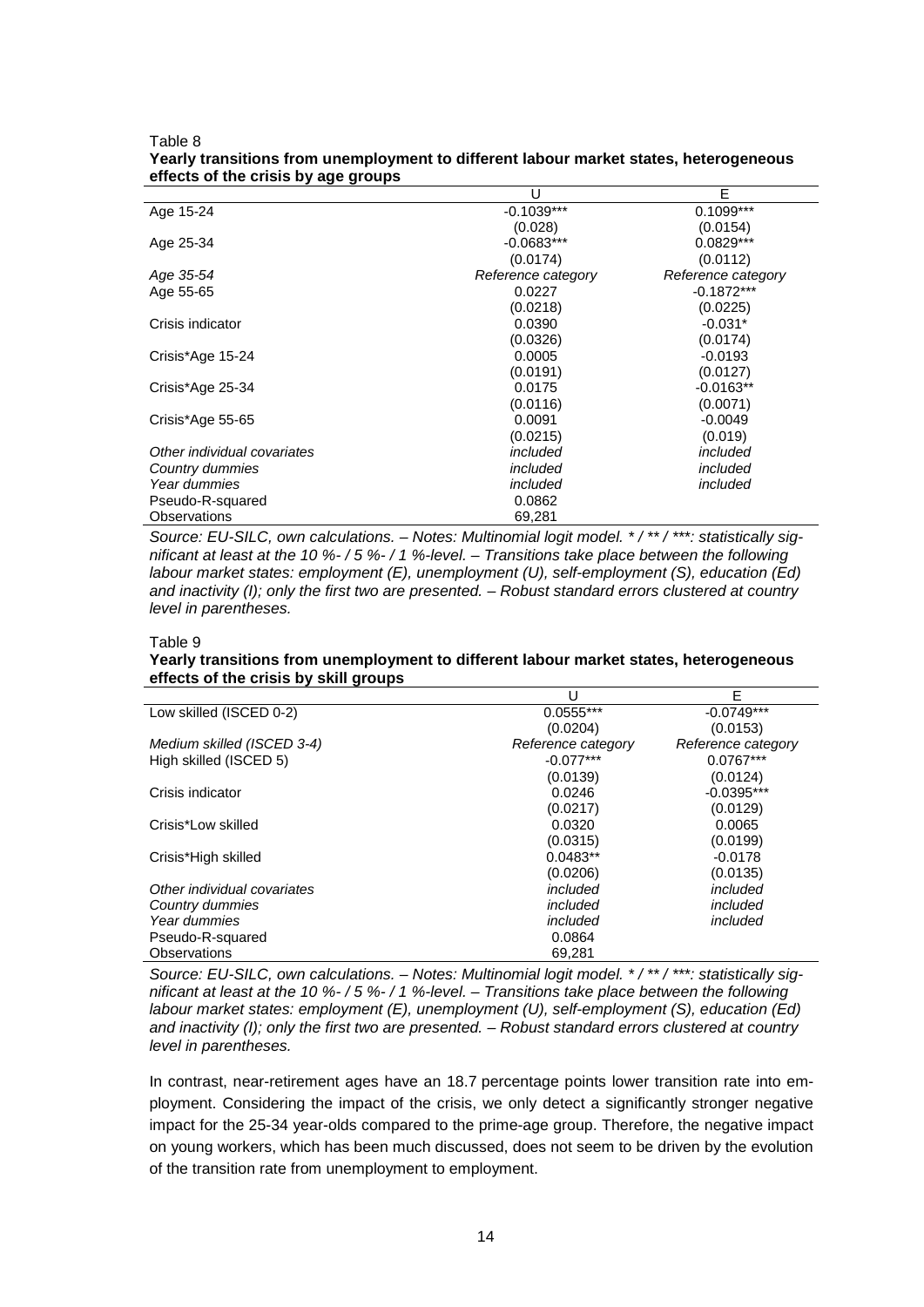As for skill groups, we observe that prior to the crisis, low-skilled workers display a 7.5 percentage points lower transition rate from unemployment to employment, and high-skilled workers a 7.7 percentage points higher rate than medium-skilled persons (see Table 9). During the crisis, the high-skilled experience a higher chance of remaining in unemployment than the medium-skilled, indicating a more persistent unemployment for this worker group.

#### 4.2 The role of contract type for labour market transitions

As discussed in Section 2, the type of contract a worker holds plays an important role for labour market dynamics. Given our large sample of European countries, we can provide a broader perspective and thereby add to the selected results of Bentolila et al. (2012). We therefore split aggregate employment into permanent and temporary employment, and compute the corre-sponding Markov transition matrix for the time periods before and during the crisis (Table 10).<sup>[7](#page-7-0)</sup>

Table 10

<span id="page-14-0"></span>-

**Yearly Markov transition matrix for all countries, detailed employment states**

|                 | <b>DESTINATION</b>      |                         |                          |                        |      |                     |                         |                         |                          |                        |      |                     |
|-----------------|-------------------------|-------------------------|--------------------------|------------------------|------|---------------------|-------------------------|-------------------------|--------------------------|------------------------|------|---------------------|
| <b>ORIGIN</b>   | Perm<br>Employ-<br>ment | Temp<br>Employ-<br>ment | Self-<br>employ-<br>ment | Un-<br>employ-<br>ment | on   | Educati- Inactivity | Perm<br>Employ-<br>ment | Temp<br>Employ-<br>ment | Self-<br>employ-<br>ment | Un-<br>employ-<br>ment | on   | Educati- Inactivity |
|                 |                         |                         |                          | Pre-crisis             |      |                     |                         |                         |                          | During the crisis      |      |                     |
| Perm Employment | 90.3                    | 3.0                     | 1.2                      | 2.0                    | 0.3  | 3.2                 | 89.7                    | 2.6                     | 1.3                      | 3.3                    | 0.3  | 3.0                 |
| Temp employment | 27.2                    | 54.8                    | 2.1                      | 9.8                    | 2.0  | 4.1                 | 23.1                    | 55.1                    | 2.2                      | 13.9                   | 1.8  | 3.9                 |
| Self-employment | 4.8                     | 1.7                     | 87                       | 1.8                    | 0.2  | 4.5                 | 3.7                     | 1.6                     | 87.7                     | 2.4                    | 0.3  | 4.4                 |
| Unemployment    | 11.8                    | 16                      | 3.7                      | 51.9                   | 2.2  | 14.5                | 9.1                     | 14.5                    | 3.6                      | 56.7                   | 3.0  | 13.1                |
| Education       | 6.2                     | 7.2                     | 0.9                      | 4.9                    | 77.7 | 3.2                 | 3.9                     | 5.6                     | 1.0                      | 6.8                    | 79.7 | 3.0                 |
| Inactivity      | 3.3                     | 1.9                     | 1.5                      | 2.8                    | 0.7  | 89.7                | 2.6                     | 1.7                     | 1.7                      | 3.5                    | 0.8  | 89.7                |
| Total           | 43.7                    | 8.0                     | 10.1                     | 6.6                    | 8.0  | 23.6                | 41.6                    | 7.7                     | 11.1                     | 8.3                    | 8.6  | 22.8                |

*Source: EU-SILC, own calculations.*

For Europe as a whole, this yields evidence that employment stability declined more strongly for those workers holding a temporary contract than for those with a permanent contract. While the rate at which workers remained employed (either permanent or temporary) from one year to the next declined from 93.3 to 92.3 per cent for permanent workers, it decreased from 82 to 78.2 per cent for temporary workers.

Furthermore, during the recession, the transition rate from temporary employment to unemployment increased by more than that of permanent employment to unemployment. Compared to the pre-crisis period, during the crisis the transition rate to unemployment increased by 4.1 percentage points for temporary workers, and by 1.3 percentage points for permanent workers. Finally, during the crisis the transitions from temporary employment to permanent employment declined strongly, i.e. temporary employment was much less of a stepping stone to permanent employment during the crisis than during the pre-crisis period.

These findings are generally confirmed by the econometric evidence, which reveals a significant increase in the transition rate from permanent employment to unemployment of 1.02 percentage points, and an also significant but quantitatively much more important increase in the transition rate from temporary employment to unemployment of 4.85 percentage points (Table 11). The regression results also show that, when controlling for composition effects, employment stability did not decline significantly during the recession for both permanent employment and temporary employment. This result for temporary employment may appear surprising at first glance. However, it should be noted that the outflow rate from temporary employment,

 $<sup>7</sup>$  The corresponding Markov transition matrices for individual countries are presented in Table A.2 in the appendix.</sup>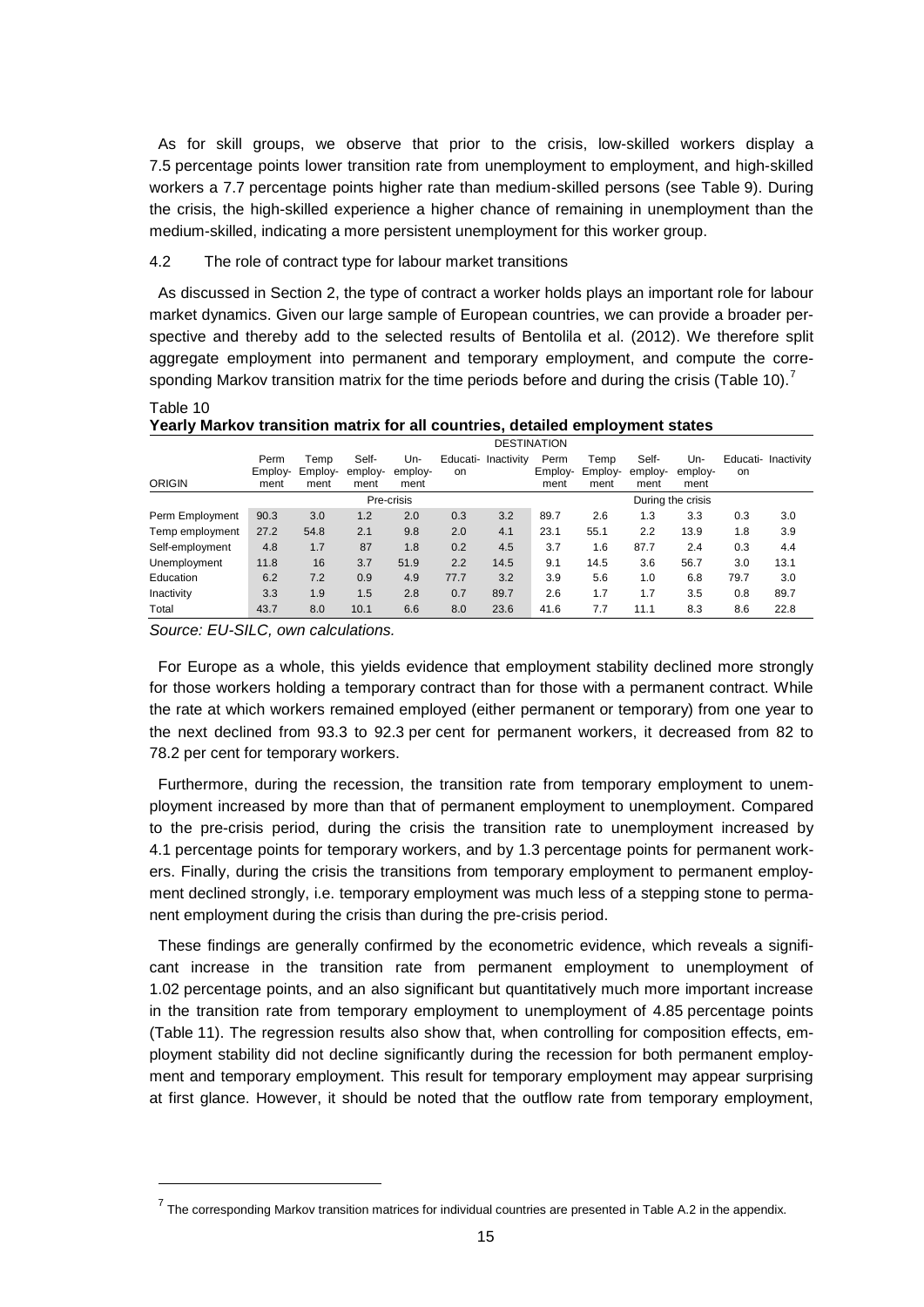| Crisis indicator for different labour market transitions, detailed employment states |              |             |           |             |           |             |
|--------------------------------------------------------------------------------------|--------------|-------------|-----------|-------------|-----------|-------------|
|                                                                                      | PermE        | TempE       |           |             | Ed        |             |
| PermE                                                                                | $-0.0016$    | $-0.0055**$ | $-0.0012$ | $0.0102***$ | $0.0000*$ | $-0.002***$ |
|                                                                                      | (0.0028)     | (0.0028)    | (0.001)   | (0.0015)    | 0.0000    | (0.0006)    |
| TempE                                                                                | $-0.0441***$ | $-0.0013$   | $-0.0016$ | $0.0485**$  | 0.0003    | $-0.0018$   |
|                                                                                      | (0.0158)     | (0.0109)    | (0.0013)  | (0.0194)    | (0.0004)  | (0.0015)    |
|                                                                                      | $-0.0225***$ | $-0.0158$   | $-0.0035$ | 0.0468      | 0.0013    | $-0.0063$   |
|                                                                                      | (0.0044)     | (0.016)     | (0.0034)  | (0.0335)    | (0.0013)  | (0.013)     |

| Crisis indicator for different labour market transitions, detailed employment states |  |  |  |  |  |
|--------------------------------------------------------------------------------------|--|--|--|--|--|
| Table 11                                                                             |  |  |  |  |  |

*Source: EU-SILC, own calculations. – Note: The three rows display the marginal effects on the crisis indicator from three separate multinomial logit models for the origin states permanent employment (PermE), temporary employment (TempE) and unemployment (U). – Robust standard errors clustered at country level in parentheses.*

which mirrors its stability, mainly consists of the transition rates to permanent employment and to unemployment. As the transition rate to permanent employment significantly declined, and the transition rate to unemployment significantly increased, the net effect on the outflow rate was insignificant, leading to an insignificant effect of the crisis on the stability of temporary employment.

The regression results also point to strong gender differences with respect to the contract type of employment. For instance, men are 0.5 percentage points less likely to remain in permanent employment than women during the crisis; for the latter, the crisis has no significant impact. Furthermore, the crisis increases flows from permanent employment to unemployment especially for men, since their rate of becoming unemployed out of permanent employment increases by 0.6 percentage points more than for women (Table 12). However, this picture changes when we focus on temporary employment as state of origin. The transition rate from temporary employment to unemployment increases by 4.2 percentage points more for men than for women (see Table 13). This means that the strong effect of the crisis on men is to a large extent triggered by the upsurge in transitions from temporary employment to unemployment.

| geneous enects of the chais by genuer |                    |                    |                    |  |  |
|---------------------------------------|--------------------|--------------------|--------------------|--|--|
|                                       | PermE              | TempE              |                    |  |  |
| Female                                | Reference category | Reference category | Reference category |  |  |
| Male                                  | $0.0132***$        | $-0.002*$          | $-0.0039*$         |  |  |
|                                       | (0.0049)           | (0.0011)           | (0.002)            |  |  |
| Crisis indicator                      | 0.0014             | $-0.0055**$        | $0.0065***$        |  |  |
|                                       | (0.0031)           | (0.0024)           | (0.001)            |  |  |
| Crisis*Male                           | $-0.0055***$       | $-0.0001$          | $0.0062***$        |  |  |
|                                       | (0.002)            | (0.0024)           | (0.0015)           |  |  |
| Other individual covariates           | included           | included           | included           |  |  |
| Occupation dummies                    | included           | included           | included           |  |  |
| Country dummies                       | included           | included           | included           |  |  |
| Pseudo-R-squared                      | 0.0925             |                    |                    |  |  |
| <b>Observations</b>                   | 402.731            |                    |                    |  |  |

#### Table 12 **Yearly transitions from permanent employment to different labour market states, heterogeneous effects of the crisis by gender**

*Source: EU-SILC, own calculations. – Notes: No data available for Denmark and the United Kingdom. Multinomial logit model. \* / \*\* / \*\*\*: statistically significant at least at the 10 %- / 5 %- / 1 %-level. Transitions take place between the following labour market states: Permanent employment (PermE), temporary employment, (TempE) unemployment (U), self-employment (S), education (Ed) and inactivity (I); only the first three are presented. – Robust standard errors clustered at country level in parentheses.*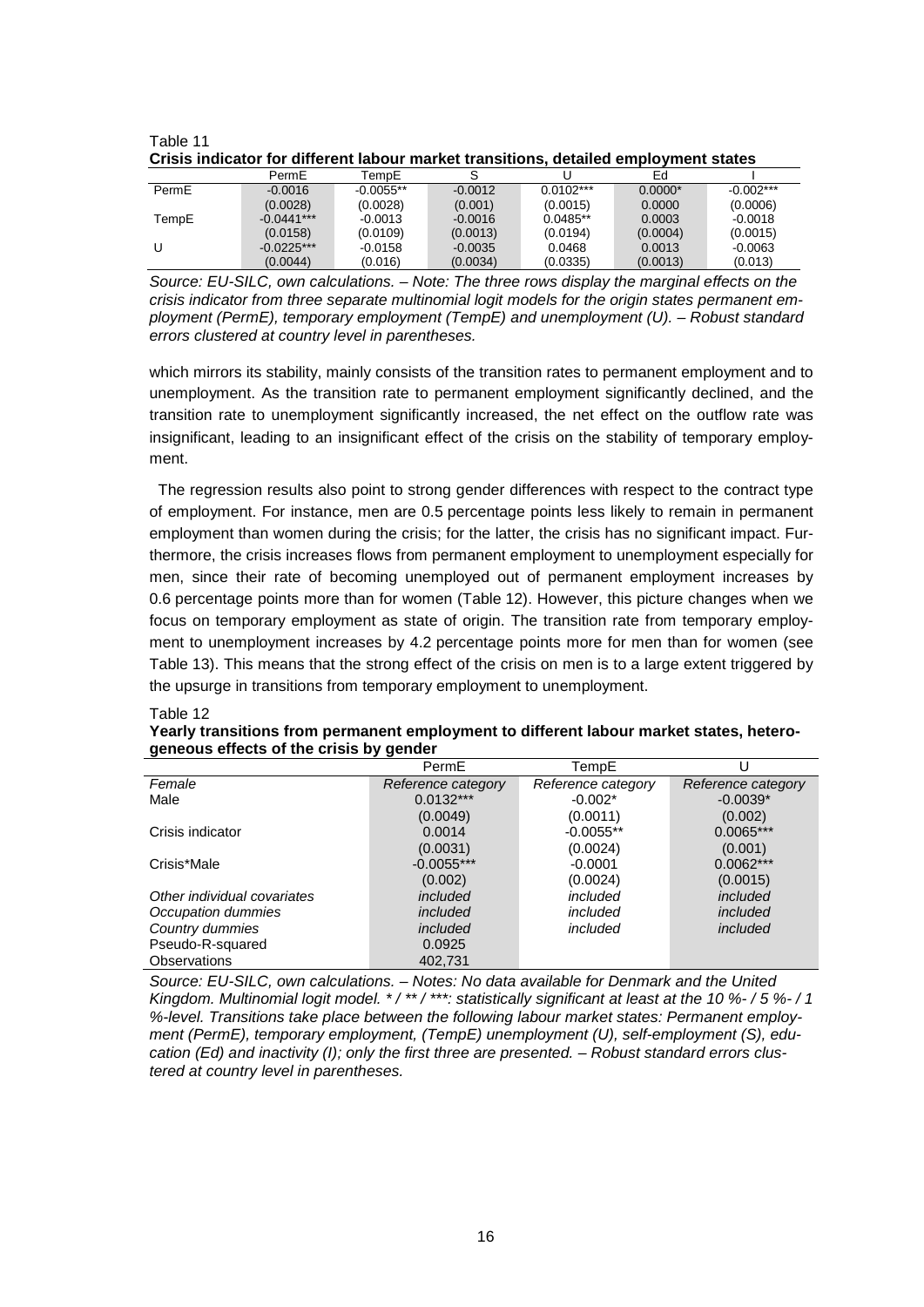|                             | TempE              | PermE              |                    |
|-----------------------------|--------------------|--------------------|--------------------|
| Female                      | Reference category | Reference category | Reference category |
| Male                        | 0.0033             | $0.0367***$        | $-0.0256***$       |
|                             | (0.0223)           | (0.0134)           | (0.0076)           |
| Crisis indicator            | 0.0046             | $-0.0292*$         | $0.0249**$         |
|                             | (0.0165)           | (0.0175)           | (0.0118)           |
| Crisis*Male                 | $-0.0113$          | $-0.0271$          | $0.0421**$         |
|                             | (0.029)            | (0.0178)           | (0.0164)           |
| Other individual covariates | included           | included           | included           |
| Occupation dummies          | included           | included           | included           |
| Country dummies             | included           | included           | included           |
| Pseudo-R-squared            | 0.0786             |                    |                    |
| Observations                | 62.439             |                    |                    |

#### Table 13 **Yearly transitions from temporary employment to different labour market states, heterogeneous effects of the crisis by gender**

*Source: EU-SILC, own calculations. – Notes: No data available for Denmark and the United Kingdom. Multinomial logit model. \* / \*\* / \*\*\*: statistically significant at least at the 10 %- / 5 %- / 1 %-level. Transitions take place between the following labour market states: Permanent employment (PermE), temporary employment, (TempE) unemployment (U), self-employment (S), education (Ed) and inactivity (I); only the first three are presented. – Robust standard errors clustered at country level in parentheses.*

#### Table 14

#### **Yearly transitions from permanent employment to different labour market states, heterogeneous effects of the crisis by age groups**

|                             | PermE              | TempE              | U                  |
|-----------------------------|--------------------|--------------------|--------------------|
| Age 15-24                   | $-0.0785***$       | $0.0415***$        | $0.0142***$        |
|                             | (0.0056)           | (0.0044)           | (0.0039)           |
| Age 25-34                   | $-0.0345***$       | $0.0154***$        | $0.0075***$        |
|                             | (0.0025)           | (0.0013)           | (0.002)            |
| Age 35-54                   | Reference category | Reference category | Reference category |
| Age 55-65                   | $-0.1104***$       | $-0.0071*$         | 0.0050             |
|                             | (0.0136)           | (0.0037)           | (0.0043)           |
| Crisis indicator            | $-0.0014$          | $-0.0056*$         | $0.0106***$        |
|                             | (0.0036)           | (0.003)            | (0.0016)           |
| Crisis*Age 15-24            | $-0.01***$         | 0.0043             | 0.0036             |
|                             | (0.0034)           | (0.0027)           | (0.0023)           |
| Crisis*Age 25-34            | 0.0014             | $-0.0010$          | $-0.0008$          |
|                             | (0.0026)           | (0.0018)           | (0.001)            |
| Crisis*Age 55-65            | 0.0035             | $-0.0018$          | $-0.0034**$        |
|                             | (0.003)            | (0.0023)           | (0.0016)           |
| Other individual covariates | included           | included           | included           |
| Occupation dummies          | included           | included           | included           |
| Country dummies             | included           | included           | included           |
| Pseudo-R-squared            | 0.0924             |                    |                    |
| Observations                | 402,731            |                    |                    |

*Source: EU-SILC, own calculations. – Notes: No data available for Denmark and the United Kingdom. Multinomial logit model. \* / \*\* / \*\*\*: statistically significant at least at the 10 %- / 5 %- / 1 %-level. Transitions take place between the following labour market states: Permanent employment (PermE), temporary employment, (TempE) unemployment (U), self-employment (S), education (Ed) and inactivity (I); only estimates for the first three categories are presented. – Robust standard errors clustered at country level in parentheses.*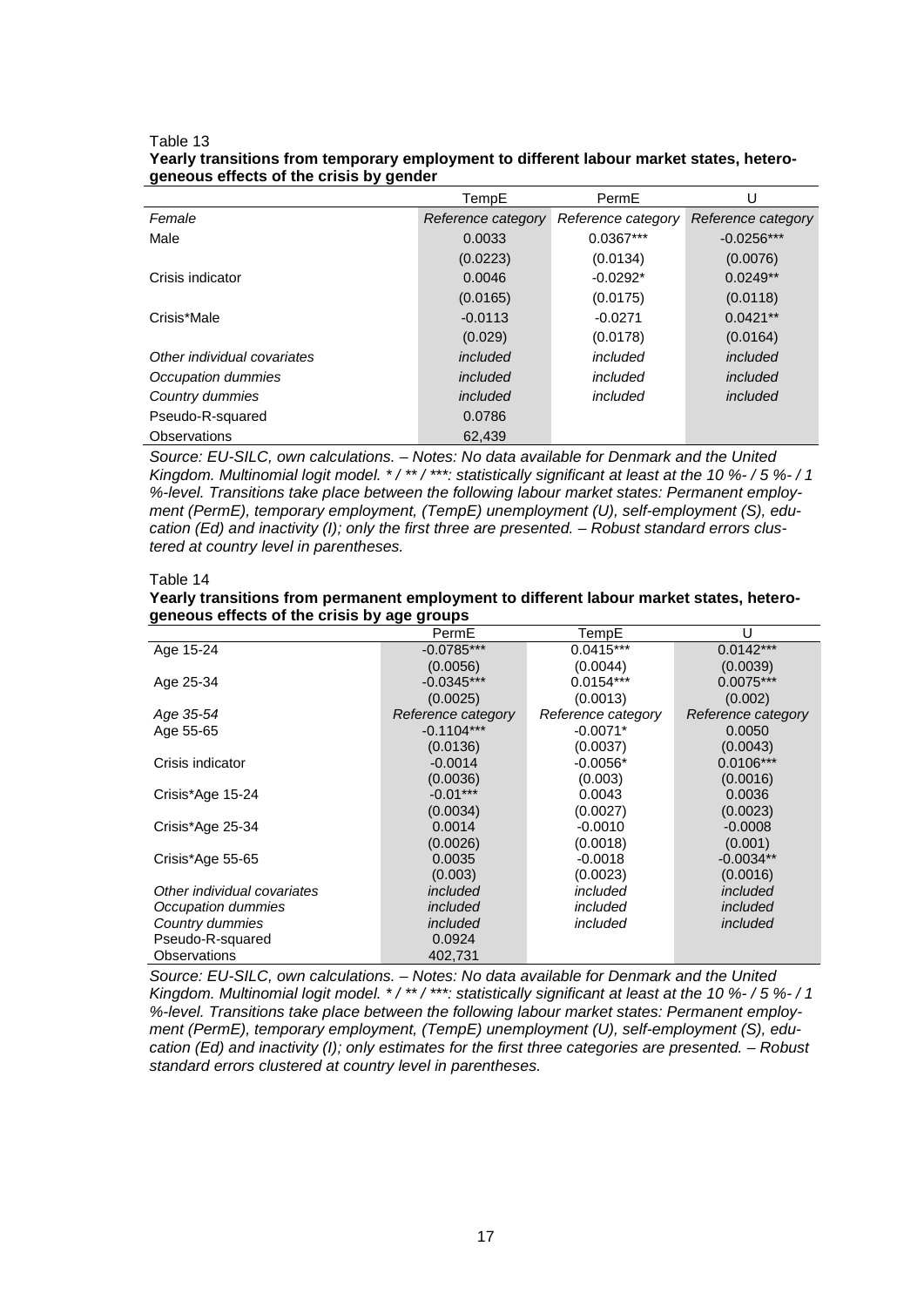As for heterogeneous effects for age groups, we observe only few statistically significant different impacts of the crisis by age (Table 14). On the one hand, the crisis decreases the rate at which workers remain in permanent employment by 1 percentage point for the youngest age group, signaling a substantial reduction in permanent job stability. On the other hand, the oldest age group is marginally less likely (by 0.3 percentage points) to become unemployed out of permanent employment during the crisis than the reference group. However, this picture changes if we look at temporary employment as state of origin. In general, the older age cohorts are by 5 percentage points less likely to remain in temporary employment than the middle-aged group. Furthermore, in the crisis the temporary-employment-to-unemployment transition rate for 15-24 year-olds was nearly 3 percentage points higher than the transition rate of the 35-54 year-olds (Table 15).

Table 15

| Yearly transitions from temporary employment to different labour market states, hetero- |
|-----------------------------------------------------------------------------------------|
| geneous effects of the crisis by age groups                                             |

|                             | TempE              | PermE              | U                  |
|-----------------------------|--------------------|--------------------|--------------------|
| Age 15-24                   | $-0.0152$          | 0.0075             | $-0.0052$          |
|                             | (0.0268)           | (0.0286)           | (0.0071)           |
| Age 25-34                   | $-0.0119$          | 0.0108             | 0.0044             |
|                             | (0.0081)           | (0.0087)           | (0.009)            |
| Age 35-54                   | Reference category | Reference category | Reference category |
| Age 55-65                   | $-0.0459***$       | $-0.0517***$       | $-0.0047$          |
|                             | (0.0141)           | (0.0193)           | (0.012)            |
| Crisis indicator            | 0.0077             | $-0.0387*$         | $0.0389**$         |
|                             | (0.0109)           | (0.0213)           | (0.0191)           |
| Crisis*Age 15-24            | $-0.0077$          | $-0.0302$          | $0.0273**$         |
|                             | (0.0323)           | (0.0264)           | (0.0135)           |
| Crisis*Age 25-34            | $-0.0176*$         | $-0.0006$          | 0.0075             |
|                             | (0.009)            | (0.007)            | (0.0079)           |
| Crisis*Age 55-65            | $-0.0188$          | 0.0224             | 0.0024             |
|                             | (0.0158)           | (0.0194)           | (0.0095)           |
| Other individual covariates | included           | included           | <b>Included</b>    |
| Occupation dummies          | included           | included           | <i>Included</i>    |
| Country dummies             | included           | included           | <i>Included</i>    |
| Pseudo-R-squared            | 0.0784             |                    |                    |
| <b>Observations</b>         | 62,439             |                    |                    |

*Source: EU-SILC, own calculations. – Notes: No data available for Denmark and the United Kingdom. Multinomial logit model. \* / \*\* / \*\*\*: statistically significant at least at the 10 %- / 5 %- / 1 %-level. Transitions take place between the following labour market states: Permanent employment (PermE), temporary employment, (TempE) unemployment (U), self-employment (S), education (Ed) and inactivity (I); only estimates for the first three categories are presented. – Robust standard errors clustered at country level in parentheses.*

We observe a similar pattern for skill groups, i.e. there are no major changes for transitions out of permanent employment during the crisis (Table 16). The crisis does not negatively affect the rate at which the low-skilled remain in permanent employment, but does so for the mediumskilled workers. However, for temporary employment as state of origin we find that the transition probabilities of the high-skilled workers were affected most by the crisis (Table 17). Flows from temporary employment to unemployment increase by up to 2.8 percentage points more for highskilled than for medium skilled workers.

Turning to labour market flows out of unemployment, the descriptive statistics reveal that the transition rate from unemployment to permanent employment declined by 2.7 percentage points, the transition rate to temporary employment by 1.5 percentage points (Table 10). Interestingly, the regression results reveal that while the decrease of the transition rate from unemployment to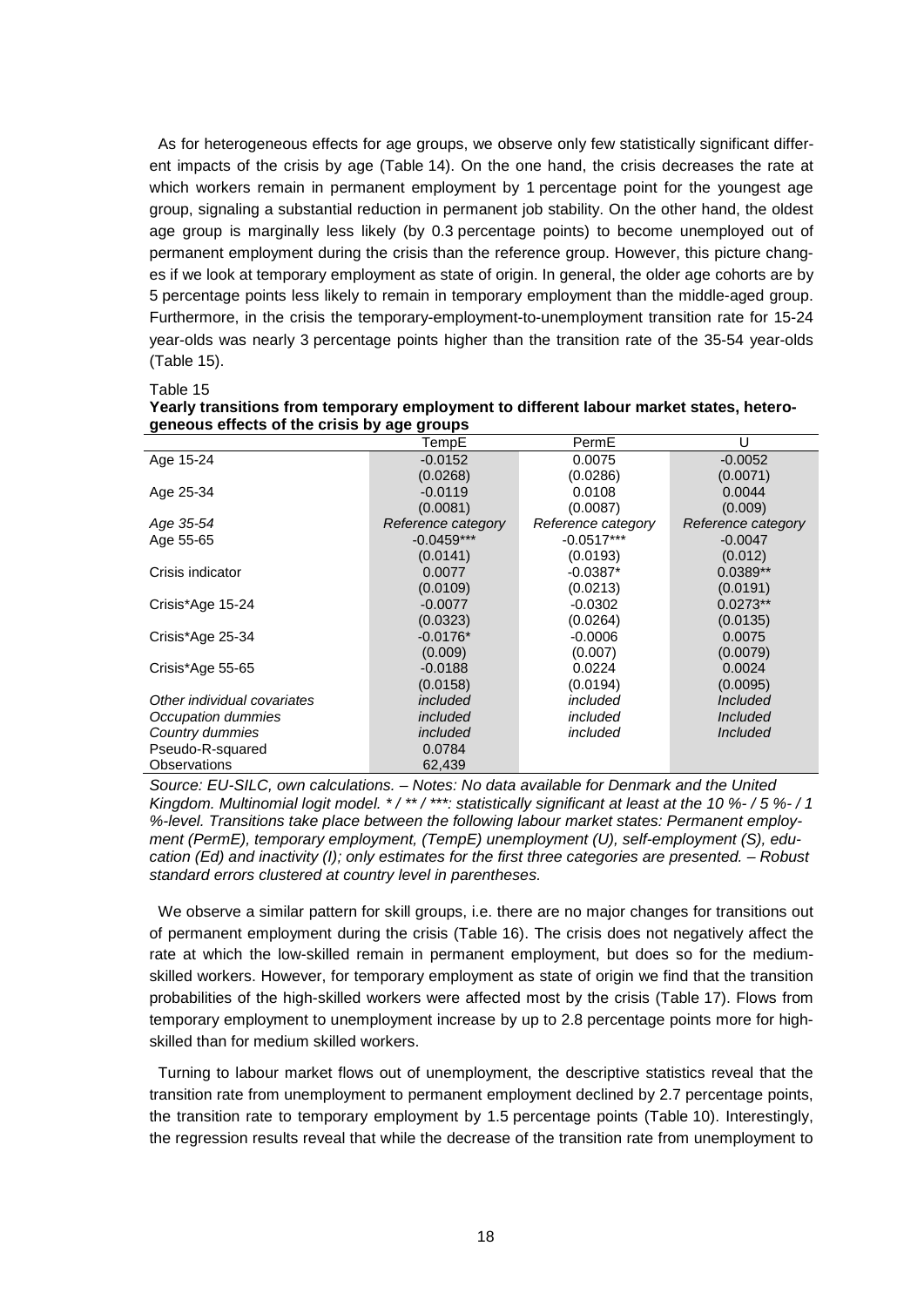#### **Yearly transitions from permanent employment to different labour market states, heterogeneous effects of the crisis by skill groups** PermE TempE U<br>-0.021\*\*\* 0.0064\*\* 0.0075\*\* Low skilled ISCED 0-2 -0.021\*\*\* 0.0064\*\* 0.0064\*\* 0.0075)  $(0.0019)$ *Medium skilled ISCED 3-4 Reference category Reference category Reference category*

| Medium skilled ISCED 3-4    | Reference category | Reference category | Reference category |
|-----------------------------|--------------------|--------------------|--------------------|
| High skilled ISCED 5        | $0.0048*$          | $0.0029**$         | $-0.0025$          |
|                             | (0.0025)           | (0.0013)           | (0.0017)           |
| Crisis indicator            | $-0.0041*$         | $-0.0031*$         | $0.0109***$        |
|                             | (0.0024)           | (0.0017)           | (0.0015)           |
| Crisis*Low skilled          | $0.0054*$          | $-0.0046$          | $-0.0012$          |
|                             | (0.0032)           | (0.0037)           | (0.0025)           |
| Crisis*High skilled         | 0.0030             | $-0.0046$          | $-0.0009$          |
|                             | (0.0019)           | (0.0029)           | (0.0035)           |
| Other individual covariates | included           | included           | included           |
| Occupation dummies          | included           | included           | included           |
| Country dummies             | included           | included           | included           |
| Pseudo-R-squared            | 0.0925             |                    |                    |
| Observations                | 402.731            |                    |                    |

*Source: EU-SILC, own calculations. – Notes: No data available for Denmark and the United Kingdom. Multinomial logit model. \* / \*\* / \*\*\*: statistically significant at least at the 10 %- / 5 %- / 1 %-level. Transitions take place between the following labour market states: Permanent employment (PermE), temporary employment, (TempE) unemployment (U), self-employment (S), education (Ed) and inactivity (I); only estimates for the first three categories are presented. – Robust standard errors clustered at country level in parentheses.*

#### Table 17

Table 16

#### **Yearly transitions from temporary employment to different labour market states, heterogeneous effects of the crisis by skill groups**

|                             | TempE              | PermE              | U                  |
|-----------------------------|--------------------|--------------------|--------------------|
| Low skilled (ISCED 0-2)     | 0.0123             | $-0.0387***$       | $0.0224***$        |
|                             | (0.0141)           | (0.0089)           | (0.0077)           |
| Medium skilled (ISCED 3-4)  | Reference category | Reference category | Reference category |
| High skilled (ISCED 5)      | $0.0234**$         | $0.0239**$         | $-0.036***$        |
|                             | (0.0092)           | (0.0114)           | (0.0074)           |
| Crisis indicator            | 0.0050             | $-0.0391***$       | $0.0309**$         |
|                             | (0.0125)           | (0.011)            | (0.0126)           |
| Crisis*Low skilled          | $-0.0147$          | $-0.0024$          | 0.0301             |
|                             | (0.0109)           | (0.0225)           | (0.0239)           |
| Crisis*High skilled         | $-0.0063$          | $-0.0169**$        | $0.0278***$        |
|                             | (0.0093)           | (0.0084)           | (0.0102)           |
| Other individual covariates | included           | included           | included           |
| Occupation dummies          | included           | included           | included           |
| Country dummies             | included           | included           | included           |
| Pseudo-R-squared            | 0.0785             |                    |                    |
| Observations                | 62.439             |                    |                    |

*Source: EU-SILC, own calculations. – Notes: No data available for Denmark and the United Kingdom. Multinomial logit model. \* / \*\* / \*\*\*: statistically significant at least at the 10 %- / 5 %- / 1 %-level. Transitions take place between the following labour market states: Permanent employment (PermE), temporary employment, (TempE) unemployment (U), self-employment (S), education (Ed) and inactivity (I); only estimates for the first three categories are presented.. – Robust standard errors clustered at country level in parentheses.*

permanent is significant, the decline in the transition rate from unemployment to temporary employment is not (Table 11). Therefore, temporary employment preserved its job-creating role even in the time of the economic crisis and thus can potentially deal as one important instrument in order to re-build European labour markets.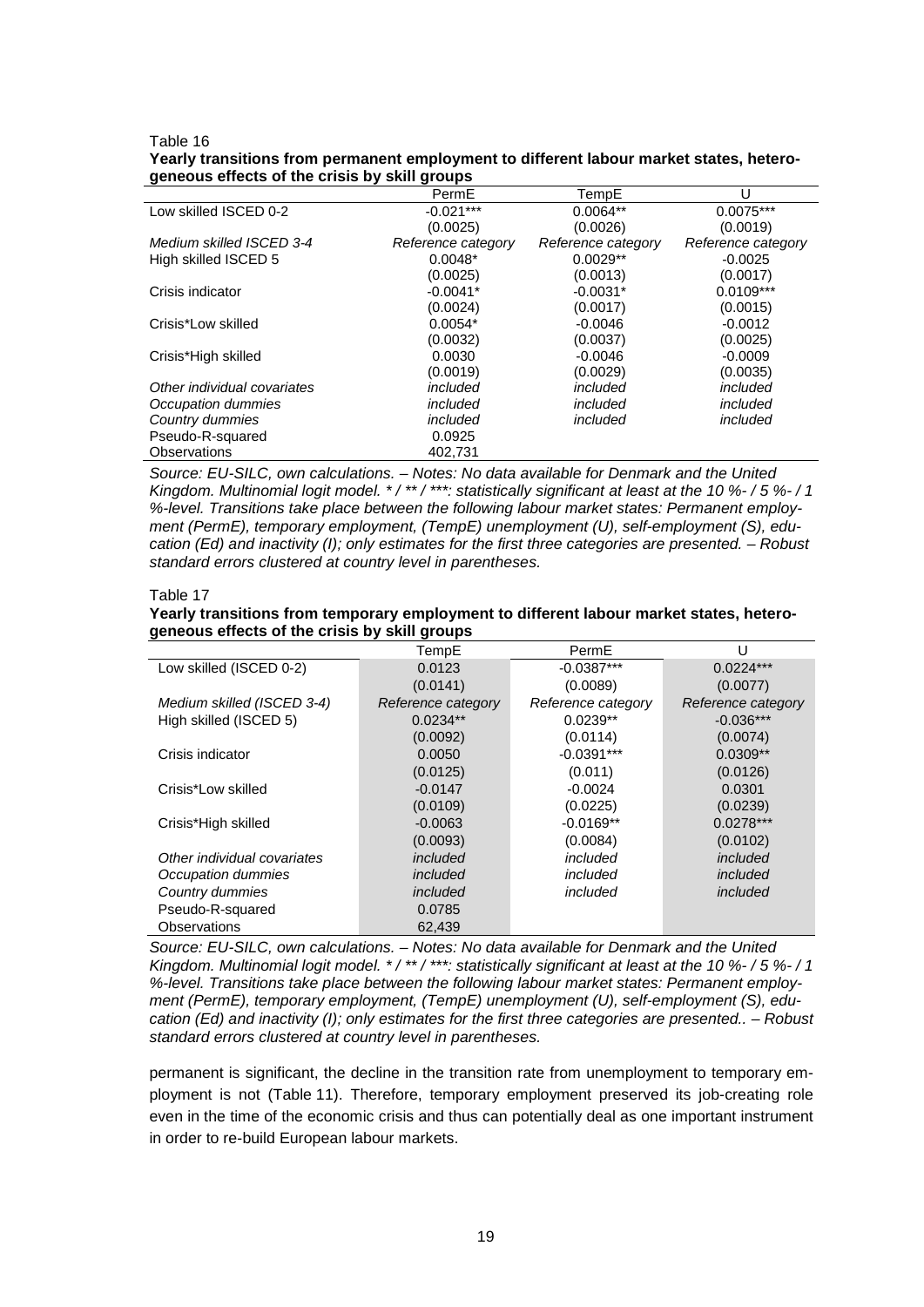Looking at heterogeneous effects, the more pronounced effect of the crisis on men, which was shown above for transitions emanating from employment, also holds for transitions from unemployment to temporary employment, as Table 18 shows. The rate at which unemployed men find a temporary job drops by 1.8 percentage points for men; for women, this rate remains constant during the crisis.

#### Table 18

#### **Yearly transitions from unemployment to different labour market states (detailed employment states), heterogeneous effects of the crisis by gender**

|                             |                    | PermE              | TempE              |
|-----------------------------|--------------------|--------------------|--------------------|
| Female                      | Reference category | Reference category | Reference category |
| Male                        | 0.0012             | $0.032***$         | $0.0289***$        |
|                             | (0.0118)           | (0.0041)           | (0.0081)           |
| Crisis indicator            | 0.0212             | $-0.0151***$       | $-0.0053$          |
|                             | (0.0308)           | (0.0052)           | (0.0169)           |
| Crisis*Male                 | $0.0493***$        | $-0.0127***$       | $-0.0175***$       |
|                             | (0.0068)           | (0.0044)           | (0.0036)           |
| Other individual covariates | included           | included           | included           |
| Country dummies             | included           | included           | included           |
| Year dummies                | included           | included           | included           |
| Pseudo-R-squared            | 0.0845             |                    |                    |
| Observations                | 65.872             |                    |                    |

*Source: EU-SILC, own calculations. – Notes: No data available for Denmark and the United Kingdom. Multinomial logit model. \* / \*\* / \*\*\*: statistically significant at least at the 10 %- / 5 %- / 1 %-level. Transitions take place between the following labour market states: Permanent employment (PermE), temporary employment, (TempE) unemployment (U), self-employment (S), education (Ed) and inactivity (I); only estimates for the first three categories are presented. – Robust standard errors clustered at country level in parentheses.*

#### Table 19

#### **Yearly transitions from unemployment to different labour market states (detailed employment states), heterogeneous effects of the crisis by age groups**

|                             | U                  | PermE              | TempE              |
|-----------------------------|--------------------|--------------------|--------------------|
| Age 15-24                   | $-0.099***$        | $0.0288***$        | $0.0703***$        |
|                             | (0.0296)           | (0.0085)           | (0.0116)           |
| Age 25-34                   | $-0.0645***$       | $0.0293***$        | $0.0467***$        |
|                             | (0.0182)           | (0.0065)           | (0.0078)           |
| Age 35-54                   | Reference category | Reference category | Reference category |
| Age 55-65                   | 0.0204             | $-0.0659***$       | $-0.1138***$       |
|                             | (0.0205)           | (0.006)            | (0.0159)           |
| Crisis indicator            | 0.0404             | $-0.0202***$       | $-0.0102$          |
|                             | (0.0367)           | (0.006)            | (0.0151)           |
| Crisis*Age 15-24            | 0.0051             | $-0.0060$          | $-0.0124$          |
|                             | (0.0192)           | (0.0061)           | (0.011)            |
| Crisis*Age 25-34            | 0.0153             | $-0.0040$          | $-0.0070$          |
|                             | (0.0114)           | (0.0075)           | (0.0064)           |
| Crisis*Age 55-65            | 0.0086             | $-0.0001$          | $-0.0124$          |
|                             | (0.0247)           | (0.0144)           | (0.0169)           |
| Other individual covariates | included           | included           | included           |
| Country dummies             | included           | included           | included           |
| Year dummies                | included           | included           | included           |
| Pseudo-R-squared            | 0.0845             |                    |                    |
| Observations                | 65,872             |                    |                    |

*Source: EU-SILC, own calculations. – Notes: No data available for Denmark and the United Kingdom. Multinomial logit model. \* / \*\* / \*\*\*: statistically significant at least at the 10 %- / 5 %- / 1 %-level. Transitions take place between the following labour market states: Permanent employment (PermE), temporary employment, (TempE) unemployment (U), self-employment (S), education (Ed) and inactivity (I); only estimates for the first three categories are presented. – Robust standard errors clustered at country level in parentheses.*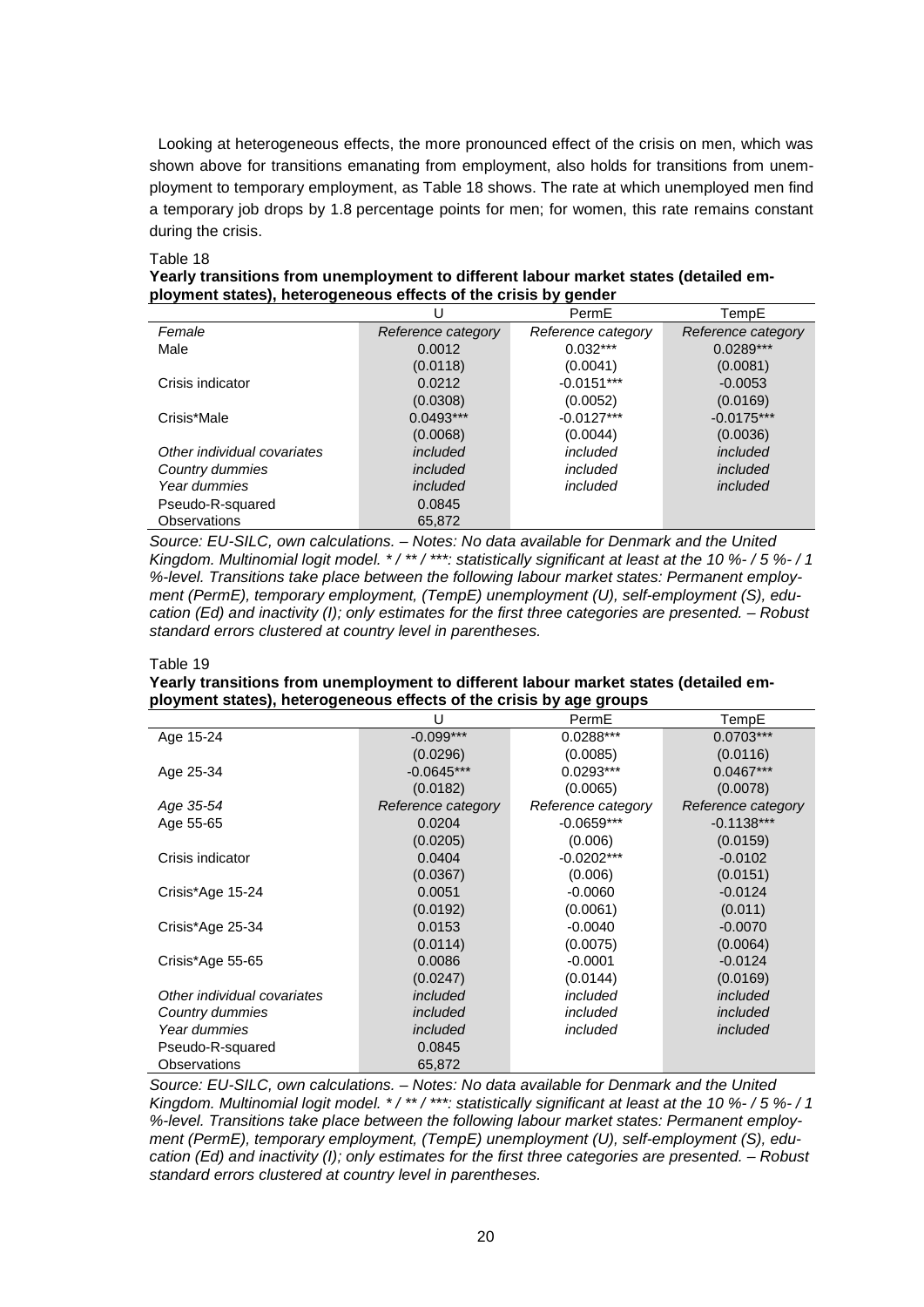Furthermore, for the different age groups, we do not discover any heterogeneous effects when disaggregating the flows from unemployment into temporary and permanent employment (Table 19). Finally, Table 20 suggests that highly skilled persons have been affected more by the economic crisis in one respect: Their transition rates into permanent employment decrease by 2.1 percentage points more than that of the medium-skilled group.

#### Table 20

#### **Yearly transitions from unemployment to different labour market states (detailed employment states), heterogeneous effects of the crisis by skill groups**

|                             | U                  | PermE              | TempE              |
|-----------------------------|--------------------|--------------------|--------------------|
| Low skilled (ISCED 0-2)     | $0.0503**$         | $-0.0402***$       | $-0.0257***$       |
|                             | (0.0203)           | (0.0065)           | (0.0097)           |
| Medium skilled (ISCED 3-4)  | Reference category | Reference category | Reference category |
| High skilled (ISCED 5)      | $-0.0797***$       | $0.0462***$        | $0.0275*$          |
|                             | (0.0134)           | (0.0051)           | (0.0157)           |
| Crisis indicator            | 0.0236             | $-0.0223***$       | $-0.0150$          |
|                             | (0.0232)           | (0.008)            | (0.0121)           |
| Crisis*Low skilled          | 0.0349             | 0.0128             | $-0.0079$          |
|                             | (0.0329)           | (0.0123)           | (0.0135)           |
| Crisis*High skilled         | $0.041*$           | $-0.0211*$         | 0.0105             |
|                             | (0.0217)           | (0.011)            | (0.0139)           |
| Other individual covariates | included           | included           | included           |
| Country dummies             | included           | included           | included           |
| Year dummies                | included           | included           | included           |
| Pseudo-R-squared            | 0.0848             |                    |                    |
| Observations                | 65.872             |                    |                    |

*Source: EU-SILC, own calculations. – Notes: No data available for Denmark and the United Kingdom. Multinomial logit model. \* / \*\* / \*\*\*: statistically significant at least at the 10%- / 5%- / 1%-level. Transitions take place between the following labour market states: Permanent employment (PermE), temporary employment, (TempE) unemployment (U), self-employment (S), education (Ed) and inactivity (I); only estimates for the first three categories are presented. – Robust standard errors clustered at country level in parentheses.*

#### 4.3 Inflows vs. outflows and cross-country differences

The previous descriptive and econometric evidence shows that the worker flows between employment and unemployment strongly changed during the crisis, while other labour market transitions were affected to a much smaller extent. Hence, the increase of the aggregate unemployment rate during the crisis was mainly driven by transitions from employment to unemployment and vice versa. Therefore, in the final step of the analysis, we compare the change in inflows into and outflows from unemployment for the European countries in order to shed light on the countries' adjustment patterns to the crisis. In doing so, we use the descriptive evidence directly computed from EU-SILC and EU-LFS, which allows us to take into account the maximum number of countries (see Section 2).

The inflow rate into unemployment was much stronger than the decrease in the outflow rate (see Figure 2). For the sample average, these growth rates amounted to 36 per cent and - 9.6 per cent, respectively.

Furthermore, while the overwhelming majority of countries mirror this overall adjustment pattern, there was relatively strong heterogeneity in the degree countries reacted to the crisis. On the one side of the spectrum, there are those countries which were very strongly hit by the crisis, and which feature the highest increase in unemployment inflows. These countries include the Baltic States, Ireland, and Spain. On the other side of the spectrum, countries such as Germany and Poland did not experience a strong recession, and therefore the flow rates did not change by much.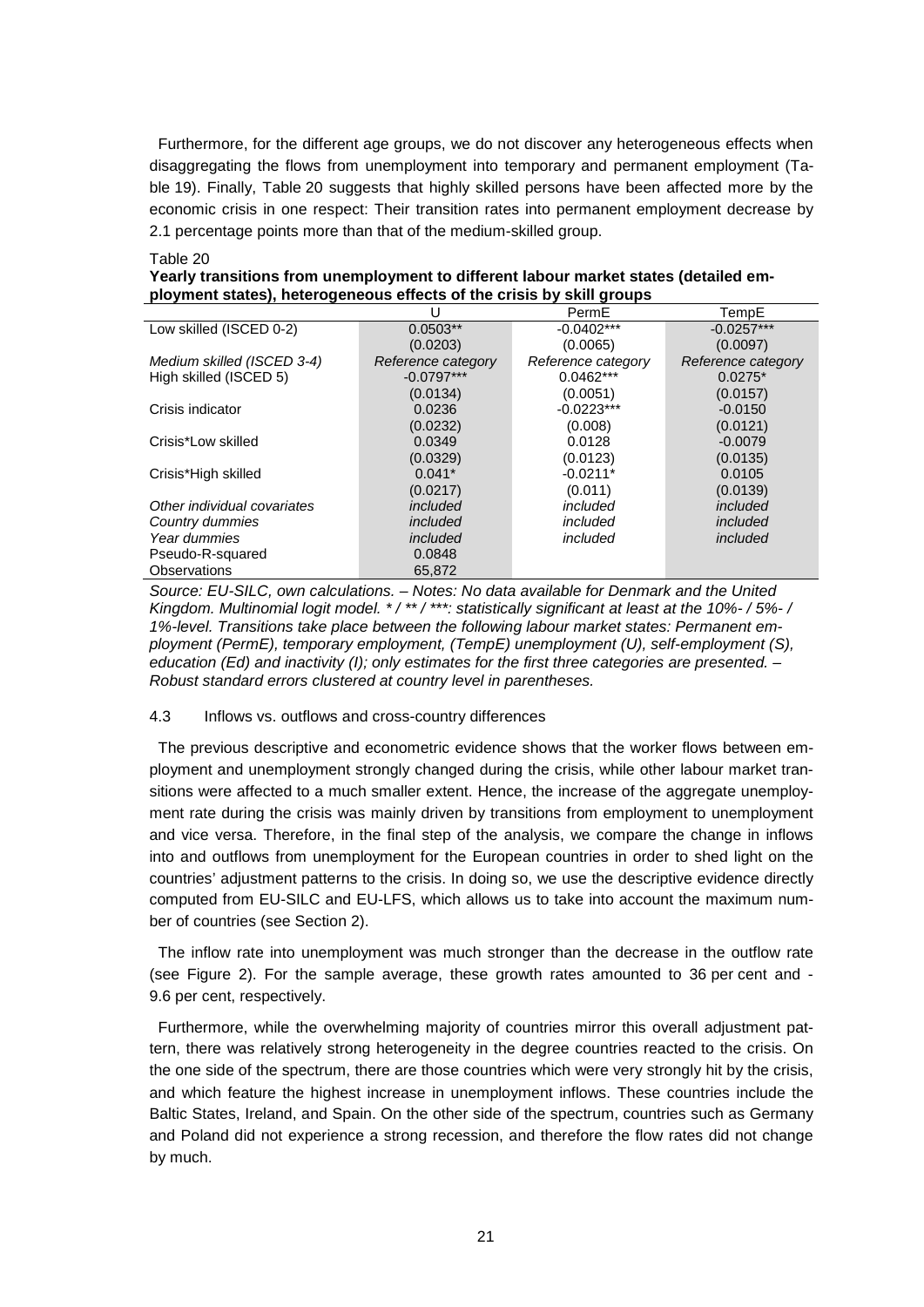#### Figure 2 **Flow rates between employment and unemployment: Growth rates between pre-crisis and crisis period by country**



*Source: EU-LFS (for DE and RO) and EU-SILC, own calculations.*

At least in some countries of the European Union, aggregate labour market dynamics are likely to be strongly influenced by the prevalence of temporary contracts.<sup>[8](#page-14-0)</sup> We therefore analyse the flow rates from permanent and temporary employment to unemployment in more detail. For Europe as a whole, Figure 3 shows that the increase in the transition rate from permanent to unemployment was actually higher (+65 per cent) than the increase in the transition rate from temporary employment to unemployment (+42 per cent). This aggregate figure hides strong country heterogeneity. On the one hand, there are countries which experienced a strong increase in the transition rate from permanent employment to unemployment. These countries include the Baltic States and Ireland, which were strongly hit by the crisis and at the same time are characterised by relatively low employment protection (Martin / Scarpetta, 2012; Muravyev, 2010).

On the other hand, there are countries which hardly experience any increase in the transition rate from permanent employment to unemployment, but a strong increase in the transition rate from temporary employment to unemployment. Examples are Austria, Cyprus and Sweden. Interestingly, Spain – which is often cited as the prime example of a dual labour market – only features a slightly higher increase in the transition rate from temporary employment to unem-ployment (+102 per cent) than from permanent employment to unemployment (+[9](#page-21-0)2 per cent).<sup>9</sup> Although the difference between permanent and temporary contracts was not that large in Spain

-

<sup>8</sup> Boeri (2011) investigates this issue extensively for the time period before the Great Recession.

<span id="page-21-1"></span><span id="page-21-0"></span><sup>&</sup>lt;sup>9</sup> It should, however, be pointed out that the transition rate from temporary to permanent employment is likely to be more strongly affected by the time aggregation bias which is imminent in our yearly data. Using monthly data would probably increase the difference between the two growth rates considered.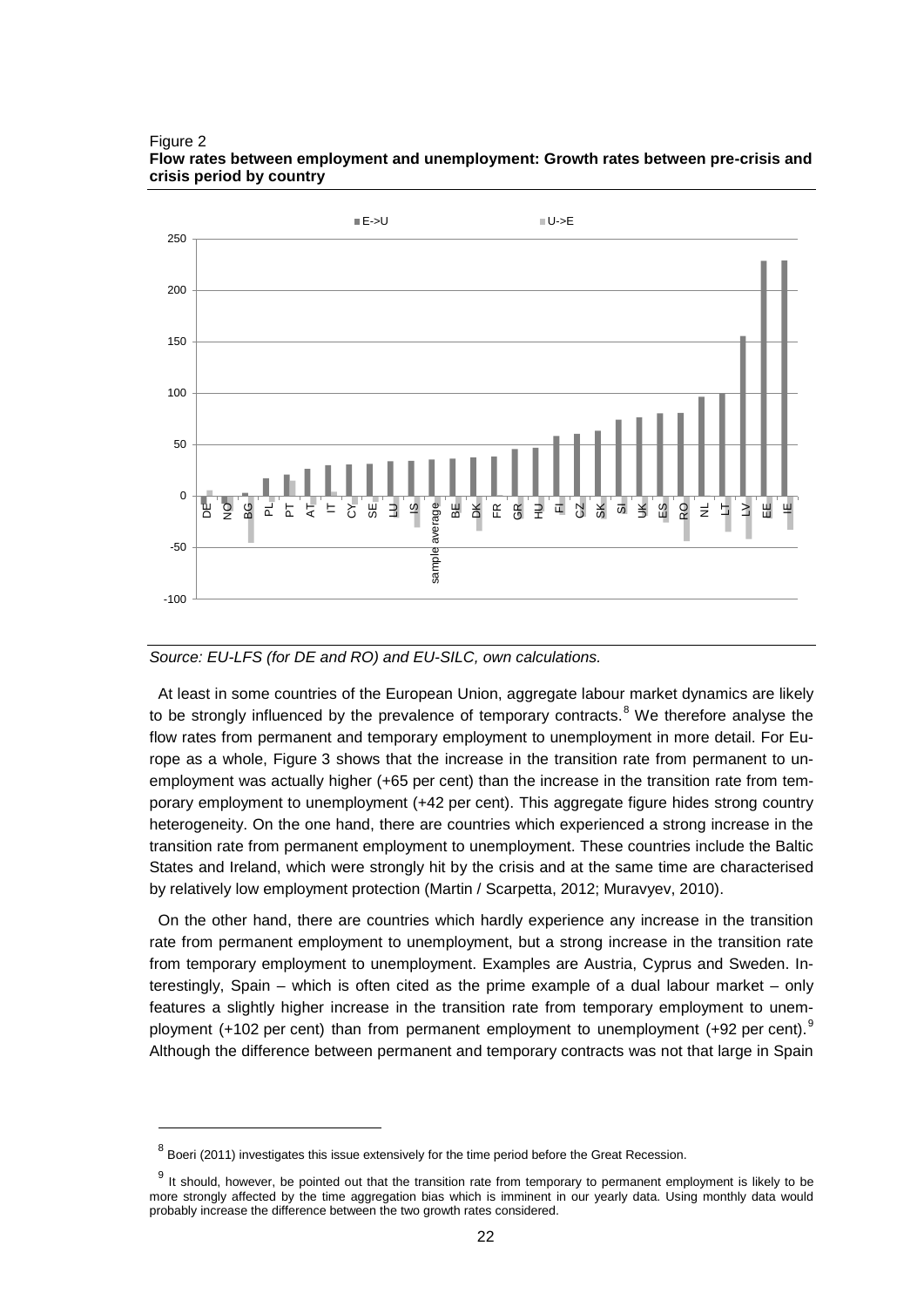Figure 3

#### **Flow rates from permanent/temporary employment to unemployment: Growth rates between pre-crisis and crisis period by country**



*Source: EU-SILC, own calculations.*

-

in relative terms (i.e. in terms of the rate of increase of the transition rate), the large prevalence of temporary contracts nevertheless implied a very strong increase in the absolute number of transitions from employment to unemployment, which is in line with evidence presented by Eichhorst et al. (2010b), Bentolila et al. (2012), and Silva and Vázquez-Grenno (2013).

While temporary contracts play an important role for labour market dynamics during the Great Recession in a number of countries, the reasons for cross-country differences as a reaction to the crisis are likely to be multi-faceted. In the final step of our analysis, we therefore perform an econometric analysis at the level of country clusters. In doing so, we follow Esping-Andersen (1990) in defining country clusters: The Anglo-Saxon cluster (IE, UK), Scandinavia (DK, FI, IS, NO, SE), Continental Europe (AT, BE, FR, LU, NL), Mediterranean Europe (CY, ES, GR, IT, PT), and Central and Eastern Europe (CEE: BG, CZ, EE, HU, LT, LV, PL, SI, SK). <sup>[10](#page-21-1)</sup> Despite some institutional variation within these country clusters, the clusters can be viewed as approximations to certain labour market frameworks, with the Anglo-Saxon countries displaying very flexible labour markets, Scandinavia high flexibility and high social security (e.g. unemployment benefits, which are however strictly monitored), Continental Europe low flexibility and high social security, Mediterranean countries dual labour markets and low social security, and CEE high flexibility and low social security (Boeri and van Ours, 2013; Martin / Scarpetta, 2012). Examining country groups rather than single institutions allows us to take into account the complemen-

<span id="page-22-0"></span><sup>&</sup>lt;sup>10</sup> We can only do so for the countries contained in EU-SILC for a sufficient number of years, i.e. DE and RO are not included in this analysis (see Section 2).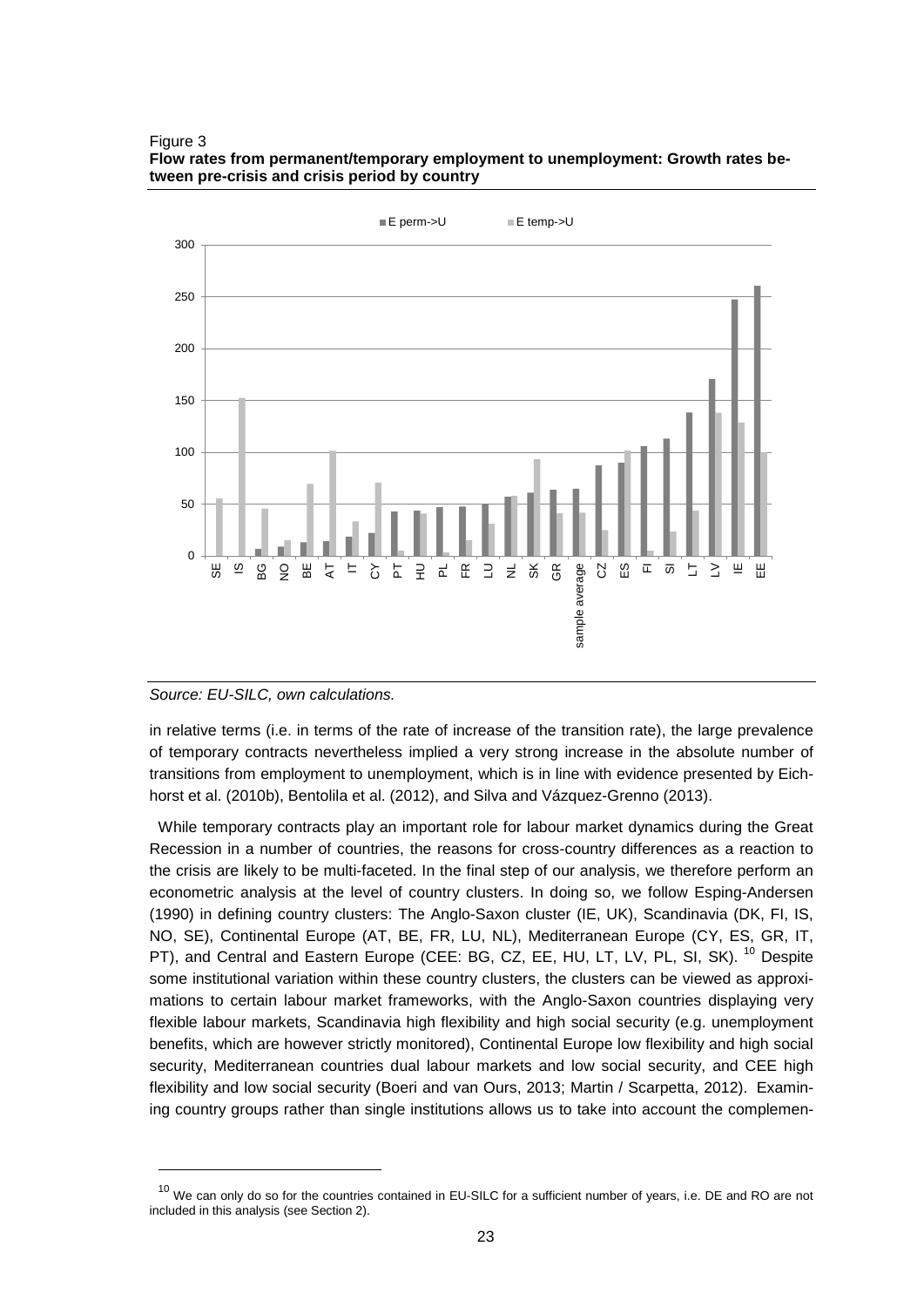tarity of labour market institutions, i.e. the fact that these institutions usually have a joint effect on labour market outcomes.

We thus run a multinomial regression model at the individual level (see Equation 1), and focus on outflows from employment because these transitions were the most affected flows for national labour markets in the majority of countries during the crisis. As the cross-country differences in transitions are strongly influenced by the depth of the recession in the respective countries, we include country-specific GDP growth as an explanatory variable in the econometric model, in addition to the individual-level socio-economic variables and yearly dummies used above (see Table 2). Furthermore, we include dummy variables for the different country clusters in order to capture level differences in transition probabilities which are constant over time. Finally, we add interactions between the crisis indicator variable and the cluster dummies as explanatory variables. Given that we control for GDP growth, these interactions show how labour markets differed in their reaction to the crisis, beyond differences which are due to the depth of the recession. Therefore, differences in the respective interaction coefficients can be attributed to differences in the institutional framework prevailing in the country clusters.

The regression results show that, for all countries considered jointly, GDP growth is significantly correlated with the probability of remaining employed, and of making a transition from employment to either unemployment or education, with the latter two correlations being countercyclical (Table 21). By contrast, the transitions from employment to self-employment and to inactivity are acyclical.

| fects of the crisis by country clusters |              |              |               |              |              |
|-----------------------------------------|--------------|--------------|---------------|--------------|--------------|
| Country cluster                         | EE           | ES.          | EU            | EEd          | FΙ           |
| GDP growth                              | $0.00118***$ | $-0.00014$   | $-0.00081***$ | $-0.00002**$ | $-0.00021$   |
|                                         | (0.00026)    | (0.00013)    | (0.00017)     | (0.00001)    | (0.00021)    |
| Anglo-Saxon                             | Reference    | Reference    | Reference     | Reference    | Reference    |
| Scandinavian                            | $-0.0191*$   | $-0.0035***$ | $0.0170*$     | $-0.0021***$ | $-0.0035$    |
|                                         | (0.0112)     | (0.0012)     | (0.0088)      | (0.0003)     | (0.0022)     |
| Continental                             | $-0.0143*$   | $-0.0049**$  | $0.0247***$   | $-0.0007***$ | $-0.0049**$  |
|                                         | (0.0074)     | (0.0021)     | (0.0086)      | (0.0002)     | (0.0021)     |
| Mediterranean                           | $-0.0441***$ | $0.0106***$  | $0.0340**$    | $-0.0007***$ | 0.0002       |
|                                         | (0.0097)     | (0.0023)     | (0.0133)      | (0.0002)     | (0.0022)     |
| <b>CEE</b>                              | $-0.0536***$ | $0.0061**$   | $0.0419***$   | $-0.0008***$ | $0.0064*$    |
|                                         | (0.0096)     | (0.0025)     | (0.0084)      | (0.0001)     | (0.0037)     |
| Crisis*Anglo-Saxon                      | $-0.0231***$ | $0.0012*$    | $0.0180***$   | $-0.0001$    | $0.0040***$  |
|                                         | (0.0034)     | (0.0007)     | (0.0034)      | (0.0001)     | (0.0009)     |
| Crisis*Scandinavian                     | $-0.0016$    | $-0.0009$    | 0.0085***     | $-0.0002$    | $-0.0058***$ |
|                                         | (0.0045)     | (0.0020)     | (0.0025)      | (0.0001)     | (0.0019)     |
| Crisis*Continental                      | $-0.0046$    | 0.0003       | $0.0064***$   | $-0.0001$    | $-0.0020***$ |
|                                         | (0.0029)     | (0.0014)     | (0.0012)      | (0.0001)     | (0.0008)     |
| Crisis*Mediterranean                    | $-0.0051$    | $-0.0024***$ | 0.0090        | 0.0001       | $-0.0015$    |
|                                         | (0.0043)     | (0.0008)     | (0.0058)      | (0.0001)     | (0.0013)     |
| Crisis*CEE                              | $-0.0067$    | 0.0015       | $0.0082***$   | $-0.0004***$ | $-0.0026$    |
|                                         | (0.0055)     | (0.0026)     | (0.0030)      | (0.0001)     | (0.0017)     |
|                                         |              |              |               |              |              |
| Individual covariates                   | included     | included     | included      | Included     | included     |
| Year dummies                            | included     | included     | included      | included     | included     |
| Pseudo-R-squared                        | 0.1003       |              |               |              |              |
| Observations                            | 578,331      |              |               |              |              |

Table 21

| Yearly transitions from employment to different labour market states, heterogeneous ef- |  |
|-----------------------------------------------------------------------------------------|--|
| fects of the crisis by country clusters                                                 |  |

*Source: EU-SILC, own calculations. – Notes: Multinomial logit model. \* / \*\* / \*\*\*: statistically significant at least at the 10 %- / 5 %- / 1 %-level. – The model includes transitions between the following labour market states: employment (E) (i.e. persons remaining in employment), unemployment (U), self-employment (S), education (Ed) and inactivity (I). – Robust standard errors clustered at the country level in parentheses.*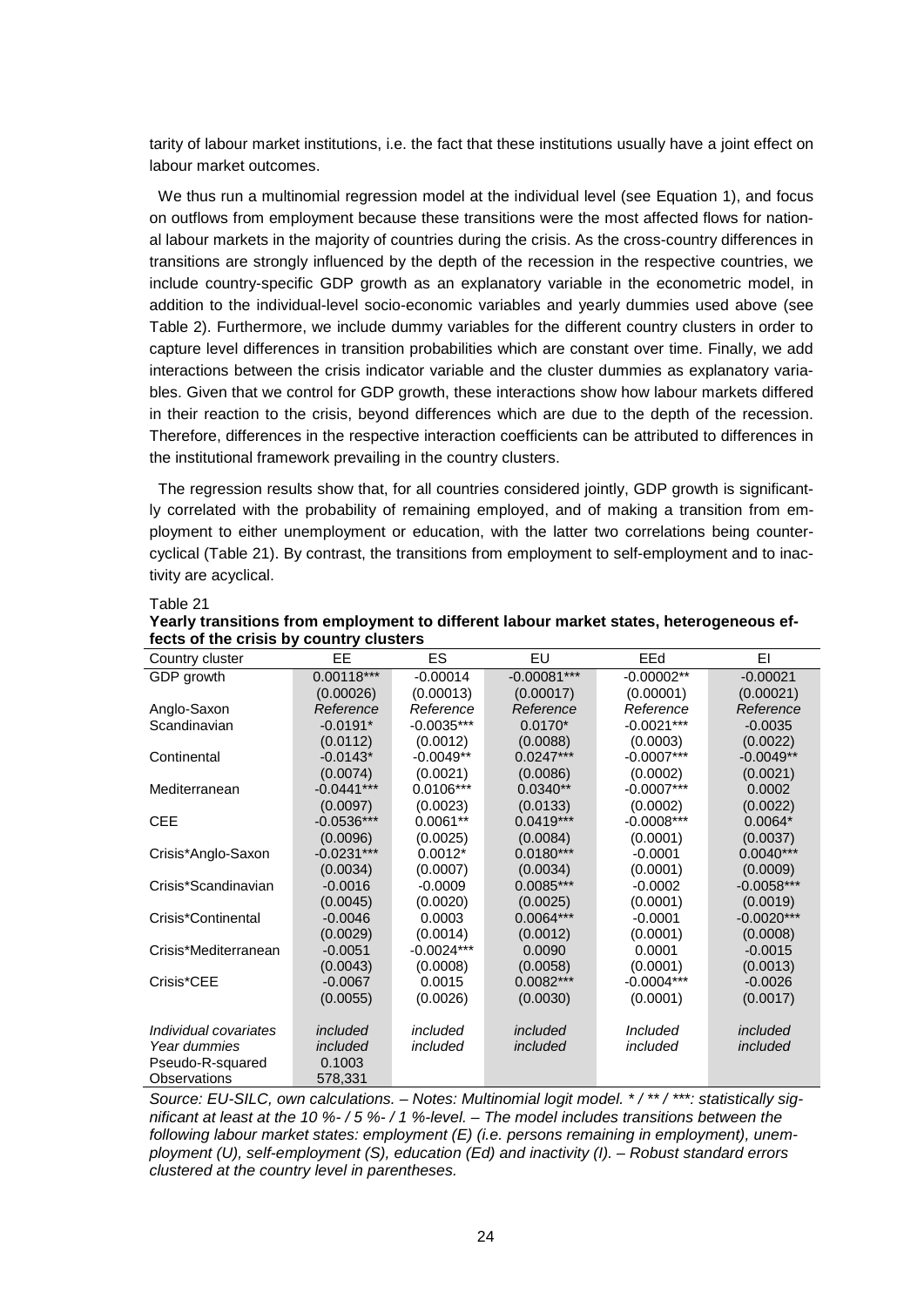Turning to cluster-specific effects, it becomes apparent that, net of GPD growth, the Mediterranean and CEE clusters displayed higher employment stability than the reference cluster (Anglo-Saxon) before the crisis. Furthermore, transitions from employment to unemployment were significantly lower in the Anglo-Saxon cluster than in all the other clusters. Finally, the Continental cluster displayed a remarkably lower transition probability from employment to inactivity than the other country clusters.

During the crisis, employment stability declined particularly strongly in the Anglo-Saxon country cluster, as the coefficients on the interaction of the crisis dummy with the country cluster dummies make clear. In the other country clusters, the transition probability evolved in line with the development of country-specific GDP (GDP growth included as explanatory variable) and yearly European trends (yearly dummies included). Turning to transitions from employment to unemployment, the results indicate that the Anglo-Saxon cluster again displays the strongest labourmarket reaction, i.e. a strongly above-average increase in the respective transition rate. In the Mediterranean, Scandinavian and CEE clusters, the EU transition probability also increased disproportionately, but to a smaller extent than in the Anglo-Saxon cluster.<sup>[11](#page-22-0)</sup> Finally, during the crisis the transition probability to inactivity rose disproportionately in the Anglo-Saxon country cluster, while the opposite was the case in the Continental cluster and, especially, the Scandinavian cluster.

As argued above, these results are likely to be mainly driven by the institutional framework prevailing in the different country clusters. In this context, it is important to point out that our analysis focuses on the extensive margin. Changes along the intensive margin and/or wage adjustments constitute alternative adjustment patterns. While labour market institutions always exert a joint effect on labour market outcomes, employment protection plays a particularly important role in this context. As stressed by Cazes et al. (2013), countries with low employment protection feature more external flexibility and less internal flexibility. The UK is an example for such an economy, which can at least partly explain the above result of a strong increase in flows from employment to unemployment during the Great Recession. By contrast, the Mediterranean country cluster includes countries such as Italy, Portugal and Spain with relatively high employment protection. Consequently, this cluster features employment-to-unemployment transitions which are in line with its GDP development and aggregate European trends.

#### **5. Summary and conclusions**

-

Using the individual-level EU-SILC and EU-LFS data, we examine the labour market transitions in Europe and the effects of the recent financial and economic crisis in this context, highlighting differences between socio-demographic groups and employment types. Our main findings can be summarized as follows. First, the crisis in its early phase (2008-2010) predominantly affected transitions from employment to unemployment and vice versa. The other labour market transitions remained virtually unchanged.

Second, we reveal heterogeneities in the evolution of labour market transitions: The increase in the transition rate from employment to unemployment was particularly pronounced for young persons, the medium-skilled, and for men. The transition rate from unemployment to employment, on the other hand, fell more strongly for men than for women during the recession. Furthermore, our results indicate that unemployment became more persistent for the high-skilled during the crisis.

 $11$  A Wald test shows that the coefficients for the Scandinavian, Continental and CEE clusters are not significantly different from each other.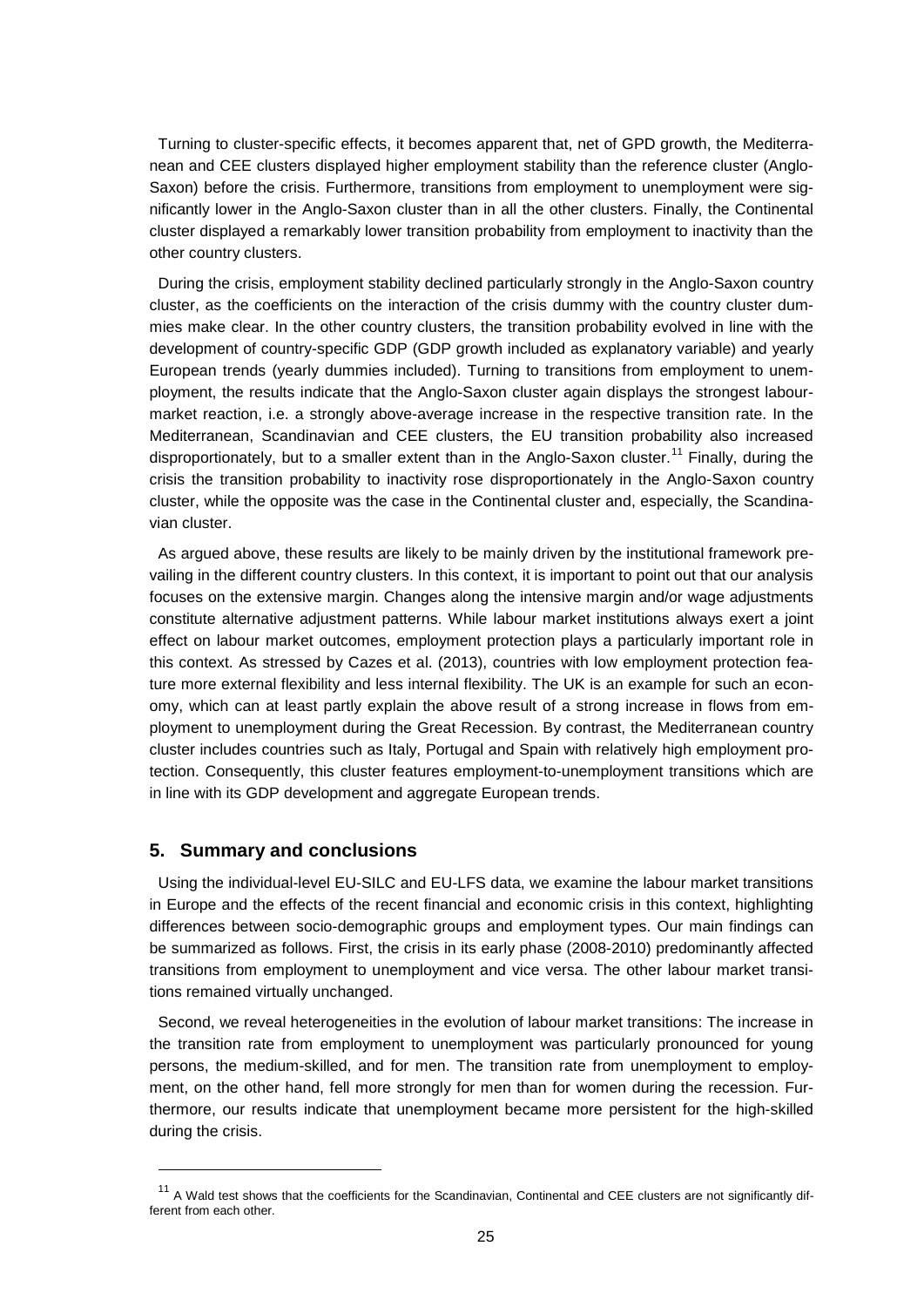Third, temporary contracts played a prominent role for labour market dynamics during the recession in a number of European countries. In particular, transitions from temporary employment to unemployment increased more strongly during the crisis than transitions from permanent employment to unemployment. This finding holds true especially for men and high-skilled workers, suggesting that temporary contracts are the driving forces for the gender- and skill-related heterogeneities that we detect. Furthermore, the overall outflow rate from temporary employment remained relatively constant during the crisis. This can be explained by a significant increase in the transition rate from temporary employment to unemployment and a significant decline in the transition rate from temporary employment to permanent employment offsetting each other.

Fourth, inflows into unemployment increased more strongly during the crisis in the overwhelming majority of countries. Given that we focus on the time period 2005-2010, this result is consistent with the finding by Fujita and Ramey (2009) and Fujita (2011) for the US, stressing the importance of the separation rate during the early phase of the recessionary period.

Furthermore, one can observe important country heterogeneities, which can partly be explained by the depth of the crisis, and partly by institutional features. Our results in this context focus on the extensive margin, which is likely to be strongly influenced by employment protection. An analysis of alternative adjustment mechanisms, such as wage and working hours adjustments, is clearly warranted, but beyond the scope of this paper.

Using yearly data, the time aggregation bias may affect our results, since we analyse relatively persistent labour market transition. While previous research has shown that the cyclical features of labour markets remain relatively unchanged when accounting for time aggregation (Elsby et. al., 2009; Nekarda, 2009), it is nevertheless conceivable that the time aggregation bias differs between countries. Such differences would affect the level differences in labour market transitions between countries, although not necessarily the cross-country differences in cyclicality. This issue is, however, left for future research.

Our results have several important policy implications. Our finding of strong heterogeneous effects especially for young workers is particularly worrisome as the literature indicates that an unfavourable start of a person's labour market career usually has long-lasting, scarring effects (Kahn, 2010; Oreopoulos et al., 2012). This calls for economic policy-making that targets young workers. In addition, temporary employment dropped and its stepping-stone function into permanent employment dwindled. Despite this, temporary employment remains a port of entry into the labour market from unemployment during the recession. Therefore, temporary employment can contribute to a recovery of overall employment in the aftermath of the crisis – an aspect that should be studied closely as the European labour markets recover from the recession.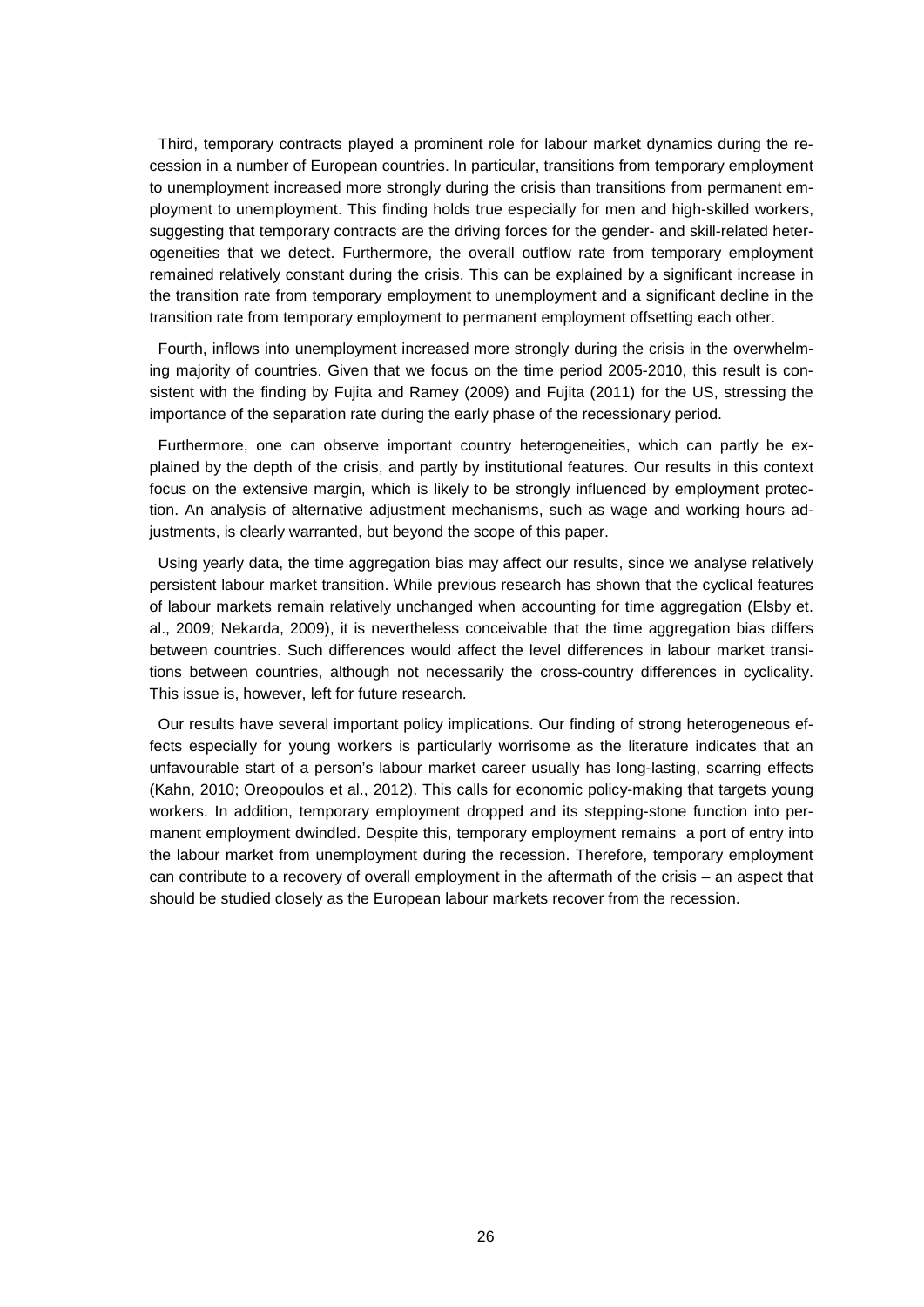| ORIGIN         | Employment    | Self-                                            | $\dot{5}$                                                                                                                                                                   | Education                         | Inactivity                       | Employment                | Self-                                                                                                                      | $\overline{5}$                                     | Education                         | Inactivity                |
|----------------|---------------|--------------------------------------------------|-----------------------------------------------------------------------------------------------------------------------------------------------------------------------------|-----------------------------------|----------------------------------|---------------------------|----------------------------------------------------------------------------------------------------------------------------|----------------------------------------------------|-----------------------------------|---------------------------|
|                |               | employment                                       | employment<br>Pre-crisis                                                                                                                                                    |                                   |                                  |                           | employment                                                                                                                 | During the crisis<br>employment                    |                                   |                           |
| ₹              |               |                                                  |                                                                                                                                                                             |                                   |                                  |                           |                                                                                                                            |                                                    |                                   |                           |
| Employment     | 90.2          | 1.5                                              |                                                                                                                                                                             |                                   | 4.7                              | 89.0                      | 1.4                                                                                                                        |                                                    |                                   |                           |
| Selfemployment | 10.3          | 82.1                                             | 2<br>2 9 7 4 8 4<br>2 9 7 4 8 4                                                                                                                                             | 0 0 1 1 4 7<br>0 0 1 1 0 7        |                                  |                           | 78.8                                                                                                                       | $3.5$<br>$1.5$                                     | 0.2 m<br>0.2 m<br>0.3 m<br>2.4 1. | 4 N 15<br>4 N 15          |
| Unemployment   | 35.3          | 2.0                                              |                                                                                                                                                                             |                                   | $6.6$<br>18.0                    |                           |                                                                                                                            | 46.9                                               |                                   |                           |
| Education      | 15.6          |                                                  |                                                                                                                                                                             |                                   |                                  | 12 3 4 5 5<br>13 4 5 6 7  |                                                                                                                            |                                                    |                                   | 4.8                       |
| Inactivity     | 8.1           | $\begin{array}{c} 1.3 \\ 1.2 \\ 7.7 \end{array}$ |                                                                                                                                                                             |                                   | $5.\overline{3}$<br>88.2         |                           |                                                                                                                            | 3.5                                                |                                   | 85.3                      |
| Total          | 56.0          |                                                  |                                                                                                                                                                             | 5.9                               | 26.1                             |                           |                                                                                                                            | 5.8                                                | 6.9                               | 23.3                      |
| BE             |               |                                                  |                                                                                                                                                                             |                                   |                                  |                           |                                                                                                                            |                                                    |                                   |                           |
| Employment     | 93.8          | 0.9                                              |                                                                                                                                                                             |                                   |                                  |                           |                                                                                                                            |                                                    |                                   |                           |
| Selfemployment | 5.9           | 90.1                                             |                                                                                                                                                                             |                                   | $2.9$<br>$3.1$                   | 93.5<br>9.0               |                                                                                                                            | $2.8$<br>0.5<br>67.1                               |                                   | $2.5$<br>3.3              |
| Unemployment   | 21.8          | 1.2                                              |                                                                                                                                                                             |                                   | 8.4                              | 18.3                      |                                                                                                                            |                                                    |                                   |                           |
| Education      | 9.1           |                                                  | 2<br>2024<br>2027<br>2027                                                                                                                                                   | 8<br>0 0 1 1 2 9 8<br>0 0 1 8 9 8 | 2.9                              | 8.6                       | 8<br>8 7 3 4 9 8 9<br>8 7 3 4 9 8 9                                                                                        |                                                    | 304988                            | $13.0$<br>$2.5$<br>$91.4$ |
| Inactivity     | $4.2$<br>55.0 | 0.00000                                          |                                                                                                                                                                             |                                   | 91.7<br>21.4                     | $4.0$<br>55.5             |                                                                                                                            | $4.06$<br>$7.6$<br>$7.6$                           |                                   |                           |
| Total          |               |                                                  |                                                                                                                                                                             |                                   |                                  |                           |                                                                                                                            |                                                    |                                   |                           |
| 9G             |               |                                                  |                                                                                                                                                                             |                                   |                                  |                           |                                                                                                                            |                                                    |                                   |                           |
| Employment     | 86.8          | 3.8                                              |                                                                                                                                                                             |                                   |                                  |                           |                                                                                                                            |                                                    |                                   | 2.6                       |
| Selfemployment | 17.8          | 73.8                                             |                                                                                                                                                                             |                                   |                                  | 88.7<br>18.6              |                                                                                                                            |                                                    |                                   |                           |
| Unemployment   |               | 7.4                                              |                                                                                                                                                                             |                                   |                                  |                           |                                                                                                                            |                                                    |                                   |                           |
| Education      | 31.4<br>14.5  | $0.7$<br>$1.8$<br>$8.0$                          | 1<br>1<br>1<br>1<br>1<br>1<br>2<br>1<br>2<br>1<br>2<br>1<br>2<br>1<br>2<br>1<br>2<br>1<br>1<br>1<br>1<br>1<br>1<br>1<br>1<br>1<br>1<br>1<br>1<br>1<br>1<br>1<br>1<br>1<br>1 | 8<br>8 4 7 9 9<br>8 9 9 9         | n 2 1 1 2 3 1<br>1 2 1 2 2 4 0   | $17.3$<br>$7.9$<br>$54.7$ | $\begin{array}{c} 0.8 & 4 & 0 & 0 & 0 \\ 0.8 & 4 & 0 & 0 & 0 \\ 0.8 & 0.8 & 0 & 0 & 0 \\ 0 & 0 & 0 & 0 & 0 \\ \end{array}$ | 5.9<br>5.9<br>5.9<br>5.9<br>5.9<br>5.9<br>5.9<br>2 |                                   | 2.3<br>2.3<br>2.5         |
| Inactivity     | 8.8           |                                                  |                                                                                                                                                                             |                                   |                                  |                           |                                                                                                                            |                                                    |                                   | 89.8                      |
| Total          | 55.3          |                                                  | 11.8                                                                                                                                                                        | 5.7                               |                                  |                           |                                                                                                                            |                                                    |                                   | 17.4                      |
|                |               |                                                  |                                                                                                                                                                             |                                   |                                  |                           |                                                                                                                            |                                                    |                                   |                           |
| Employment     | 93.5          | 1.1                                              |                                                                                                                                                                             |                                   |                                  |                           |                                                                                                                            |                                                    |                                   |                           |
| Selfemployment | 10.2          | 83.6                                             | a a a a a a a<br>a a a a a a a                                                                                                                                              | 0.3                               | $2.1$<br>$4.2$<br>$7.9$<br>$7.9$ | 93.1<br>93.1<br>41.1      | 0 2 2 0 3 4 8<br>0 4 0 3 4 8                                                                                               | $3.8$<br>2.2                                       | 2032432<br>203254                 | $2.3 \div 7.7$            |
| Unemployment   | 44.6          | 8.4                                              |                                                                                                                                                                             |                                   |                                  |                           |                                                                                                                            | 41.8                                               |                                   |                           |
| Education      | 10.4          | $0.\overline{3}$                                 |                                                                                                                                                                             | 2.0<br>78.7                       |                                  | 10.3                      |                                                                                                                            |                                                    |                                   | 8.7<br>88.7<br>19.5       |
| Inactivity     | 5.59          | 1.6                                              |                                                                                                                                                                             | $4.1$<br>11.4                     | 86.6<br>20.3                     | 4.7<br>55.5               |                                                                                                                            | $1, 8, 9$<br>$1, 8, 9$                             |                                   |                           |
| Total          |               | 9.1                                              |                                                                                                                                                                             |                                   |                                  |                           |                                                                                                                            |                                                    |                                   |                           |

Table A.1<br>Yearly Markov transition matrix for selected countries, different labour market states<br>Before and during the crisis **Yearly Markov transition matrix for selected countries, different labour market states**  Before and during the crisis Table A.1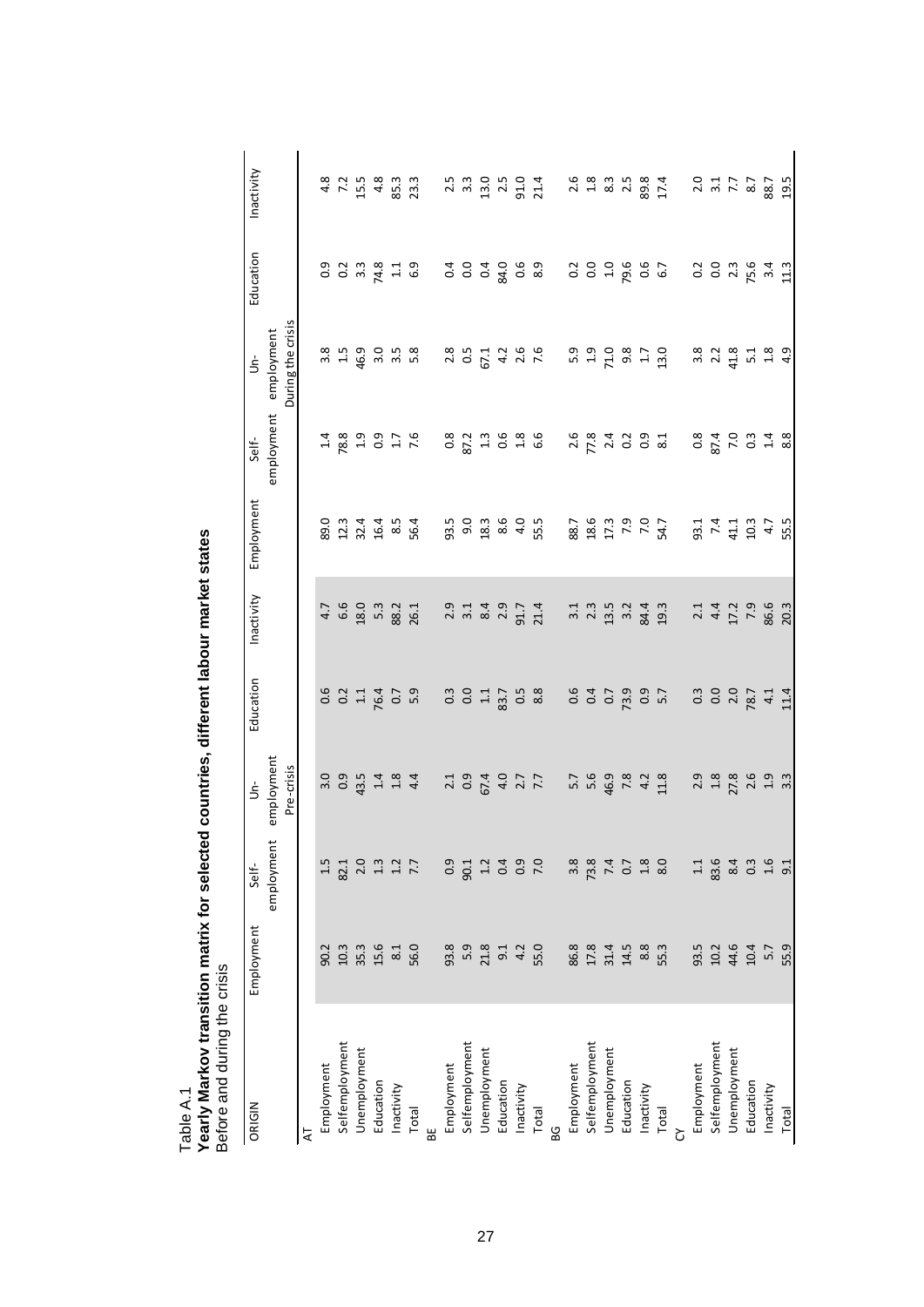| ORIGIN               | Employment                                                           | Self-                                            | $\dot{\mathbf{5}}$         | Education                                                             | Inactivity                                                  | Employment                       | Self-   | $\dot{\mathbf{5}}$                                                                                                                           | Education                           | Inactivity                                            |
|----------------------|----------------------------------------------------------------------|--------------------------------------------------|----------------------------|-----------------------------------------------------------------------|-------------------------------------------------------------|----------------------------------|---------|----------------------------------------------------------------------------------------------------------------------------------------------|-------------------------------------|-------------------------------------------------------|
|                      |                                                                      | employment                                       | employment                 |                                                                       |                                                             |                                  |         | employment employment                                                                                                                        |                                     |                                                       |
|                      |                                                                      |                                                  | Pre-crisis                 |                                                                       |                                                             |                                  |         | During the crisis                                                                                                                            |                                     |                                                       |
|                      |                                                                      |                                                  |                            |                                                                       |                                                             |                                  |         |                                                                                                                                              |                                     |                                                       |
| Employment           | 92.7                                                                 | 1.0                                              |                            |                                                                       | 4.0                                                         | 90.7                             |         |                                                                                                                                              | 0.2                                 | 4.5                                                   |
| Selfemployment       | 6.8                                                                  | 88.4                                             | 2160 x 1161<br>2160 x 1161 | $\frac{2}{3}$ $\frac{1}{3}$ $\frac{8}{3}$ $\frac{3}{3}$ $\frac{3}{5}$ |                                                             |                                  | 1397552 | 1<br>1<br>1<br>1<br>1<br>1<br>1<br>2<br>1<br>2<br>1<br>2<br>1<br>2<br>1<br>2<br>1<br>1<br>2<br>1<br>1<br>1<br>1<br>1<br>1<br>1<br>1<br>1<br> |                                     |                                                       |
| Unemployment         |                                                                      |                                                  |                            |                                                                       | $3.0$<br>$2.3$<br>$3.1$<br>$3.2$<br>$3.2$                   | 3.5                              |         |                                                                                                                                              | 3<br>0 4 5<br>0 3                   | 3.1<br>2.8<br>2.0<br>2.2<br>2.1<br>2.9<br>2.1         |
| Education            | $31.8$<br>$11.8$<br>$5.3$                                            | $10082$<br>$10003$                               |                            |                                                                       |                                                             |                                  |         |                                                                                                                                              |                                     |                                                       |
| Inactivity           |                                                                      |                                                  |                            |                                                                       |                                                             | 9.3<br>6.5                       |         |                                                                                                                                              |                                     |                                                       |
| Total                | 54.3                                                                 |                                                  |                            | $\overline{8.4}$                                                      |                                                             | 51.8                             |         |                                                                                                                                              | 9.5                                 |                                                       |
| $\breve{\mathsf{p}}$ |                                                                      |                                                  |                            |                                                                       |                                                             |                                  |         |                                                                                                                                              |                                     |                                                       |
| Employment           |                                                                      | 1.3                                              |                            |                                                                       |                                                             |                                  |         |                                                                                                                                              |                                     |                                                       |
| Selfemployment       |                                                                      | 81.1                                             | 173, 7580                  | $1.6$<br>0.1                                                          |                                                             |                                  |         | $2.3$<br>0.6                                                                                                                                 | $1377728$<br>$157738$               | 177666631<br>105654                                   |
| Unemployment         |                                                                      | 0.5                                              |                            |                                                                       |                                                             |                                  |         |                                                                                                                                              |                                     |                                                       |
| Education            |                                                                      |                                                  |                            |                                                                       |                                                             |                                  |         | $59.8$<br>$1.9$                                                                                                                              |                                     |                                                       |
| Inactivity           |                                                                      | $0.3$ $0.3$ $4.6$                                |                            |                                                                       |                                                             |                                  |         | $1.9$<br>$4.4$                                                                                                                               |                                     |                                                       |
| Total                |                                                                      |                                                  |                            |                                                                       |                                                             | 65.4                             |         |                                                                                                                                              |                                     |                                                       |
| 巴<br>巴               |                                                                      |                                                  |                            |                                                                       |                                                             |                                  |         |                                                                                                                                              |                                     |                                                       |
| Employment           |                                                                      |                                                  |                            |                                                                       |                                                             |                                  |         |                                                                                                                                              |                                     | 4.3                                                   |
| Selfemployment       | $3.3$<br>$3.5$<br>$3.5$<br>$3.4$<br>$1.2$<br>$3.5$<br>$4.1$<br>$3.2$ |                                                  | $2.54981$<br>$2.74981$     |                                                                       | 3.0<br>3.0<br>3.0<br>4.0<br>3.0<br>3.0<br>2.0<br>2.0<br>2.0 | 8<br>8 10 2 1 1 8<br>8 1 2 1 1 8 |         | 8 4 5 6 7 7 7<br>8 4 7 6 7 7 7                                                                                                               | 0 2 2 8 7<br>0 2 2 8 7<br>0 2 7 8 7 | $0.77$<br>$0.77$<br>$0.9$<br>$0.77$<br>$0.9$<br>$0.9$ |
| Unemployment         |                                                                      |                                                  |                            |                                                                       |                                                             |                                  |         |                                                                                                                                              |                                     |                                                       |
| Education            |                                                                      |                                                  |                            |                                                                       |                                                             |                                  |         |                                                                                                                                              |                                     |                                                       |
| Inactivity           |                                                                      |                                                  |                            |                                                                       |                                                             |                                  |         |                                                                                                                                              |                                     |                                                       |
| Total                |                                                                      |                                                  |                            |                                                                       |                                                             |                                  |         |                                                                                                                                              | 9.2                                 |                                                       |
| S                    |                                                                      |                                                  |                            |                                                                       |                                                             |                                  |         |                                                                                                                                              |                                     |                                                       |
| Employment           | 88.9                                                                 |                                                  |                            |                                                                       |                                                             |                                  |         |                                                                                                                                              |                                     |                                                       |
| Selfemployment       | $8.8\,$                                                              | $2.0$<br>84.3                                    | $5.7$<br>$2.4$<br>$4.8$    |                                                                       |                                                             |                                  |         | $10.3$<br>$4.6$<br>$60$                                                                                                                      |                                     | $2.384$<br>$3.4$                                      |
| Unemployment         | 34.0                                                                 | 4.1                                              |                            |                                                                       |                                                             |                                  |         |                                                                                                                                              |                                     |                                                       |
| Education            |                                                                      |                                                  |                            |                                                                       |                                                             | 85.3<br>53.4<br>85.38            |         |                                                                                                                                              |                                     | 1.9                                                   |
| Inactivity           | 16.2<br>6.7<br>54.0                                                  | $\begin{array}{c} 1.1 \\ 1.9 \\ 1.3 \end{array}$ | 5.3<br>5.9<br>8.2          |                                                                       |                                                             | $4.0$<br>51.9                    |         | 8<br>8<br>9<br>8<br>7<br>4<br>2                                                                                                              |                                     | 84.5<br>14.5                                          |
| Total                |                                                                      |                                                  |                            |                                                                       |                                                             |                                  |         |                                                                                                                                              |                                     |                                                       |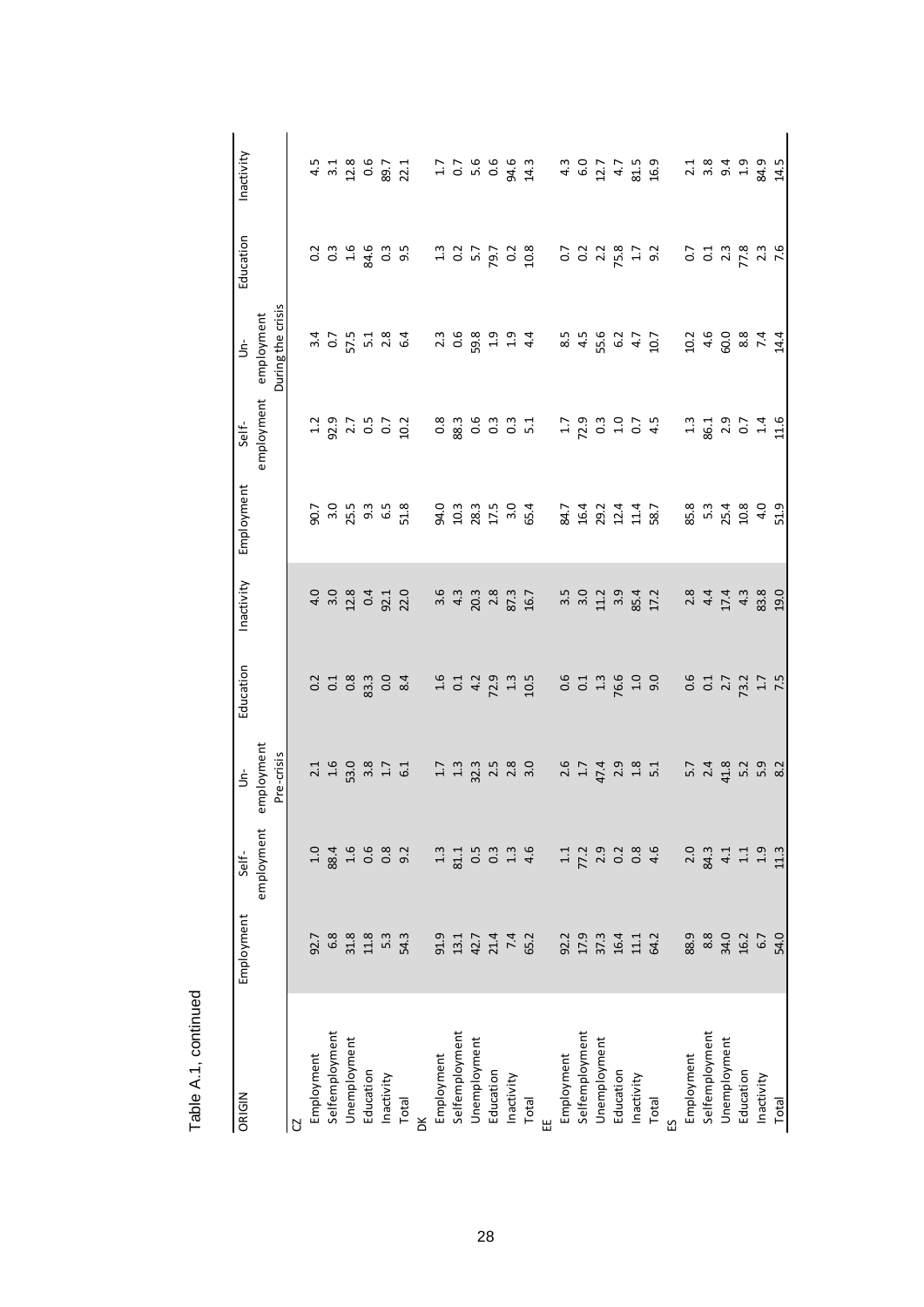| ORIGIN                     | Employment                          | Self-                                            | $\dot{\mathbf{5}}$                        | Education                  | Inactivity                     | Employment                                         | Self-                                | $\dot{\vec{5}}$                              | Education                      | Inactivity                                      |
|----------------------------|-------------------------------------|--------------------------------------------------|-------------------------------------------|----------------------------|--------------------------------|----------------------------------------------------|--------------------------------------|----------------------------------------------|--------------------------------|-------------------------------------------------|
|                            |                                     | employment                                       | employment                                |                            |                                |                                                    |                                      | employment employment                        |                                |                                                 |
|                            |                                     |                                                  | Pre-crisis                                |                            |                                |                                                    |                                      | During the crisis                            |                                |                                                 |
| 프                          |                                     |                                                  |                                           |                            |                                |                                                    |                                      |                                              |                                |                                                 |
| Employment                 | 88.9                                | 1.5                                              |                                           | 2.1                        |                                | 86.9                                               |                                      |                                              |                                | 4.8                                             |
| Selfemployment             | 7.3                                 | 86.3                                             |                                           |                            |                                |                                                    |                                      |                                              |                                |                                                 |
| Unemployment               |                                     |                                                  |                                           |                            |                                |                                                    |                                      |                                              |                                |                                                 |
| Education                  | 28.2<br>20.3<br>20.4<br>57.5        | $28904$<br>$1004$                                |                                           | ဖ ဝ ∞ ပ n n<br>ဝ n n က လ ဆ | 4 4 1 4 5 6 9<br>4 4 1 6 9 9 9 |                                                    | 8 8 9 9 19 11 20<br>8 8 9 9 11 2     |                                              |                                | 5<br>5 5 6 7 8 9<br>5 9 9 9 9                   |
| Inactivity                 |                                     |                                                  |                                           |                            |                                |                                                    |                                      |                                              |                                |                                                 |
| Total                      |                                     |                                                  | $3.7777$<br>$5.7777$                      |                            |                                | $4.5$<br>$2.2$<br>$2.2$<br>$2.5$<br>$2.5$<br>$5.0$ |                                      | $40W$ $W$ $W$ $C$<br>$A$ $D$ $C$ $A$ $C$ $C$ | 8 8 9 8 9 9 2<br>8 9 9 9 9 9 2 |                                                 |
| $\widetilde{E}$            |                                     |                                                  |                                           |                            |                                |                                                    |                                      |                                              |                                |                                                 |
| Employment                 |                                     |                                                  |                                           |                            |                                |                                                    |                                      |                                              |                                |                                                 |
| Selfemployment             | 93.0<br>4.5                         | $0.5$<br>90.6                                    |                                           |                            |                                |                                                    |                                      |                                              |                                |                                                 |
| Unemployment               | $28.2$<br>$24.8$<br>$3.0$<br>$57.1$ |                                                  |                                           | 0.012.02.2019              |                                |                                                    |                                      |                                              |                                |                                                 |
| Education                  |                                     |                                                  |                                           |                            |                                |                                                    |                                      |                                              |                                |                                                 |
| Inactivity                 |                                     |                                                  |                                           |                            |                                |                                                    |                                      |                                              |                                |                                                 |
| <b>Total</b>               |                                     |                                                  |                                           |                            |                                | 91.4<br>8.9.9<br>9.1<br>9.1<br>9.1<br>9.1<br>9.1   |                                      |                                              |                                |                                                 |
| $\widetilde{\mathfrak{s}}$ |                                     |                                                  |                                           |                            |                                |                                                    |                                      |                                              |                                |                                                 |
| Employment                 |                                     | $2.5$<br>89.3                                    |                                           |                            |                                |                                                    |                                      |                                              |                                |                                                 |
| Selfemployment             | 89.7<br>4.6<br>28.7                 |                                                  |                                           |                            |                                |                                                    |                                      |                                              |                                |                                                 |
| Unemployment               |                                     |                                                  |                                           |                            |                                |                                                    |                                      |                                              |                                |                                                 |
| Education                  |                                     |                                                  |                                           |                            |                                |                                                    |                                      |                                              |                                |                                                 |
| Inactivity                 | $9.5$<br>$3.5$                      | 5.3<br>5.3<br>5.0<br>22.0                        |                                           |                            | 3.3.9.17 S 31<br>3.4.11 S 31   | 8<br>8 2 3 4 8 5 9<br>8 9 2 8 9                    |                                      |                                              |                                |                                                 |
| Total                      | 38.8                                |                                                  | $4.19$ $5.50$ $5.50$ $5.50$               | 533858                     |                                |                                                    | $1.789$ $1.389$<br>$1.389$<br>$1.39$ |                                              | 0. 5 4 6 9 5 5 8               |                                                 |
| $\frac{1}{2}$              |                                     |                                                  |                                           |                            |                                |                                                    |                                      |                                              |                                |                                                 |
| Employment                 |                                     | 2.0                                              |                                           |                            |                                |                                                    |                                      |                                              |                                |                                                 |
| Selfemployment             | 87.3<br>20.3<br>20.6                | 68.6                                             | $\frac{1}{4}$ $\frac{1}{2}$ $\frac{1}{2}$ |                            |                                |                                                    |                                      | $0.57$<br>$0.54$                             |                                |                                                 |
| Unemployment               |                                     | 1.7                                              |                                           |                            |                                |                                                    |                                      |                                              |                                |                                                 |
| Education                  |                                     |                                                  |                                           |                            |                                |                                                    |                                      |                                              |                                |                                                 |
| Inactivity                 | $6.1$<br>50.0                       | $\begin{array}{c} 0.7 \\ 0.7 \\ 0.0 \end{array}$ | 0<br>0<br>1<br>0<br>1<br>5<br>9           | 3 3 4 5 6 8<br>3 5 7 9 8 9 |                                |                                                    | $47.76$<br>$47.76$<br>$47.7$         | $5.7$ 3.0                                    | 205867                         | n ∞ o o o o o o<br>n ∞ o d ∞ ∞ ∞<br>n ∞ d ∞ ∞ ∞ |
| Total                      |                                     |                                                  |                                           |                            |                                |                                                    |                                      |                                              |                                |                                                 |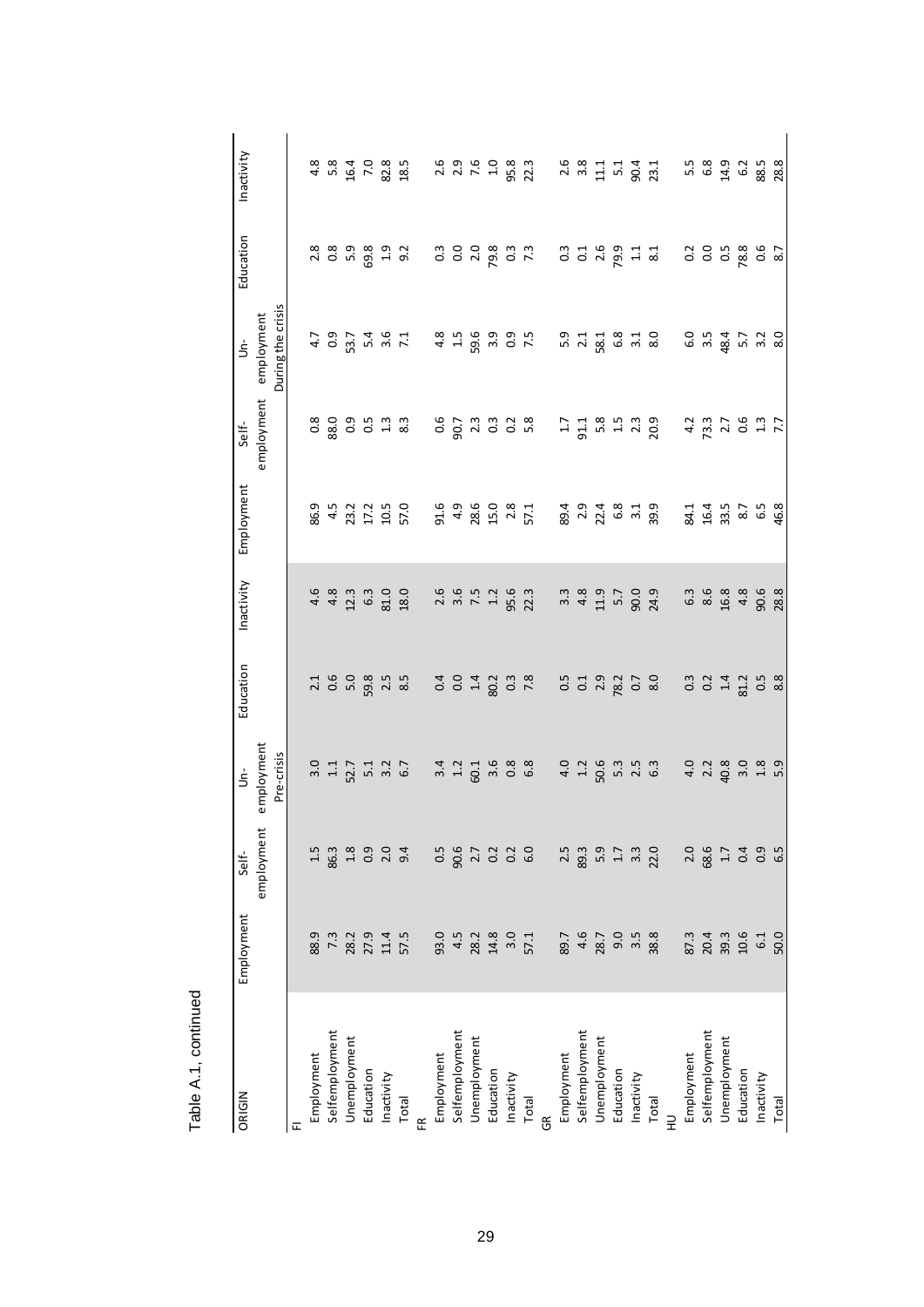| ORIGIN         | Employment    | Self-            | $\dot{\mathsf S}$                                                                          | Education                           | Inactivity                              | Employment                        | Self-                            | $\dot{\mathbf{5}}$              | Education                                               | Inactivity                                                                                                                                      |
|----------------|---------------|------------------|--------------------------------------------------------------------------------------------|-------------------------------------|-----------------------------------------|-----------------------------------|----------------------------------|---------------------------------|---------------------------------------------------------|-------------------------------------------------------------------------------------------------------------------------------------------------|
|                |               | employment       | employment<br>Pre-crisis                                                                   |                                     |                                         |                                   | employment                       | During the crisis<br>employment |                                                         |                                                                                                                                                 |
| 쁘              |               |                  |                                                                                            |                                     |                                         |                                   |                                  |                                 |                                                         |                                                                                                                                                 |
| Employment     | 90.7          | 1.7              |                                                                                            |                                     | 3.4                                     |                                   |                                  |                                 |                                                         |                                                                                                                                                 |
| Selfemployment | 5.5           | 89.8             |                                                                                            | 1<br>10 20 30 40<br>10 30 40        | n 9 9 9 9 9<br>9 9 9 9 9 1<br>8 1 9 9 1 | 84.3<br>7.13 Li 9.9<br>8.13 Li 9. | 4 4 1 2 8 1 2 8<br>4 5 7 8 1 9 9 |                                 | 2.0 8.7<br>2.0 8.7                                      | $4$ $\frac{3}{2}$ $\frac{3}{2}$ $\frac{3}{2}$ $\frac{3}{2}$ $\frac{3}{2}$ $\frac{3}{2}$ $\frac{3}{2}$ $\frac{3}{2}$ $\frac{3}{2}$ $\frac{3}{2}$ |
| Unemployment   |               | 2.5              |                                                                                            |                                     |                                         |                                   |                                  |                                 |                                                         |                                                                                                                                                 |
| Education      | 23.6<br>23.2  | $0.\overline{3}$ |                                                                                            |                                     |                                         |                                   |                                  |                                 |                                                         |                                                                                                                                                 |
| Inactivity     | 6.8           | $1.4$<br>10.3    |                                                                                            |                                     |                                         |                                   |                                  |                                 |                                                         |                                                                                                                                                 |
| Total          | 51.5          |                  |                                                                                            |                                     |                                         | 45.7                              |                                  |                                 | 0.8                                                     |                                                                                                                                                 |
|                |               |                  |                                                                                            |                                     |                                         |                                   |                                  |                                 |                                                         |                                                                                                                                                 |
| Employment     | 88.3          | 1.8              |                                                                                            |                                     |                                         | 87.6                              |                                  |                                 |                                                         | 4.9                                                                                                                                             |
| Selfemployment | 10.8          | 82.3             |                                                                                            |                                     | $3.8$<br>$4.2$                          |                                   |                                  |                                 |                                                         |                                                                                                                                                 |
| Unemployment   | 55.0          | 5.6              | $1.8$ $0.8$ $0.1$ $1.7$ $1.7$                                                              |                                     | 18.8<br>2.6<br>65.9<br>8.7              |                                   |                                  |                                 | $\frac{3}{3}$ $\frac{3}{2}$ $\frac{3}{4}$ $\frac{5}{5}$ | 408000000                                                                                                                                       |
| Education      | 24.8          | 1.0              |                                                                                            |                                     |                                         |                                   |                                  |                                 |                                                         |                                                                                                                                                 |
| Inactivity     | 22.7<br>65.8  | 4.4              |                                                                                            | $4.\overline{3}$<br>12.9            |                                         |                                   |                                  |                                 | $2.1$<br>$13.9$                                         |                                                                                                                                                 |
| Total          |               | 10.8             |                                                                                            |                                     |                                         |                                   |                                  |                                 |                                                         |                                                                                                                                                 |
|                |               |                  |                                                                                            |                                     |                                         |                                   |                                  |                                 |                                                         |                                                                                                                                                 |
| Employment     | 90.7          | 2.6              |                                                                                            |                                     | 3.9                                     | 90.3                              |                                  |                                 |                                                         |                                                                                                                                                 |
| Selfemployment | 6.1           | 86.5             |                                                                                            |                                     |                                         |                                   |                                  |                                 | $0.4$<br>$0.4$<br>$0.8$                                 |                                                                                                                                                 |
| Unemployment   | 17.9          | 4.7              |                                                                                            |                                     |                                         |                                   |                                  |                                 |                                                         |                                                                                                                                                 |
| Education      | 6.3           | $1.6$<br>2.3     | 1<br>1<br>1<br>1<br>1<br>1<br>1<br>1<br>1<br>1<br>1<br>1<br>1<br>1<br>1<br>1<br>1<br>1<br> |                                     |                                         |                                   |                                  | u qu w w w w<br>u qu w w w w    | $79.6$<br>0.7<br>8.3                                    | $4.5$ $1, 2, 8$<br>$5, 7, 8$<br>$5, 7, 8$<br>$5, 7, 7$                                                                                          |
| Inactivity     | 4.3           |                  |                                                                                            |                                     |                                         |                                   |                                  |                                 |                                                         |                                                                                                                                                 |
| Total          | 41.9          | 14.8             |                                                                                            |                                     |                                         |                                   |                                  |                                 |                                                         |                                                                                                                                                 |
| Ь              |               |                  |                                                                                            |                                     |                                         |                                   |                                  |                                 |                                                         |                                                                                                                                                 |
| Employment     | 92.5          | 1.4              |                                                                                            |                                     |                                         |                                   |                                  |                                 |                                                         |                                                                                                                                                 |
| Selfemployment | 12.4          | 74.7             |                                                                                            |                                     |                                         |                                   | $0.7$<br>85.9                    |                                 | s g g<br>S g g                                          |                                                                                                                                                 |
| Unemployment   | 31.9          | 4.8              |                                                                                            |                                     |                                         |                                   |                                  | 6 4 6<br>6 4 6                  |                                                         |                                                                                                                                                 |
| Education      | 15.3          | 0.9              |                                                                                            |                                     |                                         |                                   |                                  |                                 |                                                         |                                                                                                                                                 |
| Inactivity     | $9.4$<br>59.9 |                  |                                                                                            | 0.0 1 2 0<br>0.0 1 2 0<br>0.0 1 2 0 | 228082<br>238082                        |                                   | 3<br>3<br>4<br>6<br>6            | 0 4 5<br>0 4 5<br>0 9           | 84.0<br>0.2<br>10.5                                     |                                                                                                                                                 |
| Total          |               | 6.9              |                                                                                            |                                     |                                         |                                   |                                  |                                 |                                                         |                                                                                                                                                 |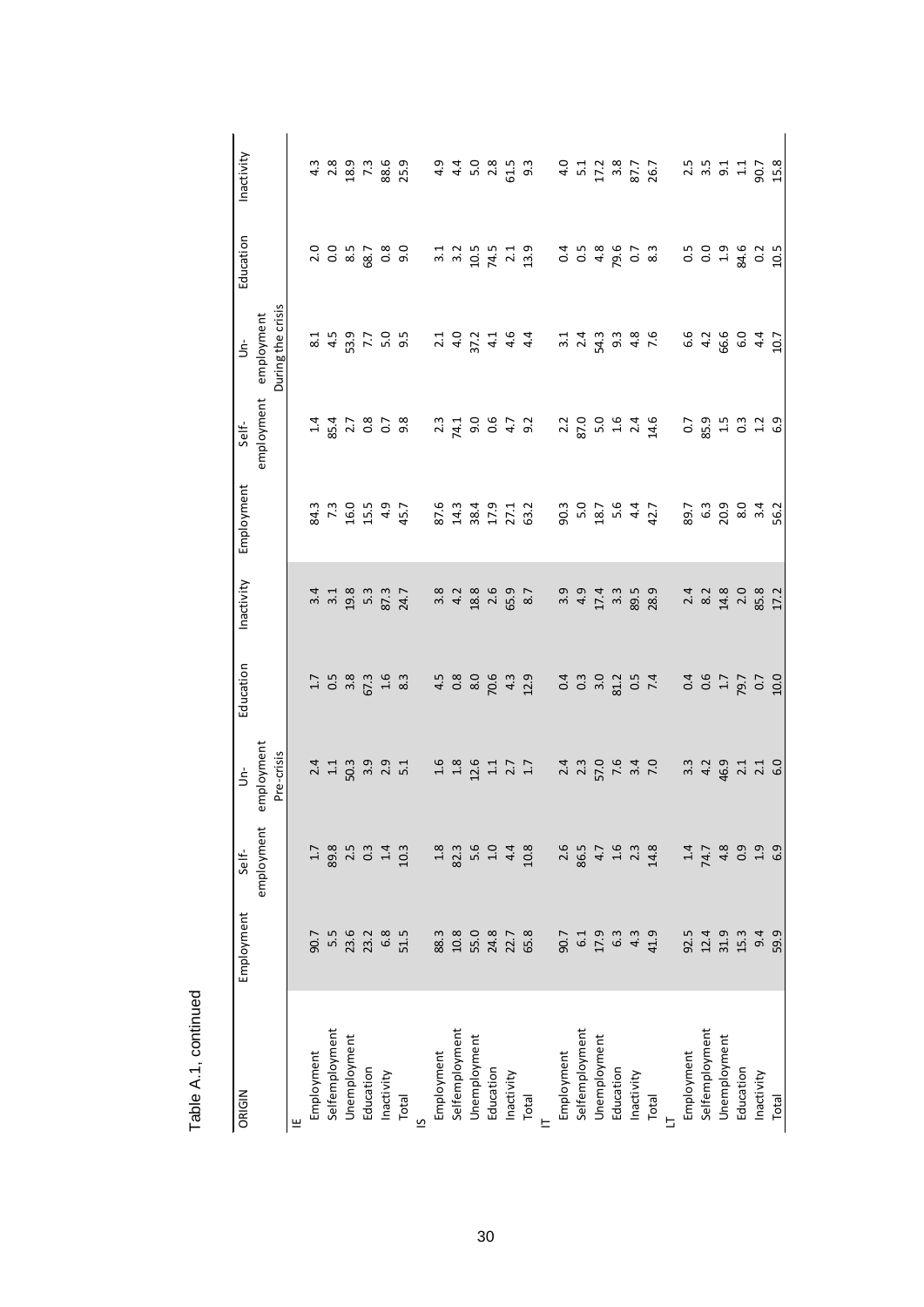| ORIGIN         |                  | Self-            |                                   |                                                                                                                                                                                                                                |                          |                      |                                     |                                                         |                                     |                                                                     |
|----------------|------------------|------------------|-----------------------------------|--------------------------------------------------------------------------------------------------------------------------------------------------------------------------------------------------------------------------------|--------------------------|----------------------|-------------------------------------|---------------------------------------------------------|-------------------------------------|---------------------------------------------------------------------|
|                | Employment       |                  | $\dot{\mathbf{5}}$                | Education                                                                                                                                                                                                                      | Inactivity               | Employment           | Self-                               | $\dot{\mathbf{5}}$                                      | Education                           | Inactivity                                                          |
|                |                  | employment       | employment<br>Pre-crisis          |                                                                                                                                                                                                                                |                          |                      | employment                          | During the crisis<br>employment                         |                                     |                                                                     |
|                |                  |                  |                                   |                                                                                                                                                                                                                                |                          |                      |                                     |                                                         |                                     |                                                                     |
| Employment     | 94.3             | 0.5              |                                   |                                                                                                                                                                                                                                | 2.8                      |                      | $0.\overline{3}$                    |                                                         |                                     |                                                                     |
| Selfemployment | 6.1              | 88.2             |                                   |                                                                                                                                                                                                                                |                          |                      |                                     |                                                         |                                     |                                                                     |
| Unemployment   | 4.7              | 1.2              |                                   |                                                                                                                                                                                                                                |                          |                      |                                     |                                                         |                                     |                                                                     |
| Education      | 10.7             | $0.\overline{3}$ | 2 1 2 3 9 9<br>2 1 2 9 9 9        |                                                                                                                                                                                                                                | $4.7$<br>10.2<br>1.1     |                      | $800074$<br>$00074$                 | 30000000000000                                          |                                     |                                                                     |
| Inactivity     | $3.\overline{3}$ | 0.8              |                                   |                                                                                                                                                                                                                                | 94.9                     |                      |                                     |                                                         |                                     |                                                                     |
| Total          | 59.6             | 4.1              | 3.0                               |                                                                                                                                                                                                                                | 23.7                     |                      |                                     |                                                         | 0.00 m 4 4 2<br>0.00 m 4 4 2        |                                                                     |
|                |                  |                  |                                   |                                                                                                                                                                                                                                |                          |                      |                                     |                                                         |                                     |                                                                     |
| Employment     | 89.1             | 2.4              | 4.2                               |                                                                                                                                                                                                                                |                          | 80.9                 |                                     |                                                         |                                     |                                                                     |
| Selfemployment | 27.5             | 61.0             | 3.8                               | $\begin{array}{c} 0 & 0 & 0 \\ 0 & 0 & 1 \\ 0 & 0 & 0 \\ 0 & 0 & 0 \\ \end{array}$                                                                                                                                             | $3.7$<br>7.5<br>17.8     | 22.7                 |                                     | 23<br>23<br>24<br>25<br>25<br>25<br>25<br>25<br>25      | 0.0 m<br>0.0 m 7.0 m<br>0.0 m 7.0 m | 5.4<br>7.9<br>5.2<br>9<br>2<br>9<br>2<br>2<br>9<br>2<br>9<br>2<br>9 |
| Unemployment   |                  | 4.5              | 32.8                              |                                                                                                                                                                                                                                |                          | 25.5<br>11.6         |                                     |                                                         |                                     |                                                                     |
| Education      | $43.5$<br>$20.6$ | 0.4              | 5.0                               |                                                                                                                                                                                                                                | 2.6                      |                      |                                     |                                                         |                                     |                                                                     |
| Inactivity     | $13.0\,$         |                  | 5.0                               |                                                                                                                                                                                                                                | 78.6                     | 13.9                 |                                     |                                                         |                                     |                                                                     |
| Total          | 63.7             | $2.4$<br>5.6     | 6.4                               |                                                                                                                                                                                                                                | 16.7                     | 54.8                 |                                     |                                                         |                                     |                                                                     |
|                |                  |                  |                                   |                                                                                                                                                                                                                                |                          |                      |                                     |                                                         |                                     |                                                                     |
| Employment     | 94.5             | $1.0\,$          |                                   |                                                                                                                                                                                                                                |                          |                      |                                     |                                                         |                                     |                                                                     |
| Selfemployment | $3.\overline{3}$ | 93.1             |                                   |                                                                                                                                                                                                                                |                          |                      |                                     |                                                         |                                     |                                                                     |
| Unemployment   | 38.5             | 2.4              |                                   |                                                                                                                                                                                                                                |                          |                      |                                     |                                                         |                                     |                                                                     |
| Education      | 22.5             | $1.4$<br>$1.7$   | 0 3 3 4 5<br>0 9 8 4 5<br>0 9 9 5 |                                                                                                                                                                                                                                |                          |                      | 0<br>0 3 4 5 5 7 4<br>0 9 2 4 5 7 4 | 1300000000                                              |                                     |                                                                     |
| Inactivity     | $11.1$<br>$60.8$ |                  |                                   |                                                                                                                                                                                                                                |                          |                      |                                     |                                                         |                                     |                                                                     |
| Total          |                  | $8.\overline{3}$ | 1.5                               | $13.540$ $8.50$ $8.50$                                                                                                                                                                                                         | 21.3                     | 60.3                 |                                     |                                                         | 0.8 8 7 4 4 5 6<br>0.8 7 4 4 7 8    |                                                                     |
| $\frac{1}{2}$  |                  |                  |                                   |                                                                                                                                                                                                                                |                          |                      |                                     |                                                         |                                     |                                                                     |
| Employment     | 92.4             | 1.5              |                                   |                                                                                                                                                                                                                                |                          |                      |                                     |                                                         |                                     |                                                                     |
| Selfemployment | 19.6             | 76.2             |                                   |                                                                                                                                                                                                                                | $3.3$<br>$2.3$<br>$16.7$ | 91.5<br>20.5         |                                     | $\frac{1}{2}$ $\frac{1}{2}$ $\frac{1}{2}$ $\frac{1}{2}$ |                                     |                                                                     |
| Unemployment   | 47.7             | 2.0              |                                   |                                                                                                                                                                                                                                |                          | 40.8                 |                                     |                                                         |                                     |                                                                     |
| Education      | 23.6             | 1.1              | $1.39$<br>$1.39$<br>$2.1$         |                                                                                                                                                                                                                                |                          |                      |                                     | 3.0                                                     |                                     |                                                                     |
| Inactivity     | $11.2$<br>$67.9$ | $1.3$<br>$6.1$   | $2.8$<br>2.2                      | $7, 7, 8, 7, 6, 7, 6, 7, 6, 7, 6, 7, 6, 7, 6, 7, 6, 7, 6, 7, 6, 7, 6, 7, 6, 7, 6, 7, 6, 7, 6, 7, 6, 7, 6, 7, 6, 7, 6, 7, 6, 7, 6, 7, 6, 7, 6, 7, 6, 7, 6, 7, 6, 7, 6, 7, 6, 7, 6, 7, 6, 7, 6, 7, 6, 7, 6, 7, 6, 7, 6, 7, 6, 7$ | $4.1$<br>$3.1$<br>$14.7$ | 20.2<br>10.2<br>67.9 | 180000000000000                     | $2.4$<br>2.2                                            | $2.38024$<br>$2.48024$<br>$2.5402$  | 222324<br>2422344                                                   |
| <b>Total</b>   |                  |                  |                                   |                                                                                                                                                                                                                                |                          |                      |                                     |                                                         |                                     |                                                                     |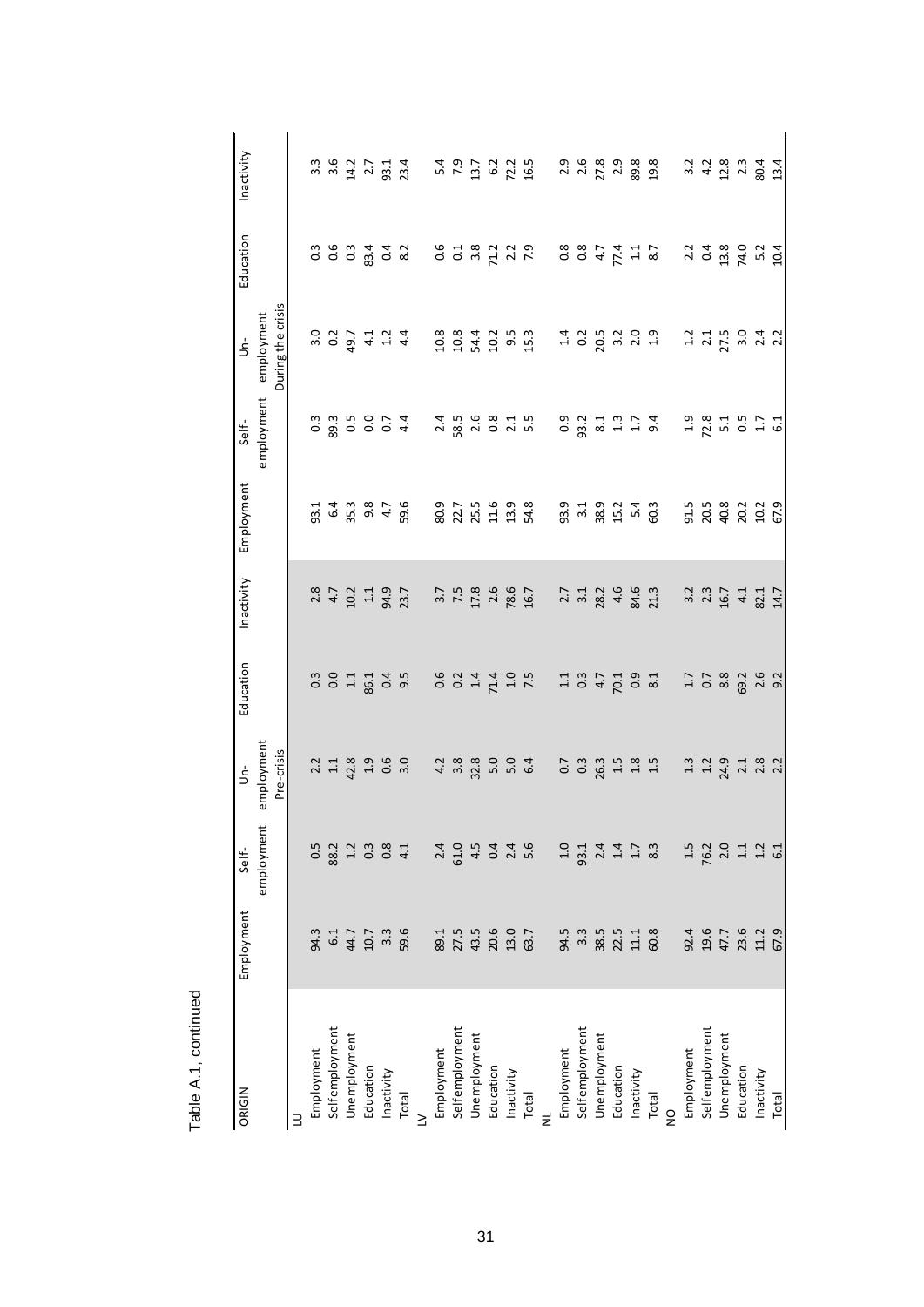| ORIGIN         | Employment           | Self-                             | $\dot{\mathbf{5}}$                         | Education                                 | Inactivity                                                            | Employment                         | Self-                             | $\dot{\mathbf{5}}$                    | Education                         | Inactivity                |
|----------------|----------------------|-----------------------------------|--------------------------------------------|-------------------------------------------|-----------------------------------------------------------------------|------------------------------------|-----------------------------------|---------------------------------------|-----------------------------------|---------------------------|
|                |                      | employment                        | employment                                 |                                           |                                                                       |                                    | employment                        | employment                            |                                   |                           |
|                |                      |                                   | Pre-crisis                                 |                                           |                                                                       |                                    |                                   | During the crisis                     |                                   |                           |
| ᆮ              |                      |                                   |                                            |                                           |                                                                       |                                    |                                   |                                       |                                   |                           |
| Employment     | 91.2                 | 1.3                               |                                            |                                           |                                                                       |                                    |                                   | 4.1                                   |                                   | $3.\overline{3}$          |
| Selfemployment | 4.9                  | 88.1                              | n 0 8 6 1 0<br>5 1 1 1 1 1 1 1             | 3<br>3 3 4 8 9 9<br>3 9 9 9 9             | 7 7 7 1 9 0 0<br>3 4 1 0 9 0 0<br>3 9 0 0                             |                                    | 13 3 4 5 4 5 4<br>3 5 5 7 8 9 5 7 |                                       | 0<br>0 0 0 0 0<br>0 0 0 0 0       |                           |
| Unemployment   |                      |                                   |                                            |                                           |                                                                       |                                    |                                   |                                       |                                   |                           |
| Education      | 27.7<br>12.4<br>4.7  | $3.3$<br>$1.3$<br>$1.3$<br>$11.2$ |                                            |                                           |                                                                       |                                    |                                   | 1 7 1 1 1 0<br>1 7 1 1 0<br>1 7 1 1 0 |                                   | 5.7<br>2.7<br>2.8<br>2.5  |
| Inactivity     |                      |                                   |                                            |                                           |                                                                       |                                    |                                   |                                       |                                   |                           |
| Total          | 44.5                 |                                   |                                            |                                           |                                                                       |                                    |                                   |                                       | 8 <sup>3</sup>                    |                           |
| F              |                      |                                   |                                            |                                           |                                                                       |                                    |                                   |                                       |                                   |                           |
| Employment     | 91.8                 | 1.1                               |                                            |                                           |                                                                       |                                    |                                   |                                       |                                   |                           |
| Selfemployment |                      | 86.5                              |                                            |                                           |                                                                       |                                    |                                   |                                       |                                   | မ & တ<br>႕ တ တ            |
| Unemployment   | 7.8<br>26.1          | 5.9                               |                                            |                                           |                                                                       |                                    |                                   |                                       |                                   |                           |
| Education      | $12.5$<br>$3.5$      | 0.9                               | 4 1 1 1 1 0 0 0<br>4 1 1 0 4 0 1 1         | 338 m 40<br>338 m 40                      | $2.5$<br>$4.2$ $0.1$<br>$0.1$<br>$0.1$<br>$0.1$<br>$0.1$<br>$0.1$     | 90.7<br>50.7<br>50.7<br>4.1<br>4.1 | 15001700                          |                                       | 0 0 1 0 1 1 0<br>0 1 1 0 1 1 0    | 5.3                       |
| Inactivity     |                      | 2.3                               |                                            |                                           |                                                                       |                                    |                                   |                                       |                                   | 88.3                      |
| Total          | 53.1                 | 12.9                              |                                            |                                           |                                                                       | 55.2                               |                                   |                                       |                                   | 18.2                      |
| SE             |                      |                                   |                                            |                                           |                                                                       |                                    |                                   |                                       |                                   |                           |
| Employment     | 91.8                 | 1.3                               | $1.8$                                      |                                           |                                                                       | 91.6                               |                                   | $^{2.4}$                              | 1.6                               |                           |
| Selfemployment | $11.2$               | 83.3                              |                                            |                                           | $\frac{3}{3}$ $\frac{4}{3}$ $\frac{5}{3}$ $\frac{4}{3}$ $\frac{8}{3}$ | 18.9                               | $1.6$<br>75.3                     |                                       |                                   |                           |
| Unemployment   | 40.1                 | 3.8                               |                                            |                                           |                                                                       | 38.0                               |                                   |                                       |                                   |                           |
| Education      |                      | 0.7                               | $130720$<br>$125720$                       | 1<br>1 0 1 1 0 1 0 1<br>1 0 1 0 1 0 1 0 1 |                                                                       |                                    | $0.4$<br>$7.0$<br>$7.0$           | $1.5$ $0.2$ $0.3$ $0.3$ $0.3$         | 5<br>0 1 1 8 9 4 1<br>0 1 8 9 0 1 | 23 32 32 33 34            |
| Inactivity     | 24.4<br>10.2<br>67.0 | $1.7$<br>7.3                      |                                            |                                           | $3.5$<br>$3.2$<br>$12.1$                                              | 23.0<br>10.3                       |                                   |                                       |                                   |                           |
| Total          |                      |                                   |                                            |                                           |                                                                       | 68.9                               |                                   | 4.7                                   |                                   |                           |
| 5              |                      |                                   |                                            |                                           |                                                                       |                                    |                                   |                                       |                                   |                           |
| Employment     | 93.6                 | 2.0                               |                                            |                                           |                                                                       | 90.7                               |                                   | 4.5                                   |                                   |                           |
| Selfemployment | 25.9                 | 64.9                              | $\begin{array}{c} 6 \\ 2 \\ 4 \end{array}$ |                                           | $1.00$<br>$1.00$<br>$1.00$                                            |                                    | 2.5<br>68.7                       | 5.6                                   |                                   | $2.10$<br>$5.16$<br>$4.6$ |
| Unemployment   | 23.5                 | 2.4                               | 56.7                                       |                                           |                                                                       | 9. ។<br>១. 4                       | 3.6                               | 59.3                                  |                                   |                           |
| Education      | 8.6                  | 0.5                               | 5.9                                        |                                           | 0.5                                                                   | 7.8                                | 0.9                               |                                       | 0 8 1 7 8 9 1<br>0 8 1 7 8 9 1    | 0.7                       |
| Inactivity     | 1.9                  | 0.9                               | 4.9                                        | $0.5$<br>13.2                             | 91.8<br>19.3                                                          | $\frac{11}{23.9}$                  | $1.1$<br>$5.7$                    | 5.0<br>5.0<br>8.7                     |                                   | 92.5<br>18.5              |
| Total          | 54.4                 | 4.6                               | $\frac{5}{8}$                              |                                           |                                                                       |                                    |                                   |                                       |                                   |                           |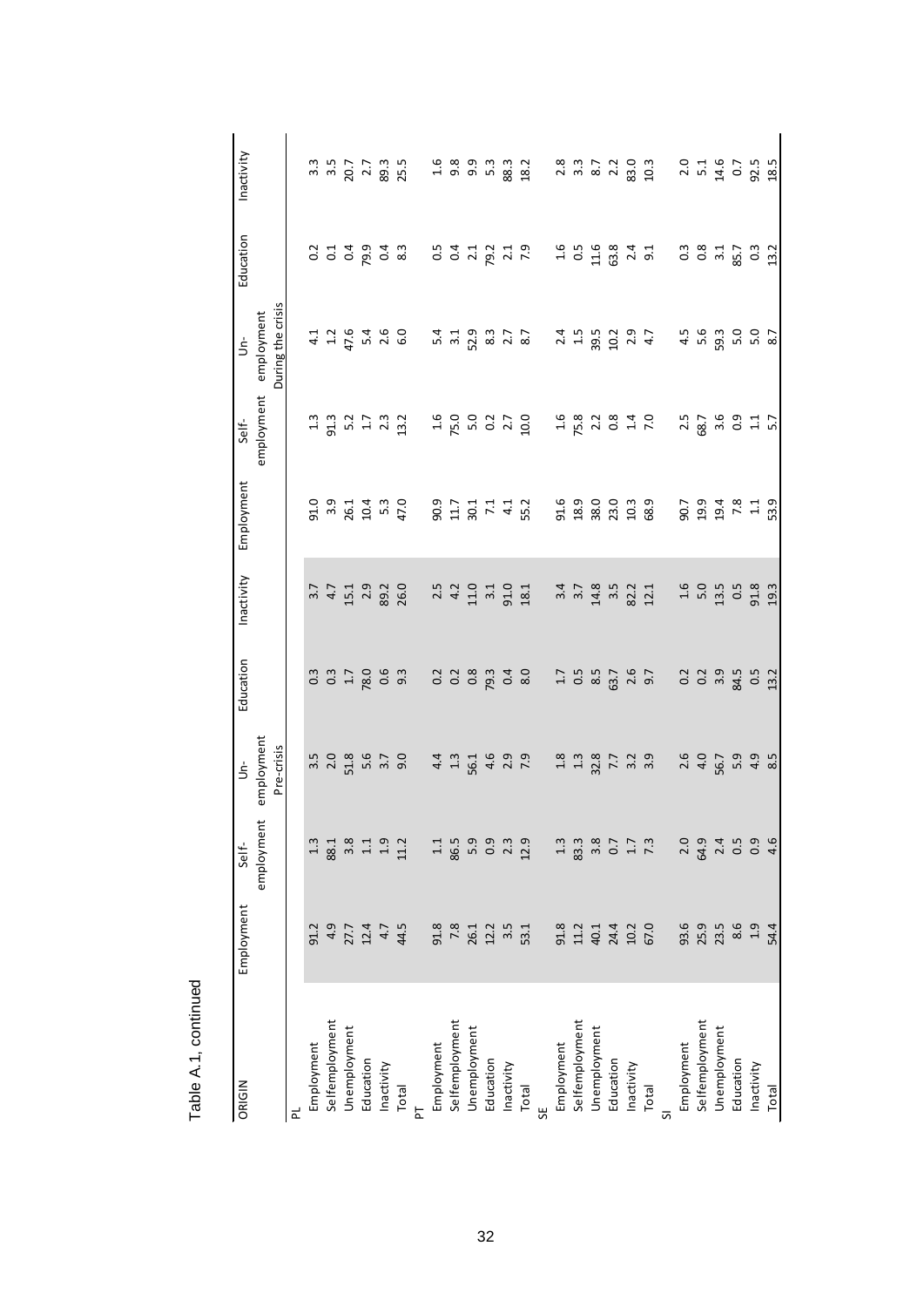| ORIGIN         | Employment | Self-            | Ś                                              | Education                       | Inactivity                                | Employment                         | Self-                                                                                                        | ś                                                                                                                                                                                                                                                                                                                            | Education                | Inactivity                                                                                      |
|----------------|------------|------------------|------------------------------------------------|---------------------------------|-------------------------------------------|------------------------------------|--------------------------------------------------------------------------------------------------------------|------------------------------------------------------------------------------------------------------------------------------------------------------------------------------------------------------------------------------------------------------------------------------------------------------------------------------|--------------------------|-------------------------------------------------------------------------------------------------|
|                |            | employment       | employment<br>Pre-crisis                       |                                 |                                           |                                    | employment                                                                                                   | During the crisis<br>employment                                                                                                                                                                                                                                                                                              |                          |                                                                                                 |
| š              |            |                  |                                                |                                 |                                           |                                    |                                                                                                              |                                                                                                                                                                                                                                                                                                                              |                          |                                                                                                 |
| Employment     | 93.2       | 1.5              |                                                |                                 |                                           |                                    |                                                                                                              |                                                                                                                                                                                                                                                                                                                              |                          |                                                                                                 |
| Selfemployment | 11.5       | 84.2             |                                                |                                 |                                           |                                    |                                                                                                              | 3. 0<br>2. 2<br>62. 1                                                                                                                                                                                                                                                                                                        |                          |                                                                                                 |
| Unemployment   | 31.6       | 2.7              |                                                |                                 |                                           |                                    |                                                                                                              |                                                                                                                                                                                                                                                                                                                              |                          |                                                                                                 |
| Education      | 10.8       | 0.5              | 2156754<br>2156754                             |                                 |                                           | $91.70045$<br>$7.70045$<br>$9.450$ |                                                                                                              |                                                                                                                                                                                                                                                                                                                              |                          |                                                                                                 |
| Inactivity     | 5.9        | 0.5              |                                                |                                 |                                           |                                    |                                                                                                              |                                                                                                                                                                                                                                                                                                                              |                          |                                                                                                 |
| Total          | 57.3       | 61               |                                                | 0<br>0 0 4 0 4 0<br>4 0 4 0 4 0 | $287$<br>$217$<br>$119$<br>$294$<br>$294$ |                                    | $\begin{array}{c}\n 1 & 0 & 0 & 0 & 0 & 0 \\  0 & 0 & 0 & 0 & 0 & 0 \\  0 & 0 & 0 & 0 & 0 & 0\n \end{array}$ |                                                                                                                                                                                                                                                                                                                              |                          | $\begin{array}{c} 3.76 & 0.80 & 0.75 \\ 1.6 & 0.80 & 0.75 \\ 0.80 & 0.75 & 0.75 \\ \end{array}$ |
| š              |            |                  |                                                |                                 |                                           |                                    |                                                                                                              |                                                                                                                                                                                                                                                                                                                              |                          |                                                                                                 |
| Employment     | 92.5       | 1.1              |                                                |                                 |                                           |                                    |                                                                                                              |                                                                                                                                                                                                                                                                                                                              |                          |                                                                                                 |
| Selfemployment | 6.9        | 87.3             |                                                |                                 | $4.3$<br>$4.4$<br>$7.3$                   |                                    | $1.4$ 85.1                                                                                                   |                                                                                                                                                                                                                                                                                                                              |                          |                                                                                                 |
| Unemployment   | 37.9       | 3.8              |                                                |                                 |                                           |                                    |                                                                                                              | $1.9$<br>$2.5$<br>$35.0$                                                                                                                                                                                                                                                                                                     |                          |                                                                                                 |
| Education      | 29.9       | 0.7              |                                                |                                 |                                           |                                    |                                                                                                              |                                                                                                                                                                                                                                                                                                                              |                          |                                                                                                 |
| Inactivity     | 10.6       | 1.8              | 11381423                                       | 1001481                         | $4.5$<br>$4.5$<br>$5.5$                   |                                    | $4.09$<br>$4.19$<br>$8.2$                                                                                    |                                                                                                                                                                                                                                                                                                                              |                          |                                                                                                 |
| Total          | 63.8       | 8.3              |                                                |                                 |                                           |                                    |                                                                                                              |                                                                                                                                                                                                                                                                                                                              |                          |                                                                                                 |
| Ъ              |            |                  |                                                |                                 |                                           |                                    |                                                                                                              |                                                                                                                                                                                                                                                                                                                              |                          |                                                                                                 |
| Employment     | 92.5       | 1.6              |                                                |                                 |                                           | 92.6                               |                                                                                                              |                                                                                                                                                                                                                                                                                                                              |                          |                                                                                                 |
| Selfemployment | 4.6        | 91.8             | $3.0$<br>$1.4$<br>$5.7$<br>$1.8$               |                                 | $2.7$<br>$2.1$<br>$18.8$                  |                                    |                                                                                                              |                                                                                                                                                                                                                                                                                                                              |                          |                                                                                                 |
| Unemployment   | 24.9       | 2.2              |                                                |                                 |                                           |                                    |                                                                                                              |                                                                                                                                                                                                                                                                                                                              |                          |                                                                                                 |
| Education      | 20.2       | 0.8              |                                                | 0.514000                        |                                           | $4.5$<br>26.4<br>21.8              |                                                                                                              |                                                                                                                                                                                                                                                                                                                              |                          |                                                                                                 |
| Inactivity     | 3.2        | $0.\overline{3}$ | $\begin{array}{c}\n 1.5 \\  5.5\n \end{array}$ |                                 |                                           |                                    |                                                                                                              |                                                                                                                                                                                                                                                                                                                              |                          |                                                                                                 |
| Total          | 46.4       | 5.7              |                                                |                                 | 3.3<br>35.4<br>35.4                       | $3.5$<br>48.7                      |                                                                                                              | $\begin{array}{cccccc} 7 & 1 & 4 & 4 & 4 & 4 \\ 9 & 1 & 4 & 4 & 4 & 4 \\ 1 & 1 & 1 & 4 & 4 & 4 \\ 1 & 1 & 1 & 1 & 4 & 4 \\ 1 & 1 & 1 & 1 & 1 & 4 \\ 1 & 1 & 1 & 1 & 1 & 4 \\ 1 & 1 & 1 & 1 & 1 & 1 \\ 1 & 1 & 1 & 1 & 1 & 1 \\ 1 & 1 & 1 & 1 & 1 & 1 \\ 1 & 1 & 1 & 1 & 1 & 1 \\ 1 & 1 & 1 & 1 & 1 & 1 \\ 1 & 1 & 1 & 1 & 1$ | 0012057<br>0012057       |                                                                                                 |
| <b>Q</b>       |            |                  |                                                |                                 |                                           |                                    |                                                                                                              |                                                                                                                                                                                                                                                                                                                              |                          |                                                                                                 |
| Employment     | 95.7       | 1.1              |                                                |                                 |                                           | 94.4                               |                                                                                                              |                                                                                                                                                                                                                                                                                                                              |                          |                                                                                                 |
| Selfemployment | 4.9        | 89.5             | 159927                                         | 0.0<br>0.0<br>0.0<br>0.0<br>0.0 | 2.9.9<br>2.9.9<br>2.9.9                   |                                    | 0.9<br>88<br>7.0                                                                                             | 2140<br>2140<br>2193                                                                                                                                                                                                                                                                                                         | 0 0 1 9 0<br>0 0 1 9 0 1 | 2.5<br>2.5<br>20                                                                                |
| Unemployment   | 19.1       | 6.4              |                                                |                                 |                                           | $4.1$<br>10.8                      |                                                                                                              |                                                                                                                                                                                                                                                                                                                              |                          |                                                                                                 |
| Education      | 3.8        | $0.\overline{3}$ |                                                |                                 | 1.2                                       |                                    | 0.3                                                                                                          |                                                                                                                                                                                                                                                                                                                              |                          | 0.9                                                                                             |
| Inactivity     | 4.1        | 4.1              |                                                |                                 | 90.5                                      | $2.7$<br>$2.6$                     | 4.2                                                                                                          |                                                                                                                                                                                                                                                                                                                              |                          | 92.2                                                                                            |
| Total          | 41.3       | 11.1             |                                                | 10.6                            | 33.3                                      | 40.8                               | 11.2                                                                                                         |                                                                                                                                                                                                                                                                                                                              | 10.0                     | 34.1                                                                                            |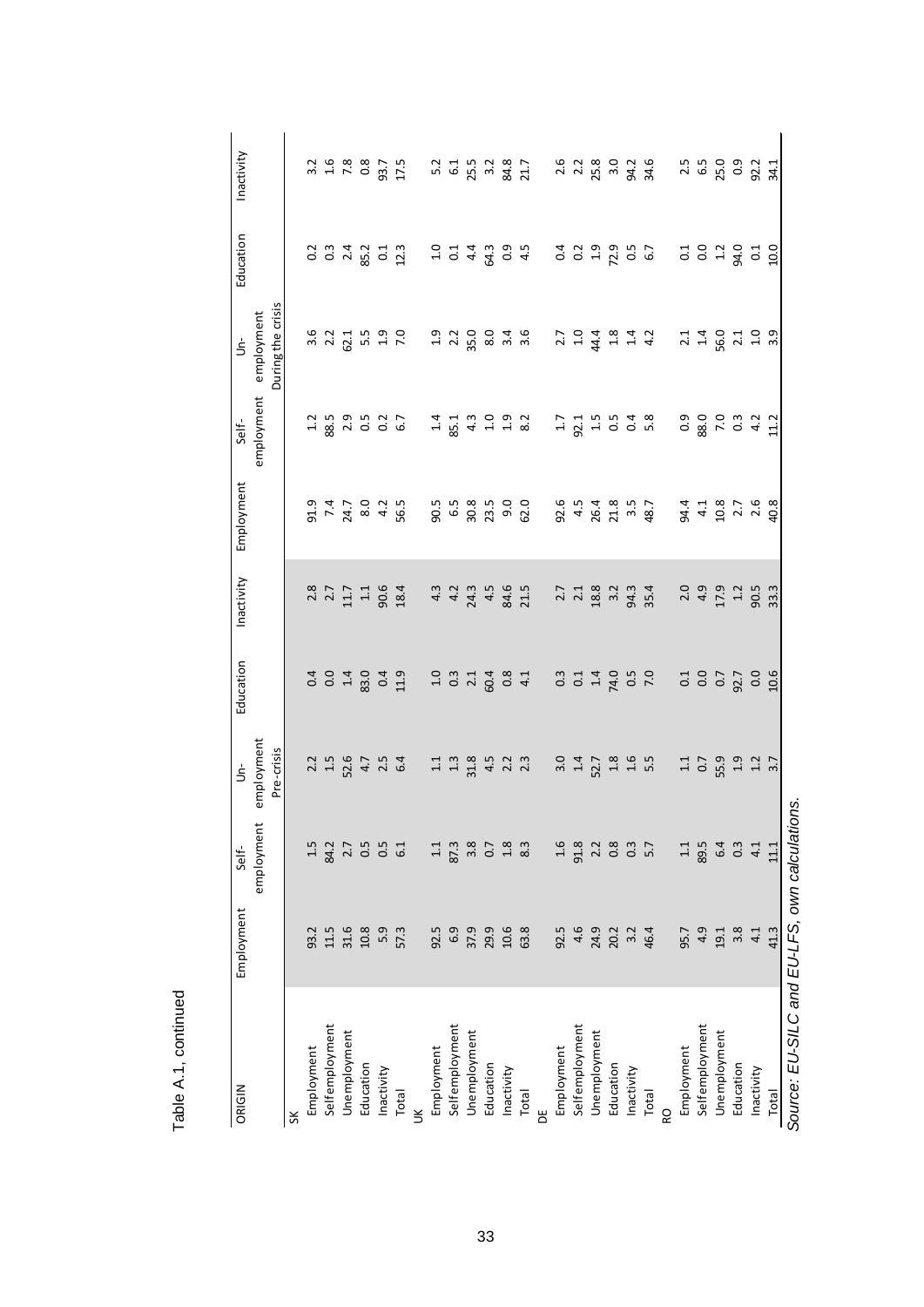| Table A.2                                                                                  |
|--------------------------------------------------------------------------------------------|
| Yearly Markov transition matrix for all countries, detailed different labour market states |
| Before and during the crisis                                                               |

|                 | Perm       | Temp         | Self-                                    | $\dot{\bar{\mathbf{5}}}$             | Education                                                         | Inactivity                         | Perm                                | Temp                                                    | Self-                           | $\dot{\bar{\mathbf{5}}}$                                                                                                      | Education                            | Inactivity                                                                                                                                                                                                                        |
|-----------------|------------|--------------|------------------------------------------|--------------------------------------|-------------------------------------------------------------------|------------------------------------|-------------------------------------|---------------------------------------------------------|---------------------------------|-------------------------------------------------------------------------------------------------------------------------------|--------------------------------------|-----------------------------------------------------------------------------------------------------------------------------------------------------------------------------------------------------------------------------------|
| ORIGIN          | Employment | Employment   | employment                               | employment<br>Pre-crisis             |                                                                   |                                    | Employment                          | Employment                                              | During the crisis<br>employment | employment                                                                                                                    |                                      |                                                                                                                                                                                                                                   |
| $\overline{A}$  |            |              |                                          |                                      |                                                                   |                                    |                                     |                                                         |                                 |                                                                                                                               |                                      |                                                                                                                                                                                                                                   |
| Perm Employment | 87.9       | 3.0          |                                          |                                      |                                                                   |                                    |                                     |                                                         |                                 |                                                                                                                               |                                      |                                                                                                                                                                                                                                   |
| Temp employment | 49.0       | 32.7         |                                          | 2 4 9 8 9 9 9 9<br>2 9 9 9 9 9 9 9   |                                                                   | $4.5$<br>8.0                       | 86.8<br>43.9                        | 31.4                                                    |                                 | $3.2$<br>12.9                                                                                                                 | 0.803.3410<br>0.803.410              | 4 1 1 2 4<br>4 1 2 4 4<br>4 1 2 4                                                                                                                                                                                                 |
| Selfemployment  | 9.0        | 0.8          |                                          |                                      |                                                                   | 6.6                                |                                     | 1.8                                                     |                                 |                                                                                                                               |                                      |                                                                                                                                                                                                                                   |
| Unemployment    | 28.0       | 7.0          |                                          |                                      |                                                                   | 18.1                               |                                     | 7.6                                                     |                                 | $1.5$<br>47.1                                                                                                                 |                                      |                                                                                                                                                                                                                                   |
| Education       | 11.2       | 3.8          |                                          |                                      |                                                                   | 5.3                                |                                     | $5.\overline{4}$<br>$1.\overline{8}$                    |                                 | $3.1$ 5.8                                                                                                                     |                                      |                                                                                                                                                                                                                                   |
| Inactivity      | 7.3        | 0.7          |                                          |                                      |                                                                   | 88.3<br>26.2                       |                                     |                                                         |                                 |                                                                                                                               |                                      | 85.4<br>23.7                                                                                                                                                                                                                      |
| Total<br>띪      | 52.1       | 3.6          |                                          | 4.4                                  |                                                                   |                                    |                                     | 4.3                                                     |                                 |                                                                                                                               |                                      |                                                                                                                                                                                                                                   |
| Perm Employment | 92.9       | 2.0          | $0.\overline{8}$                         |                                      |                                                                   |                                    |                                     |                                                         | 0.6                             |                                                                                                                               |                                      |                                                                                                                                                                                                                                   |
| Temp employment | 38.6       | 46.1         |                                          |                                      |                                                                   | $2.5$<br>$3.5$                     |                                     | $2.2$<br>42.0                                           |                                 | $\begin{array}{cccc}\n1.7 & 0.9 & 0.7 & 0.7 & 0.6 \\ 0.7 & 0.7 & 0.7 & 0.7 & 0.6 \\ 0.7 & 0.7 & 0.7 & 0.7 & 0.7\n\end{array}$ | 3.004                                | $2464$<br>$364$                                                                                                                                                                                                                   |
| Selfemployment  | 4.3        | $1.6$        |                                          |                                      |                                                                   | 3.1                                |                                     | 1.0                                                     | $1.8$<br>88.2                   |                                                                                                                               |                                      |                                                                                                                                                                                                                                   |
| Unemployment    | $11.0$     | 10.8         |                                          |                                      |                                                                   | 8.4                                |                                     |                                                         |                                 |                                                                                                                               |                                      |                                                                                                                                                                                                                                   |
| Education       | 3.7        | 5.3          |                                          |                                      |                                                                   | 2.9                                |                                     | 8 1 1 0 8<br>8 1 1 9 8                                  | $1.3686$<br>$1.368$             |                                                                                                                               |                                      | $13.5$ $0.5$ $0.5$ $1.4$                                                                                                                                                                                                          |
| Inactivity      | 2.8        | $1.4$<br>5.3 |                                          |                                      |                                                                   | 91.7<br>21.4                       |                                     |                                                         |                                 |                                                                                                                               | $84.0$<br>$0.6$<br>$8.9$             |                                                                                                                                                                                                                                   |
| Total           | 49.7       |              |                                          |                                      |                                                                   |                                    |                                     |                                                         |                                 |                                                                                                                               |                                      |                                                                                                                                                                                                                                   |
| 9g              |            |              |                                          |                                      |                                                                   |                                    |                                     |                                                         |                                 |                                                                                                                               |                                      |                                                                                                                                                                                                                                   |
| Perm Employment | 87.3       | 1.9          |                                          |                                      |                                                                   |                                    |                                     |                                                         |                                 |                                                                                                                               |                                      |                                                                                                                                                                                                                                   |
| Temp employment | 48.7       | 22.7         |                                          |                                      |                                                                   |                                    |                                     |                                                         |                                 |                                                                                                                               |                                      | $2.5$<br>$7.5$<br>$1.9$                                                                                                                                                                                                           |
| Selfemployment  | 13.0       | 1.2          |                                          |                                      |                                                                   |                                    |                                     |                                                         |                                 |                                                                                                                               |                                      |                                                                                                                                                                                                                                   |
| Unemployment    | 16.6       | 7.7          | a a b c c c c c a<br>a a b c c c c c a c | 4 4 5 6 7 9 9 9 1<br>4 4 5 6 7 9 9 1 |                                                                   | 2 3 4 4 9 2 4 5<br>2 8 9 2 4 5 9 2 | 8<br>8 5 7 8 5 8 9 8<br>8 7 8 9 8 9 | $0.88788867$ $0.89867$                                  | 2<br>22 23 23 23 24             | $47.089074$<br>$47.089074$                                                                                                    | 1300000000000                        | $\frac{2}{8}$ 5 5 6 7 8 7 8 7 9 8 7 9 8 7 9 8 7 9 8 7 9 8 7 9 8 7 9 8 7 9 8 7 9 8 7 9 8 7 9 8 7 9 8 7 9 8 7 9 8 7 9 8 7 9 8 7 9 8 7 9 8 7 9 8 7 9 8 7 9 8 7 9 8 7 9 8 7 9 8 7 9 8 7 9 8 7 9 8 7 9 8 7 9 8 7 9 8 7 9 8 7 9 8 7 9 8 |
| Education       | 11.5       | $1.8\,$      |                                          |                                      |                                                                   |                                    |                                     |                                                         |                                 |                                                                                                                               |                                      |                                                                                                                                                                                                                                   |
| Inactivity      | 6.5        | 1.2          |                                          |                                      |                                                                   |                                    |                                     |                                                         |                                 |                                                                                                                               |                                      |                                                                                                                                                                                                                                   |
| Total           | 49.6       | 3.6          |                                          |                                      |                                                                   |                                    |                                     |                                                         |                                 |                                                                                                                               |                                      |                                                                                                                                                                                                                                   |
| δ               |            |              |                                          |                                      |                                                                   |                                    |                                     |                                                         |                                 |                                                                                                                               |                                      |                                                                                                                                                                                                                                   |
| Perm Employment | 91.5       | 2.6          | $\overline{0}$                           | $2.7$<br>4.8                         |                                                                   | 2.1                                |                                     |                                                         |                                 |                                                                                                                               |                                      |                                                                                                                                                                                                                                   |
| Temp employment | 28.5       | 60.7         | 2.3                                      |                                      |                                                                   | 2.5                                | 91.6<br>23.3                        |                                                         |                                 | 3. 2. 2.<br>3. 2. 2.                                                                                                          |                                      | $1.8$<br>$3.5$<br>$3.1$                                                                                                                                                                                                           |
| Selfemployment  | 8.7        | $1.5$        | 83.6                                     | $1.8$                                | $\begin{array}{c} 2.3 \\ 0.1 \\ 0.0 \\ 0.0 \\ \hline \end{array}$ | 4.4                                |                                     | $2.5$<br>$61.4$<br>$7.0$                                |                                 |                                                                                                                               | 2 3 9 3 4 5 4 7<br>2 9 9 9 9 9 9 9 9 |                                                                                                                                                                                                                                   |
| Unemployment    | 33.0       | 11.7         |                                          | 27.8                                 |                                                                   | 17.2<br>7.9                        |                                     |                                                         |                                 | 41.8                                                                                                                          |                                      |                                                                                                                                                                                                                                   |
| Education       | 6.0        | 4.5          | $8.3$ $0.5$ $1$                          | 2.6                                  |                                                                   |                                    |                                     | $\frac{1}{2}$ $\frac{1}{2}$ $\frac{1}{2}$ $\frac{1}{2}$ |                                 | $\frac{1}{1}$ , $\frac{3}{4}$ , $\frac{9}{4}$                                                                                 |                                      | 7.7<br>8.7<br>8.7<br>19.5                                                                                                                                                                                                         |
| Inactivity      | 4.3        | $1.4$<br>6.1 |                                          | $1.9$<br>$3.3$                       |                                                                   | 86.6<br>20.3                       |                                     |                                                         |                                 |                                                                                                                               |                                      |                                                                                                                                                                                                                                   |
| Total           | 49.8       |              |                                          |                                      |                                                                   |                                    |                                     |                                                         |                                 |                                                                                                                               |                                      |                                                                                                                                                                                                                                   |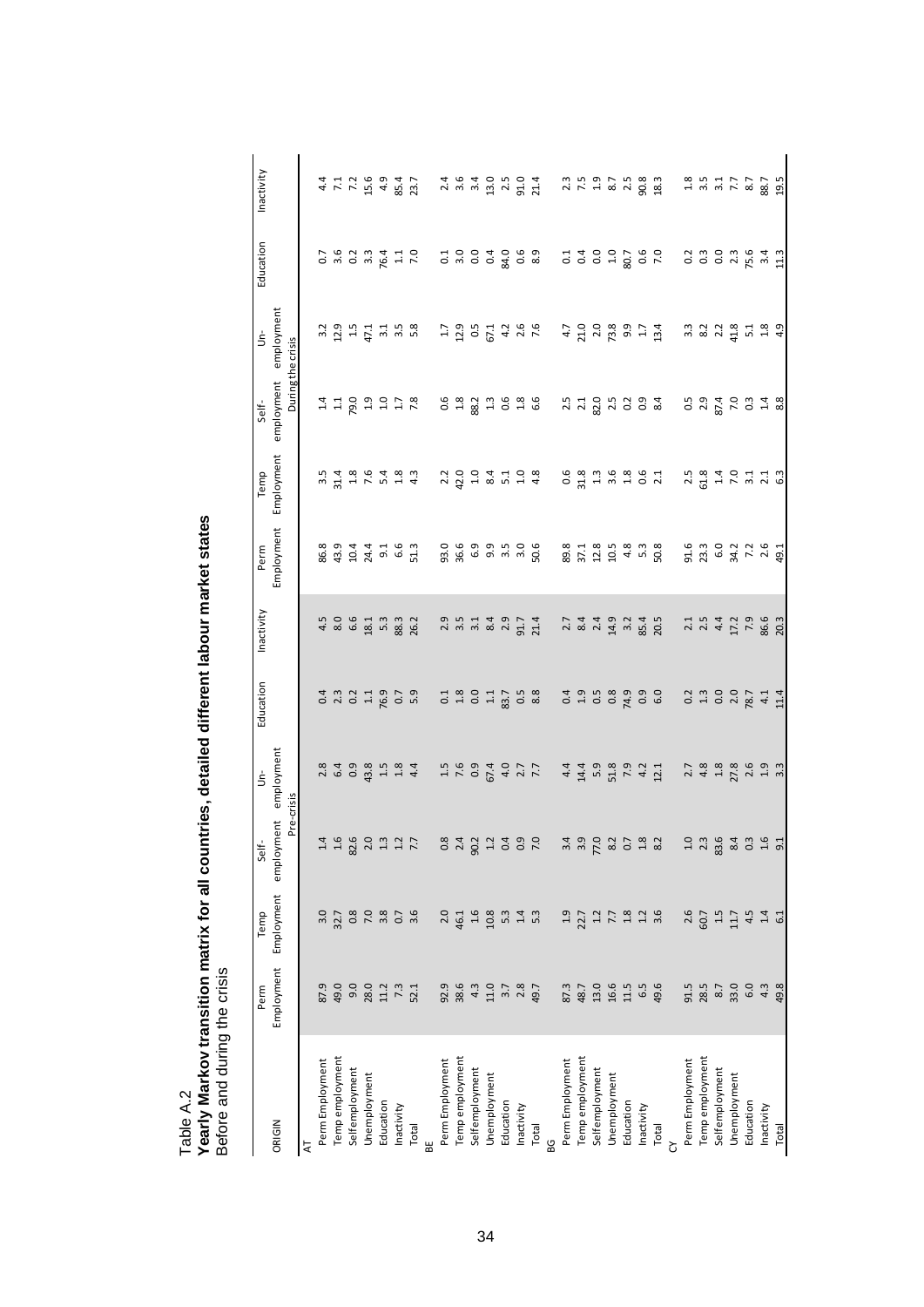|                 | Perm          | Temp                                      | Self-                | $\dot{5}$                                             | Education                  | Inactivity                                         | Perm                             | Temp                                                                                                                                                                                                          | Self-                           | ś                                                                                                    | Education                              | Inactivity                          |
|-----------------|---------------|-------------------------------------------|----------------------|-------------------------------------------------------|----------------------------|----------------------------------------------------|----------------------------------|---------------------------------------------------------------------------------------------------------------------------------------------------------------------------------------------------------------|---------------------------------|------------------------------------------------------------------------------------------------------|----------------------------------------|-------------------------------------|
| ORIGIN          |               | Employment Employment                     | employment<br>È      | employment<br>e-crisis                                |                            |                                                    | Employment                       | Employment                                                                                                                                                                                                    | During the crisis<br>employment | employment                                                                                           |                                        |                                     |
| S               |               |                                           |                      |                                                       |                            |                                                    |                                  |                                                                                                                                                                                                               |                                 |                                                                                                      |                                        |                                     |
| Perm Employment | 90.1          | 3.8                                       | 0.9                  |                                                       |                            |                                                    | 89.1                             |                                                                                                                                                                                                               |                                 |                                                                                                      |                                        |                                     |
| Temp employment | 36.6          | 49.0                                      | 1.2                  |                                                       | $0.15$<br>$0.18$<br>$0.33$ | $3.5$<br>$7.5$<br>$1.8$<br>$2.8$                   |                                  | 1<br>1<br>1<br>1<br>1<br>1<br>2<br>1<br>2<br>1<br>2<br>1<br>2<br>2<br>2<br>2<br>2<br>2<br>2<br>1<br>2<br>2<br>1<br>2<br>2<br>1<br>2<br>2<br>2<br>2<br>1<br>2<br>2<br>1<br>2<br>2<br>1<br>2<br>2<br>2<br>2<br> | 11397000000                     | 8<br>1975<br>1975<br>1979<br>1979                                                                    | $0.16$<br>$0.36$<br>$0.36$             | 5<br>5 1 3 3 9 8 9 7<br>5 1 9 9 9 1 |
| Selfemployment  |               | 1.9                                       | 88.5                 |                                                       |                            |                                                    |                                  |                                                                                                                                                                                                               |                                 |                                                                                                      |                                        |                                     |
| Unemployment    | $4.9$<br>16.1 | 15.6                                      | 1.6                  |                                                       |                            |                                                    |                                  |                                                                                                                                                                                                               |                                 |                                                                                                      |                                        |                                     |
| Education       | 6.9           | 4.8                                       | 0.6                  |                                                       |                            |                                                    |                                  |                                                                                                                                                                                                               |                                 |                                                                                                      | 84.6                                   |                                     |
| Inactivity      | 2.8           | 2.5                                       | 0.8                  | $1.7$ 6.1                                             | $0.0$<br>8.4               | $0.4$<br>92.1<br>22.0                              |                                  |                                                                                                                                                                                                               |                                 |                                                                                                      |                                        |                                     |
| Total           | 46.6          | 7.6                                       | 9.2                  |                                                       |                            |                                                    | 45.9                             |                                                                                                                                                                                                               |                                 |                                                                                                      | $0.\overline{3}$<br>$9.\overline{6}$   |                                     |
| Ш               |               |                                           |                      |                                                       |                            |                                                    |                                  |                                                                                                                                                                                                               |                                 |                                                                                                      |                                        |                                     |
| Perm Employment | 92.1          | 0.8                                       | $1.0\,$              | 2.3                                                   |                            |                                                    | 85.0                             |                                                                                                                                                                                                               |                                 |                                                                                                      |                                        |                                     |
| Temp employment | 59.5          | 13.9                                      | 2.4                  |                                                       |                            |                                                    |                                  |                                                                                                                                                                                                               |                                 |                                                                                                      |                                        |                                     |
| Selfemployment  | 14.3          | $1.1\,$                                   | 78.3                 | $9.\overline{3}$<br>$1.\overline{9}$                  |                            | $3.36$<br>$8.46$<br>$12.6$                         |                                  |                                                                                                                                                                                                               | $1.6$<br>0.0<br>73.4            |                                                                                                      |                                        |                                     |
| Unemployment    | 32.7          | 4.1                                       | 3.3                  | 45.8                                                  |                            |                                                    | 26.3<br>15.7<br>21.6             |                                                                                                                                                                                                               |                                 |                                                                                                      | 0.3<br>0.3<br>0.2<br>76<br>76          |                                     |
| Education       | 13.5          | 1.3                                       | $0.\overline{3}$     | 2.8                                                   |                            | 4.4                                                | 9.1                              | $\frac{5}{2}$<br>$\frac{3}{2}$<br>$\frac{1}{2}$<br>$\frac{5}{2}$<br>$\frac{3}{2}$<br>$\frac{3}{2}$                                                                                                            | 0.3<br>0.5<br>0.7<br>4.5        |                                                                                                      |                                        |                                     |
| Inactivity      | 9.8           | 1.0                                       | 1.2                  | 2.1                                                   |                            | 84.5                                               | 10.4<br>57.2                     | $0.7$<br>$1.5$                                                                                                                                                                                                |                                 |                                                                                                      | $1.7$<br>9.3                           |                                     |
| Total           | 57.8          | 1.4                                       | 5.0                  | 4.8                                                   |                            | 18.2                                               |                                  |                                                                                                                                                                                                               |                                 | 10.6                                                                                                 |                                        |                                     |
|                 |               |                                           |                      |                                                       |                            |                                                    |                                  |                                                                                                                                                                                                               |                                 |                                                                                                      |                                        |                                     |
| Perm Employment |               | 5.6                                       |                      |                                                       |                            |                                                    |                                  |                                                                                                                                                                                                               |                                 |                                                                                                      |                                        |                                     |
| Temp employment | 86.3<br>26.0  | 53.0                                      | $2.1$<br>$2.1$       | $3.0$<br>$12.5$<br>$2.0$<br>$41.1$                    | 0.10.11.11.12.12           | $2.8$<br>$4.5$<br>$5.3$                            | 2011<br>2012 10:00<br>2012 10:00 |                                                                                                                                                                                                               | 116507471<br>11650747           | 5. 7. 4. 9. 8. 4. 5. 7. 7. 7. 9. 8. 7. 7. 7. 7. 9. 8. 7. 7. 7. 7. 7. 9. 9. 8. 7. 7. 7. 7. 7. 7. 7. 7 | 0 2 1 1 4 1 3 2 2<br>0 2 1 1 4 1 3 2 2 | 0 2 3 9 5 0<br>0 7 9 9 9 0          |
| Selfemployment  |               | 2.7                                       | 84.3                 |                                                       |                            |                                                    |                                  |                                                                                                                                                                                                               |                                 |                                                                                                      |                                        |                                     |
| Unemployment    | $5.7$<br>8.4  |                                           | 3.5                  |                                                       |                            | 19.3                                               |                                  |                                                                                                                                                                                                               |                                 |                                                                                                      |                                        |                                     |
| Education       | 3.4           | $25.1$ $11.5$                             | $0.8$<br>2.0         |                                                       |                            | 4.5                                                |                                  |                                                                                                                                                                                                               |                                 |                                                                                                      |                                        |                                     |
| Inactivity      | $2.4$<br>36.1 | 4.3                                       |                      | $\begin{array}{c} 4 & 0 & 2 \\ 0 & 0 & 2 \end{array}$ |                            | 84.0                                               |                                  |                                                                                                                                                                                                               |                                 |                                                                                                      |                                        | 85.4                                |
| Total           |               | 13.6                                      | $11.0$               |                                                       |                            | 23.4                                               | 41.0                             | 10.7                                                                                                                                                                                                          |                                 |                                                                                                      |                                        | 14.6                                |
| ᇎ               |               |                                           |                      |                                                       |                            |                                                    |                                  |                                                                                                                                                                                                               |                                 |                                                                                                      |                                        |                                     |
| Perm Employment | 89.8          | 1.2                                       | 1.7                  |                                                       |                            | 4.5                                                |                                  |                                                                                                                                                                                                               |                                 |                                                                                                      | $1.8$                                  | 4.7                                 |
| Temp employment | 17.9          |                                           |                      |                                                       |                            |                                                    |                                  |                                                                                                                                                                                                               | 0.5<br>0.5<br>80                |                                                                                                      |                                        |                                     |
| Selfemployment  | 1.9           | 54.6<br>0.5                               | $1.7$<br>91.9<br>2.9 | $\frac{17}{10}$ 2 5 4 3<br>1 9 5 5 4 3                |                            | $0.0$<br>$0.4$<br>$0.7$<br>$0.0$<br>$0.7$<br>$0.0$ | 900 m<br>900 m<br>900 m          | $2.3 \times 10^{-10}$<br>$2.3 \times 10^{-10}$                                                                                                                                                                |                                 | 3.5<br>2.9<br>3.9                                                                                    | $10.8$<br>$0.8$<br>$6.4$               | $4.2$<br>6.0                        |
| Unemployment    | 6.2           | 11.6                                      |                      |                                                       |                            |                                                    | 10.5                             |                                                                                                                                                                                                               |                                 | 58.8                                                                                                 |                                        | 17.9                                |
| Education       | 6.0           | 8.1                                       | 1.3                  |                                                       |                            |                                                    | 5.8                              |                                                                                                                                                                                                               | 0.5                             | 5.9                                                                                                  | 75.2                                   | 7.6                                 |
| Inactivity      | 4.4           | $\begin{array}{c} 1.7 \\ 5.5 \end{array}$ | 4.0                  | $3.0$<br>$6.5$                                        | $2.9$<br>$13.1$            | 84.0<br>21.9                                       | 4.4                              | $0.8$<br>4.4                                                                                                                                                                                                  | $1.4$<br>11.1                   | $3.\overline{8}$<br>$8.\overline{1}$                                                                 | $2.0$<br>11.8                          | 87.6<br>23.7                        |
| Total           | 28.4          |                                           | 24.6                 |                                                       |                            |                                                    | 40.9                             |                                                                                                                                                                                                               |                                 |                                                                                                      |                                        |                                     |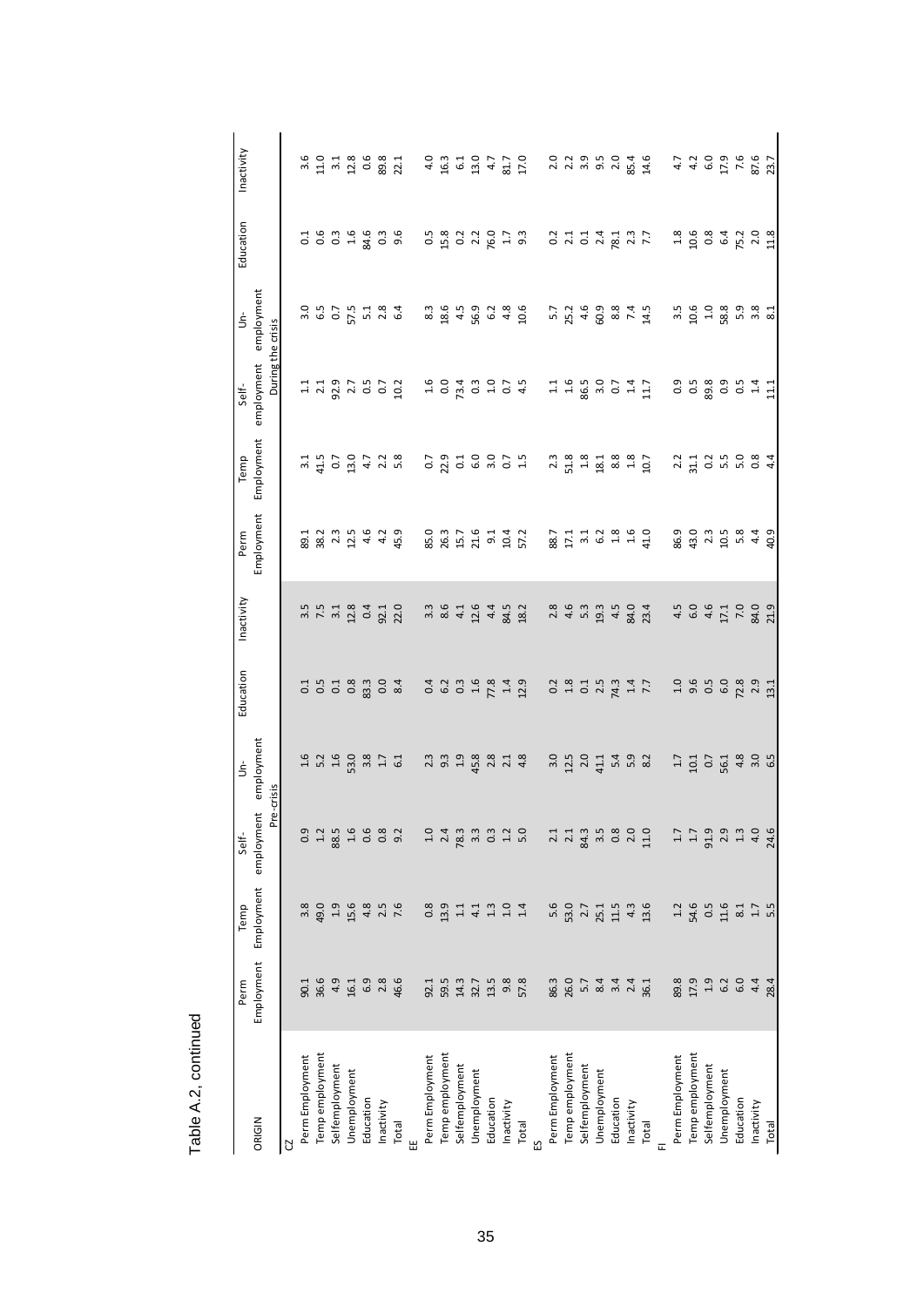|                                     | Perm                                     | Temp                                      | Self-                    | ś                                 | Education                  | Inactivity                                | Perm                       | Temp                                                                                    | Self-                                     | ś                                    | Education                                 | Inactivity                                                                                |
|-------------------------------------|------------------------------------------|-------------------------------------------|--------------------------|-----------------------------------|----------------------------|-------------------------------------------|----------------------------|-----------------------------------------------------------------------------------------|-------------------------------------------|--------------------------------------|-------------------------------------------|-------------------------------------------------------------------------------------------|
| ORIGIN                              | Employment                               | Employment                                | Pre-crisis<br>employment | employment                        |                            |                                           | Employment                 | Employment                                                                              | During the crisis<br>employment           | employment                           |                                           |                                                                                           |
| $\widetilde{E}$                     |                                          |                                           |                          |                                   |                            |                                           |                            |                                                                                         |                                           |                                      |                                           |                                                                                           |
| Perm Employment                     | 93.3                                     |                                           | $0.\overline{3}$         |                                   |                            |                                           |                            |                                                                                         |                                           |                                      |                                           |                                                                                           |
| Temp employment                     | 13.5                                     |                                           | 0.6                      |                                   |                            |                                           | $92.4$<br>$92.0$<br>$12.8$ | $1.3$<br>$7.4$<br>$1.3$<br>$1.3$                                                        | d 8 1 3 3 4 8 9<br>1 8 9 9 9 9 9 9        | $3.1$<br>$1.5$<br>$6.0$              | 19009<br>01009                            | 239770992                                                                                 |
| Selfemployment                      | 2.3                                      | 0.070                                     | 91.9                     |                                   |                            |                                           |                            |                                                                                         |                                           |                                      |                                           |                                                                                           |
| Unemployment                        | 11.4                                     | 16.7                                      | 2.7                      |                                   |                            |                                           |                            |                                                                                         |                                           |                                      |                                           |                                                                                           |
| Education                           | 6.7                                      | 8.0                                       | 0.2                      |                                   |                            |                                           |                            |                                                                                         |                                           |                                      |                                           |                                                                                           |
| Inactivity                          | $1.9$<br>47.1                            | $\begin{array}{c} 1.1 \\ 8.8 \end{array}$ | $0.2$<br>$6.1$           |                                   |                            |                                           | $6.6$<br>1.6               | $\begin{array}{c} 2.3 \\ 3.3 \\ 3.3 \end{array}$                                        |                                           | 9<br>9<br>9<br>9<br>9<br>9<br>7<br>9 | $0.\overline{3}$<br>7.5                   |                                                                                           |
| Total<br>$\widetilde{\mathfrak{s}}$ |                                          |                                           |                          |                                   |                            |                                           | 46.8                       |                                                                                         |                                           |                                      |                                           |                                                                                           |
| Perm Employment                     | 87.3                                     |                                           | 1.7                      |                                   |                            |                                           |                            |                                                                                         |                                           |                                      |                                           |                                                                                           |
| Temp employment                     |                                          | 5.2<br>5.2<br>5.4<br>5.2<br>5.2           | 4.9                      | 2.5<br>3.0<br>3.0<br>5.0          | $0.15$<br>$0.19$<br>$0.28$ | $2.9$<br>$4.3$<br>$4.3$<br>$5.9$<br>$1.3$ |                            | 4.8<br>$\frac{3}{6}$ 2.1 2.1<br>$\frac{3}{1}$ 3.1<br>$\frac{3}{1}$ 3.1<br>$\frac{3}{1}$ | 13<br>13<br>5<br>5                        | 4.771366338                          |                                           | $2.5$ $\frac{3}{2}$ $\frac{3}{2}$ $\frac{3}{2}$ $\frac{3}{2}$ $\frac{3}{2}$ $\frac{3}{2}$ |
| Selfemployment                      | 25.0<br>2.9<br>22.2                      |                                           | 89.3                     |                                   |                            |                                           |                            |                                                                                         |                                           |                                      |                                           |                                                                                           |
| Unemployment                        |                                          |                                           | 5.9                      |                                   |                            |                                           |                            |                                                                                         |                                           |                                      |                                           |                                                                                           |
| Education                           | 3.8                                      |                                           | $1.7\,$                  | 5.3                               |                            | 5.7                                       |                            |                                                                                         | $0.0$<br>$1.3$<br>$0.3$<br>$0.4$<br>$0.3$ |                                      |                                           | 5.2                                                                                       |
| Inactivity                          | $1.7$<br>29.8                            | $1.9$<br>$9.0$                            | $3.\overline{3}$         | $2.5$<br>6.3                      | $0.7$<br>8.0               | 90.0<br>24.9                              |                            | $1.6$<br>8.8                                                                            |                                           |                                      |                                           | 90.9<br>23.6                                                                              |
| Total                               |                                          |                                           | 22.0                     |                                   |                            |                                           | 29.7                       |                                                                                         |                                           |                                      |                                           |                                                                                           |
| $\Rightarrow$                       |                                          |                                           |                          |                                   |                            |                                           |                            |                                                                                         |                                           |                                      |                                           |                                                                                           |
| Perm Employment                     |                                          |                                           |                          |                                   |                            |                                           |                            |                                                                                         |                                           |                                      |                                           |                                                                                           |
| Temp employment                     | 8. 0<br>5. 0. 1. 4. 5.<br>8. 0. 8. 4. 5. | $4.7$<br>$26.8$<br>$2.1$<br>$12.2$        | $2.0$<br>$1.8$           |                                   |                            | $5.7$<br>$0.06$<br>$0.5$<br>$0.5$         | 83 4 3<br>83 4 3           |                                                                                         | $4.1$<br>$4.6$                            | $4.\overline{8}$<br>14.8             |                                           | 0. 0. 0. 0.<br>5. 0. 0. 11                                                                |
| Selfemployment                      |                                          |                                           | 68.9                     |                                   |                            |                                           |                            |                                                                                         | 74.0                                      |                                      |                                           |                                                                                           |
| Unemployment                        |                                          |                                           | $1.8$                    |                                   |                            |                                           | $18.3$                     |                                                                                         |                                           |                                      |                                           |                                                                                           |
| Education                           |                                          | 2.6                                       | 0.4                      |                                   |                            | 4.8                                       |                            |                                                                                         | 280000000000                              |                                      | 79.1                                      |                                                                                           |
| Inactivity                          | 4.2                                      | $1.6$<br>$5.0$                            | 0.9                      |                                   | $0.5$ 8.9                  | 91.0<br>29.2                              | $6.2$<br>4.6               |                                                                                         |                                           |                                      | $0.6$<br>8.9                              | 6.389                                                                                     |
| Total                               | 44.4                                     |                                           | 6.6                      |                                   |                            |                                           | 41.9                       |                                                                                         |                                           |                                      |                                           | 29.3                                                                                      |
|                                     |                                          |                                           |                          |                                   |                            |                                           |                            |                                                                                         |                                           |                                      |                                           |                                                                                           |
| Perm Employment                     | 90.3                                     |                                           | 1.5                      |                                   |                            |                                           |                            |                                                                                         |                                           |                                      |                                           |                                                                                           |
| Temp employment                     |                                          |                                           | 1.7                      |                                   |                            |                                           |                            |                                                                                         |                                           |                                      |                                           |                                                                                           |
| Selfemployment                      | 43.1<br>4.2<br>16.4                      | $214$ $35$ $61$                           | 90.5                     | $2.1$<br>$6.6$<br>$1.1$<br>$51.0$ |                            | $2.9$<br>$6.1$<br>$3.2$<br>$20.1$         |                            |                                                                                         |                                           | 7.1<br>11<br>4.5<br>5<br>5<br>3      | $0.7$<br>$1.5$<br>$0.8$<br>$7.1$<br>$7.1$ | $4.58275$<br>$7.58275$                                                                    |
| Unemployment                        |                                          |                                           | 2.5                      |                                   |                            |                                           |                            |                                                                                         |                                           |                                      |                                           |                                                                                           |
| Education                           | 11.2                                     | 7.4                                       | $0.\overline{3}$         | 4.1                               | 71.3                       | 5.6                                       |                            |                                                                                         |                                           | 8.0                                  |                                           |                                                                                           |
| Inactivity                          | 4.1                                      | $2.0$<br>$3.8$                            | $1.4$<br>10.6            | 2.9<br>5.2                        | $1.6$<br>8.4               | 88.0<br>25.5                              |                            | $1.6$<br>3.7                                                                            |                                           | 5.0<br>9.6                           | $0.8$<br>$9.1$                            | 89.2<br>26.6                                                                              |
| Total                               | 46.5                                     |                                           |                          |                                   |                            |                                           |                            |                                                                                         |                                           |                                      |                                           |                                                                                           |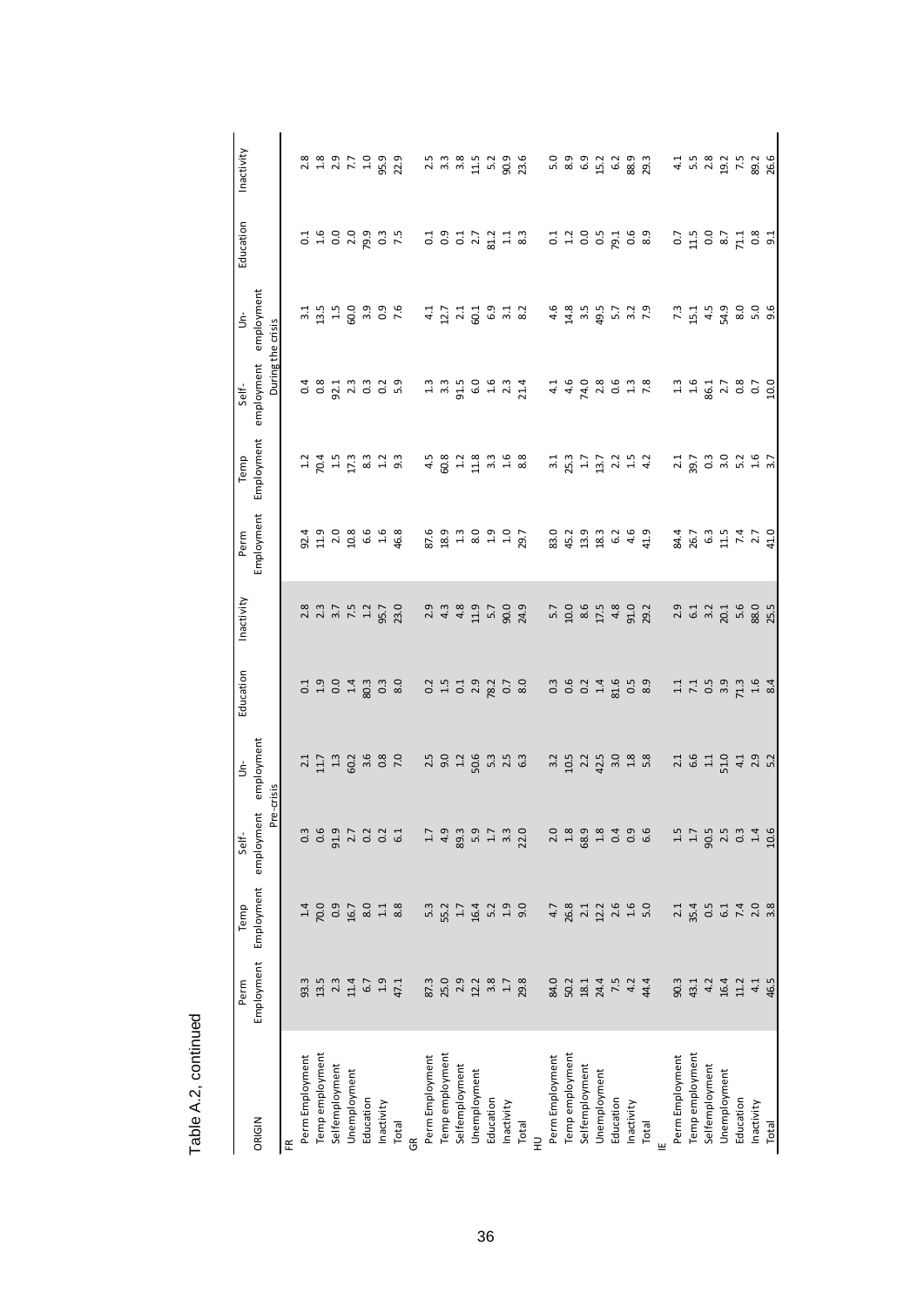|                 | Perm       | Temp         | Self-                 | $\dot{\mathbf{5}}$                | Education                                               | Inactivity       | Perm                     | Temp                          | Self-                           | $\dot{\mathsf{s}}$                                                                                                                               | Education                         | Inactivity                                                                                                    |
|-----------------|------------|--------------|-----------------------|-----------------------------------|---------------------------------------------------------|------------------|--------------------------|-------------------------------|---------------------------------|--------------------------------------------------------------------------------------------------------------------------------------------------|-----------------------------------|---------------------------------------------------------------------------------------------------------------|
| ORIGIN          | Employment | Employment   | èم<br>P<br>employment | employment<br>crisis              |                                                         |                  | Employment               | Employment                    | During the crisis<br>employment | employment                                                                                                                                       |                                   |                                                                                                               |
| $\overline{6}$  |            |              |                       |                                   |                                                         |                  |                          |                               |                                 |                                                                                                                                                  |                                   |                                                                                                               |
| Perm Employment | 87.7       | 2.4          | 1.8                   |                                   | 3.0                                                     |                  |                          |                               |                                 | 1.7                                                                                                                                              |                                   |                                                                                                               |
| Tempemployment  | 33.3       | 46.3         | 1.9                   |                                   | 10.5                                                    | $3.4$<br>$6.1$   |                          | 3.3                           | $2.4$<br>3.7                    | 4.8                                                                                                                                              |                                   | $\frac{1}{6}$ .0                                                                                              |
| Selfemployment  | 4.6        | 1.1          | 87.0                  |                                   | 0.9                                                     | 4.5              |                          |                               | 78.8                            | 4.2                                                                                                                                              |                                   |                                                                                                               |
| Unemployment    | 32.9       | 11.7         | 6.9                   | $1.39$<br>$1.9$<br>$1.5$<br>$1.5$ | 9.9                                                     | 23.2             |                          | $0.9$<br>10.8                 | 10.1                            | 41.6                                                                                                                                             | 11.7                              | $4.7$<br>5.6                                                                                                  |
| Education       | 9.9        | 4.2          | 1.1                   | $1.2\,$                           | 80.6                                                    | 2.9              |                          | 3.6                           |                                 | 4.5                                                                                                                                              | 80.9                              | $3.1\,$                                                                                                       |
| Inactivity      | 10.3       | 4.2          | 4.9                   | 2.9                               | 4.8                                                     | 73.0<br>11.2     | 15.5                     | 1.5                           | 0.7<br>5.3<br>12.6              | $\begin{array}{c} 5.5 \\ 5.5 \end{array}$                                                                                                        | $2.4$<br>18.9                     | 70.0                                                                                                          |
| Total           | 49.8       | 5.1          | 15.2                  | 2.0                               | 16.8                                                    |                  | 46.7                     | π.<br>4                       |                                 |                                                                                                                                                  |                                   | 11.7                                                                                                          |
| Perm Employment | 89.2       | 3.1          | $2.\overline{3}$      |                                   | $0.\overline{3}$                                        |                  | 89.8                     | 2.5                           | 1.9                             | 1.9                                                                                                                                              | $0.\overline{3}$                  |                                                                                                               |
| Temp employment | 28.9       | 51.9         | 4.5                   | $1.6$<br>7.8                      | $1.3$                                                   | 6<br>5.6         |                          | 51.3                          |                                 |                                                                                                                                                  |                                   | 8.5 12 8 26.7<br>6.1 12 8 26.7                                                                                |
| Selfemployment  | 4.6        | 1.5          | 86.5                  | 2.3                               | $0.\overline{3}$                                        | 4.9              | 26 4 5 5 9<br>26 7 7 9 9 |                               | $4000004$<br>$50004$            | 1<br>1<br>1<br>1<br>1<br>1<br>1<br>2<br>1<br>2<br>2<br>2<br>2<br>2<br>2<br>2<br>2<br>2<br>2<br>1<br>2<br>1<br>2<br>1<br>2<br>1<br>1<br><br>2<br> | $1.5$<br>$0.5$<br>$0.8$<br>$79.6$ |                                                                                                               |
| Unemployment    | 9.2        | 8.7          | 4.7                   |                                   | 3.0                                                     | 17.4             |                          | $1.2$<br>$1.2$<br>$3.1$       |                                 |                                                                                                                                                  |                                   |                                                                                                               |
| Education       | 2.3        | 4.0          | $1.6$<br>2.3          | 57.6<br>7.6<br>57.0               | 81.2                                                    | $3.\overline{3}$ |                          |                               |                                 |                                                                                                                                                  |                                   |                                                                                                               |
| Inactivity      | 2.9        | 1.4          |                       |                                   | 0.5                                                     | 89.5             |                          | $1.4$<br>5.7                  |                                 | $4.8$<br>7.6                                                                                                                                     | $0.7$<br>8.3                      |                                                                                                               |
| Total           | 36.3       | 5.6          | 14.8                  |                                   | 7.4                                                     | 28.9             | 37.0                     |                               | 14.6                            |                                                                                                                                                  |                                   |                                                                                                               |
| Ë               |            |              |                       |                                   |                                                         |                  |                          |                               |                                 |                                                                                                                                                  |                                   |                                                                                                               |
| Perm Employment | 91.5       | 2.4          | 1.2                   | 2.6                               | 0.2                                                     | 2.1              | 89.6                     | 0.7                           |                                 | 6.2                                                                                                                                              | 0.4                               |                                                                                                               |
| Tempemployment  | 45.3       | 31.0         | 4.3                   |                                   | $2.06$<br>$1.7$                                         | 5.7<br>8.2       |                          | 19.4                          | $0.7$ $1.7$                     | 16.8                                                                                                                                             | $2.8$<br>$0.0$<br>$1.9$           |                                                                                                               |
| Selfemployment  | 8.8        | 3.4          | 74.8                  | $11.7$<br>$4.2$<br>$47.0$         |                                                         |                  |                          |                               |                                 | $4.2$<br>67.3                                                                                                                                    |                                   |                                                                                                               |
| Unemployment    | 21.6       | 10.1         | 4.8                   |                                   |                                                         | 14.8             |                          |                               |                                 |                                                                                                                                                  |                                   |                                                                                                               |
| Education       | 12.1       | $3.2$<br>2.2 | 0.9                   | $2.1$<br>$2.1$<br>$6.0$           | $79.7$<br>0.7<br>10.1                                   | 2.0              |                          | 2<br>0 3 3 9 9 9<br>0 3 9 9 9 |                                 | 6.4<br>4.7<br>9.7                                                                                                                                | 84.7                              | 2 2 3 3 4 5 6 7 8 9 2 2 3 9 2 7 8 9 2 8 2 2 3 9 2 7 8 9 2 8 7 8 9 2 7 7 8 9 2 7 7 8 9 2 7 7 7 7 7 8 9 2 7 7 7 |
| Inactivity      | 71         |              | 1.9                   |                                   |                                                         | 85.9             |                          |                               |                                 |                                                                                                                                                  | $0.2$<br>10.5                     |                                                                                                               |
| Total           | 55.4       | 4.4          | 6.9                   |                                   |                                                         | 17.2             | 55.0                     |                               |                                 |                                                                                                                                                  |                                   | 15.8                                                                                                          |
| $\exists$       |            |              |                       |                                   |                                                         |                  |                          |                               |                                 |                                                                                                                                                  |                                   |                                                                                                               |
| Perm Employment | 93.7       | 1.6          | 0.4                   |                                   |                                                         | 2.8              |                          | 1.2                           | 0.3                             |                                                                                                                                                  | 0.1                               | $3.\overline{3}$                                                                                              |
| Tempemployment  | 42.7       | 41.8         | 0.4                   | $1.4$<br>10.6                     | $\frac{1}{2}$ $\frac{3}{2}$ $\frac{3}{2}$ $\frac{1}{2}$ | 2.2              | 93.2<br>33.2             | 48.9                          | 1.0                             | $2.1$<br>13.9                                                                                                                                    | 1.4                               | 1.8                                                                                                           |
| Selfemployment  | 5.5        | 0.6          | 88.2                  | 11                                |                                                         | 4.7              | 5.6                      | $0.2$<br>17.9                 | 89.8                            | 0.2                                                                                                                                              | $0.6$<br>$0.3$                    | 3.6                                                                                                           |
| Unemployment    | 24.2       | 20.3         | 1.2                   | 42.9                              | 11                                                      | 10.3             | 17.3                     |                               | 0.5                             | 49.8                                                                                                                                             |                                   | 14.2                                                                                                          |
| Education       | 3.9        | 6.6          | $0.\overline{3}$      |                                   | 86.3                                                    | 1.1              | $3.\overline{5}$<br>2.8  | $6.0$<br>1.7                  |                                 |                                                                                                                                                  | 83.7                              | 2.7                                                                                                           |
| Inactivity      | 1.7        | 1.3          | 0.8                   | $1.9$ 0.0                         | 0.4                                                     | 95.2             |                          |                               | 0.7                             | $4.1$<br>$1.2$                                                                                                                                   | 0.4                               | 93.2                                                                                                          |
| Total           | 54.8       | 4.6          | 4.1                   |                                   | 9.6                                                     | 23.9             | 54.7                     | 4.6                           | 4.5                             | 4.4                                                                                                                                              | 8.2                               | 23.6                                                                                                          |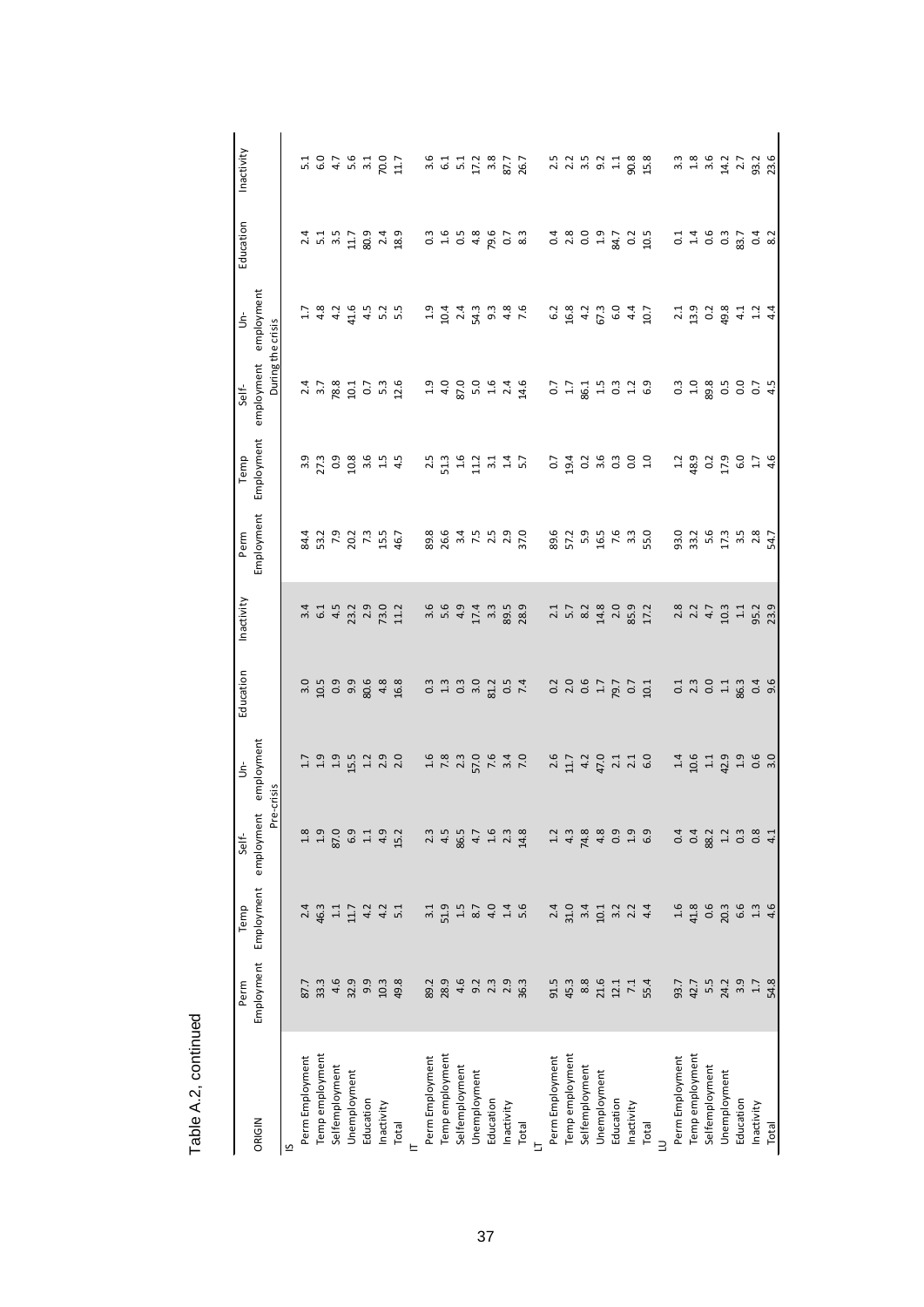|                 | Perm                                          | Temp                     | Self-                                     | ś                                         | Education                                          | Inactivity                       | Perm                                 | Temp                              | Self-                                | ś                                                                                                                       | Education                                           | Inactivity                             |
|-----------------|-----------------------------------------------|--------------------------|-------------------------------------------|-------------------------------------------|----------------------------------------------------|----------------------------------|--------------------------------------|-----------------------------------|--------------------------------------|-------------------------------------------------------------------------------------------------------------------------|-----------------------------------------------------|----------------------------------------|
| ORIGIN          | Employment                                    | Employment               | employment                                | employment                                |                                                    |                                  | Employment                           | Employment                        | employment                           | employment                                                                                                              |                                                     |                                        |
|                 |                                               |                          | č                                         | e-crisis                                  |                                                    |                                  |                                      |                                   | During the crisis                    |                                                                                                                         |                                                     |                                        |
| $\geq$          |                                               |                          |                                           |                                           |                                                    |                                  |                                      |                                   |                                      |                                                                                                                         |                                                     |                                        |
| Perm Employment | 88.0                                          | 2.1                      | 2.3                                       | 3.8                                       |                                                    | 3.6                              |                                      |                                   |                                      | 10.3                                                                                                                    |                                                     |                                        |
| Temp employment | 54.4                                          |                          | 3.0                                       | 9.3<br>9.30<br>9.20                       |                                                    | $4.9$<br>7.5                     |                                      | $1.5$<br>$17.0$                   |                                      | 22.4                                                                                                                    |                                                     |                                        |
| Selfemployment  |                                               | 24.0<br>3.2<br>11.3      |                                           |                                           |                                                    |                                  |                                      |                                   |                                      |                                                                                                                         |                                                     |                                        |
| Unemployment    | 24.3<br>32.2                                  |                          | 61.5<br>4.5                               |                                           |                                                    | 17.8                             | ន<br>ខុ 3 ន<br>ខុ 3 ន                | 1.380                             |                                      | 11.0<br>54.8                                                                                                            |                                                     |                                        |
| Education       | 16.2                                          | 4.4                      | 0.4                                       |                                           | 0 4 0 4 4 9 10<br>0 4 0 4 4 9 10                   | 2.6                              | $\overline{9}$ :1                    |                                   | 2 1 2 3 9 9 9 1 9<br>2 1 9 9 0 9 1 9 | 10.2                                                                                                                    | d 4 0 10 11<br>0 4 0 11 12                          |                                        |
| Inactivity      | 11.5                                          | 1.4                      | 2.4                                       | $5.0$<br>$5.0$<br>$6.4$                   |                                                    | 78.6                             | $11.8$                               | $1.9$<br>$2.4$                    |                                      | $9.5$<br>15.4                                                                                                           | $2.2$<br>8.0                                        |                                        |
| Total           | 59.6                                          | 4.0                      | 5.6                                       |                                           |                                                    | 16.7                             | 51.9                                 |                                   |                                      |                                                                                                                         |                                                     | 16.8                                   |
|                 |                                               |                          |                                           |                                           |                                                    |                                  |                                      |                                   |                                      |                                                                                                                         |                                                     |                                        |
| Perm Employment |                                               | 2.6                      | 0.8                                       |                                           |                                                    |                                  |                                      |                                   |                                      |                                                                                                                         |                                                     |                                        |
| Temp employment | 92.8<br>25.0                                  | 63.9                     | 2.4                                       |                                           |                                                    |                                  |                                      |                                   |                                      |                                                                                                                         |                                                     |                                        |
| Selfemployment  |                                               | 0.9                      | 94.3                                      | $0.7$<br>$0.9$<br>$0.3$<br>$0.7$<br>$0.6$ | 5.8.9.9.9<br>0.8.9.9.9                             |                                  | $92.1$<br>$2.8$<br>$1.0$<br>$1.1$    |                                   |                                      |                                                                                                                         | d 4 9 19 0<br>4 4 9 19 0<br>0 1 0 10 2              |                                        |
| Unemployment    | $1.1$<br>$9.7$<br>$7.0$                       | 18.2                     |                                           |                                           |                                                    |                                  |                                      |                                   |                                      |                                                                                                                         |                                                     |                                        |
| Education       |                                               | 5.6                      | $2.8$<br>$1.6$                            |                                           |                                                    | 5.2                              |                                      |                                   | 8 3 4 4 4 5 6<br>8 4 4 4 5 6 9       | $\begin{array}{cccccc} 1 & 3 & 0 & 0 & 4 & 1 & 1 \\ 2 & 0 & 0 & 0 & 4 & 1 & 1 \\ 0 & 0 & 0 & 0 & 4 & 1 & 1 \end{array}$ |                                                     | 2.5.7.4.23.7.1<br>2.7.4.2.3.7.1.1      |
| Inactivity      | 4.0                                           | $2.0$<br>6.7             | $1.8\,$                                   | 1.9                                       | 0.9                                                | 89.5                             | $4.5$<br>$4.5$<br>$39.1$             |                                   |                                      |                                                                                                                         | $\Xi$                                               |                                        |
| Total           | 39.9                                          |                          | 11.3                                      | 1.9                                       | 10.9                                               | 29.2                             |                                      |                                   |                                      |                                                                                                                         | 12.0                                                |                                        |
| $\frac{1}{2}$   |                                               |                          |                                           |                                           |                                                    |                                  |                                      |                                   |                                      |                                                                                                                         |                                                     |                                        |
| Perm Employment |                                               |                          |                                           | 1.1                                       |                                                    |                                  | 89.7                                 |                                   |                                      |                                                                                                                         |                                                     |                                        |
| Temp employment |                                               |                          | $\begin{array}{c} 1.2 \\ 2.8 \end{array}$ |                                           |                                                    |                                  |                                      |                                   |                                      |                                                                                                                         |                                                     |                                        |
| Selfemployment  | 8 8 9 9 1 9 1 9<br>8 4 9 1 9 1<br>8 4 9 1 9 1 | $2.7$<br>$36.3$<br>$1.3$ |                                           | $4.3$<br>$1.3$<br>$29.5$                  | 1.6074684<br>1.6024224                             |                                  | $45.7$<br>$45.7$<br>$45.7$<br>$45.7$ |                                   | $\frac{560}{1.4}$                    | 13.3333728                                                                                                              | $7.8$<br>$7.8$<br>$0.4$                             | a 5 4 5 5 5 5 7<br>9 7 5 7 9 7 9 7 9 7 |
| Unemployment    |                                               | $13.9$<br>$8.5$          |                                           |                                           |                                                    | 19.7                             |                                      |                                   |                                      |                                                                                                                         |                                                     |                                        |
| Education       |                                               |                          | 84.1<br>2.3<br>1.1<br>1.3                 | $2.\overline{3}$                          |                                                    | 4.4                              |                                      |                                   | 0<br>0 0 8 0<br>0 0 1 0              |                                                                                                                         | $16.4$<br>81.1                                      |                                        |
| Inactivity      |                                               | 2.1                      |                                           | $2.9$<br>$2.6$                            |                                                    | 85.7                             |                                      |                                   |                                      |                                                                                                                         | $5.4$<br>13.9                                       |                                        |
| Total           | 52.3                                          | 5.5                      | 7.9                                       |                                           |                                                    | 19.3                             |                                      |                                   |                                      |                                                                                                                         |                                                     |                                        |
|                 |                                               |                          |                                           |                                           |                                                    |                                  |                                      |                                   |                                      |                                                                                                                         |                                                     |                                        |
| Perm Employment | 88.9                                          | 4.8                      | 1.1                                       | 1.7                                       |                                                    | 3.5                              |                                      |                                   |                                      |                                                                                                                         |                                                     | 2.8                                    |
| Temp employment | 28.5                                          |                          | $1.8$                                     |                                           |                                                    |                                  |                                      |                                   |                                      |                                                                                                                         |                                                     |                                        |
| Selfemployment  | 2.3                                           | 55.7<br>2.7              | 88.1                                      | 8.6<br>2.0                                | $0.1$<br>$0.3$<br>$0.7$<br>$0.5$<br>$0.7$<br>$0.0$ | $4.7$<br>$4.7$<br>$1.9$<br>$2.9$ |                                      | $5.0$<br>$5.3$<br>$5.3$<br>$20.0$ | $113$ $313$ $153$ $133$              | $2.5$<br>$8.3$<br>$2.7$<br>$47.7$                                                                                       | $3.749$<br>$3.749$                                  | $4.6$<br>$3.5$<br>$2.7$<br>$2.7$       |
| Unemployment    | 6.0                                           | 21.6<br>10.0             | 3.8                                       | 51.8                                      |                                                    |                                  |                                      |                                   |                                      |                                                                                                                         |                                                     |                                        |
| Education       | 2.4                                           |                          | $1.1\,$                                   | 5.6                                       |                                                    |                                  |                                      | $\overline{8.1}$                  |                                      | 5.4                                                                                                                     |                                                     |                                        |
| Inactivity      | 1.6                                           | 3.0                      | 1.9                                       | $3.7$<br>9.0                              | $0.6$<br>9.3                                       | 89.2<br>26.0                     |                                      | $3.3$<br>11.7                     |                                      | $2.6$<br>$6.0$                                                                                                          | $\begin{smallmatrix} 4 \\ 2 \\ 8 \end{smallmatrix}$ | 89.3<br>25.5                           |
| Total           | 32.1                                          | 12.4                     | 11.2                                      |                                           |                                                    |                                  |                                      |                                   |                                      |                                                                                                                         |                                                     |                                        |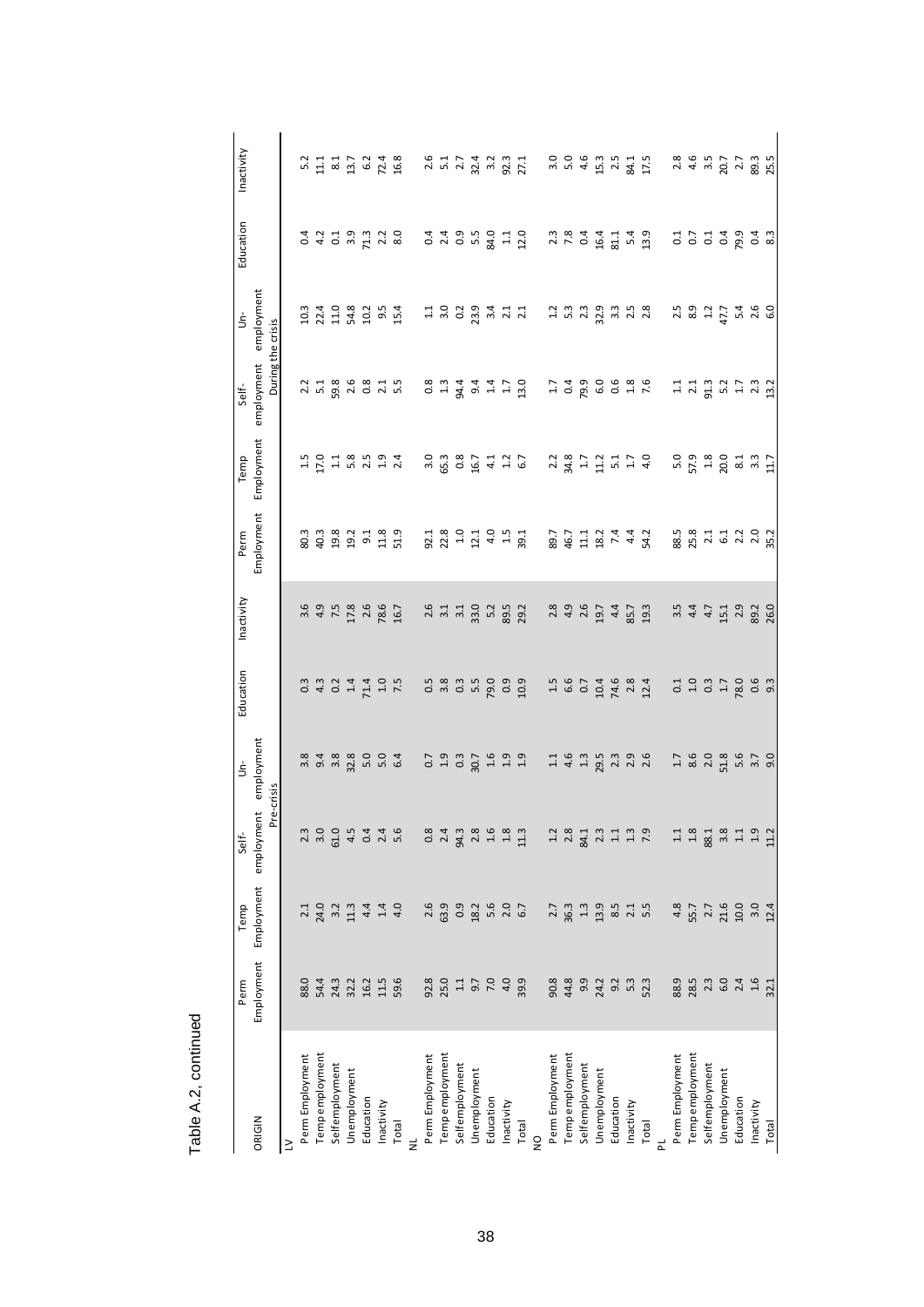|                                    | Perm             | Temp       | Self-              | $\dot{\bar{\mathbf{5}}}$                                                                                                                                                                                                                                                                        | Education                                                                         | Inactivity                | Perm                                       | Temp                                  | Self-                                                                                            | $\dot{\mathbf{5}}$                                                                                                                                                                                                                                                                                         | Education                                         | Inactivity                                           |
|------------------------------------|------------------|------------|--------------------|-------------------------------------------------------------------------------------------------------------------------------------------------------------------------------------------------------------------------------------------------------------------------------------------------|-----------------------------------------------------------------------------------|---------------------------|--------------------------------------------|---------------------------------------|--------------------------------------------------------------------------------------------------|------------------------------------------------------------------------------------------------------------------------------------------------------------------------------------------------------------------------------------------------------------------------------------------------------------|---------------------------------------------------|------------------------------------------------------|
|                                    |                  |            |                    |                                                                                                                                                                                                                                                                                                 |                                                                                   |                           |                                            |                                       |                                                                                                  |                                                                                                                                                                                                                                                                                                            |                                                   |                                                      |
| ORIGIN                             | Employment       | Employment | Pre-<br>employment | employment<br>crisis                                                                                                                                                                                                                                                                            |                                                                                   |                           | Employment                                 | Employment                            | During the crisis<br>employment                                                                  | employment                                                                                                                                                                                                                                                                                                 |                                                   |                                                      |
| 눈                                  |                  |            |                    |                                                                                                                                                                                                                                                                                                 |                                                                                   |                           |                                            |                                       |                                                                                                  |                                                                                                                                                                                                                                                                                                            |                                                   |                                                      |
| Perm Employment                    | 90.7             | 2.9        | 0.9                |                                                                                                                                                                                                                                                                                                 |                                                                                   |                           |                                            |                                       |                                                                                                  |                                                                                                                                                                                                                                                                                                            |                                                   |                                                      |
| Temp employment                    | 18.6             | 65.3       | 2.0                |                                                                                                                                                                                                                                                                                                 |                                                                                   |                           |                                            |                                       |                                                                                                  |                                                                                                                                                                                                                                                                                                            |                                                   |                                                      |
| Selfemployment                     | 4.1              | 3.4        | 86.8               |                                                                                                                                                                                                                                                                                                 |                                                                                   |                           |                                            | 8<br>8 0 0 0 0 m N m<br>9 4 m n n 0 0 |                                                                                                  |                                                                                                                                                                                                                                                                                                            | 0.234101023                                       |                                                      |
| Unemployment                       | 5.5              | 20.6       | 5.9                |                                                                                                                                                                                                                                                                                                 |                                                                                   |                           |                                            |                                       |                                                                                                  |                                                                                                                                                                                                                                                                                                            |                                                   |                                                      |
| Education                          | 2.8              | 9.4        | 0.9                |                                                                                                                                                                                                                                                                                                 |                                                                                   |                           |                                            |                                       |                                                                                                  |                                                                                                                                                                                                                                                                                                            |                                                   |                                                      |
| Inactivity                         | 1.4              | 2.1        | 2.3                |                                                                                                                                                                                                                                                                                                 |                                                                                   |                           |                                            |                                       |                                                                                                  |                                                                                                                                                                                                                                                                                                            |                                                   |                                                      |
| Total                              | 41.8             | 11.1       | 13.0               |                                                                                                                                                                                                                                                                                                 |                                                                                   |                           | 8<br>8 5 7 8 9 7 9 4<br>8 9 7 8 9 9 7 9 4  |                                       | 1.980281                                                                                         |                                                                                                                                                                                                                                                                                                            |                                                   |                                                      |
| 55                                 |                  |            |                    |                                                                                                                                                                                                                                                                                                 |                                                                                   |                           |                                            |                                       |                                                                                                  |                                                                                                                                                                                                                                                                                                            |                                                   |                                                      |
| Perm Employment                    | 89.7             | 3.1        | 1.3                |                                                                                                                                                                                                                                                                                                 |                                                                                   |                           |                                            |                                       |                                                                                                  |                                                                                                                                                                                                                                                                                                            |                                                   |                                                      |
| Temp employment                    | 55.1             | 24.8       | 2.1                |                                                                                                                                                                                                                                                                                                 |                                                                                   | $3.16$<br>$4.9$<br>$3.9$  |                                            |                                       |                                                                                                  |                                                                                                                                                                                                                                                                                                            |                                                   |                                                      |
| Selfemployment                     | 5.6              | 11         | 87.5               |                                                                                                                                                                                                                                                                                                 |                                                                                   |                           |                                            |                                       |                                                                                                  |                                                                                                                                                                                                                                                                                                            |                                                   |                                                      |
| Unemployment                       | 16.7             | 11.9       | 4.5                |                                                                                                                                                                                                                                                                                                 |                                                                                   | $17.6$<br>$3.9$           |                                            |                                       |                                                                                                  |                                                                                                                                                                                                                                                                                                            |                                                   |                                                      |
| Education                          | 8.7              | 6.1        | 0.8                |                                                                                                                                                                                                                                                                                                 |                                                                                   |                           |                                            |                                       |                                                                                                  |                                                                                                                                                                                                                                                                                                            |                                                   |                                                      |
| Inactivity                         | 4.2              | 2.0        | $1.8$              | 1 6 1 2 2 2 3 4 7<br>1 6 1 2 3 2 3 4 7                                                                                                                                                                                                                                                          | 17.59187746                                                                       | 85.9<br>16.4              |                                            |                                       |                                                                                                  | $\begin{array}{cccccc} 1.5 & 8 & 8 & 8 & 15 & 15 \\ 9 & 9 & 15 & 15 & 15 & 15 \\ 1 & 15 & 15 & 15 & 15 & 15 \\ 15 & 15 & 15 & 15 & 15 & 15 \\ 15 & 15 & 15 & 15 & 15 & 15 \\ 15 & 15 & 15 & 15 & 15 & 15 \\ 15 & 15 & 15 & 15 & 15 & 15 \\ 15 & 15 & 15 & 15 & 15 & 15 \\ 15 & 15 & 15 & 15 & 15 & 15 \\ $ |                                                   |                                                      |
| <b>Total</b>                       | 50.0             | 4.7        | 10.2               |                                                                                                                                                                                                                                                                                                 |                                                                                   |                           |                                            |                                       |                                                                                                  |                                                                                                                                                                                                                                                                                                            | 1 1 1 0 0 1 0 1<br>1 0 0 1 1 0 1<br>1 1 0 1 1 0 1 |                                                      |
| 5                                  |                  |            |                    |                                                                                                                                                                                                                                                                                                 |                                                                                   |                           |                                            |                                       |                                                                                                  |                                                                                                                                                                                                                                                                                                            |                                                   |                                                      |
| Perm Employment                    | 90.6             | 3.8        | 2.2                |                                                                                                                                                                                                                                                                                                 |                                                                                   |                           |                                            |                                       |                                                                                                  |                                                                                                                                                                                                                                                                                                            |                                                   |                                                      |
| Temp employment                    | 40.0             | 45.0       | 1.9                |                                                                                                                                                                                                                                                                                                 |                                                                                   |                           |                                            |                                       |                                                                                                  |                                                                                                                                                                                                                                                                                                            |                                                   |                                                      |
| Selfemployment                     | 10.2             | 2.0        | 76.8               |                                                                                                                                                                                                                                                                                                 |                                                                                   |                           |                                            |                                       |                                                                                                  |                                                                                                                                                                                                                                                                                                            |                                                   |                                                      |
| Unemployment                       | 3.2              | 6.4        | 2.8                | $\begin{array}{cccccc} 1.5 & 0.5 & 0.5 & 0.5 \\ 1.5 & 0.5 & 0.5 & 0.5 \\ 0.5 & 0.5 & 0.5 & 0.5 \\ 0.5 & 0.5 & 0.5 & 0.5 \\ 0.5 & 0.5 & 0.5 & 0.5 \\ 0.5 & 0.5 & 0.5 & 0.5 \\ 0.5 & 0.5 & 0.5 & 0.5 \\ 0.5 & 0.5 & 0.5 & 0.5 \\ 0.5 & 0.5 & 0.5 & 0.5 \\ 0.5 & 0.5 & 0.5 & 0.5 \\ 0.5 & 0.5 & 0$ | 1<br>1<br>1<br>1<br>1<br>1<br>1<br>2<br>2<br>2<br>2<br>2<br>2<br>2<br>2<br>2<br>1 | $1.8900$<br>$1.600$       | 8 8 8 8 9 9 9 9 0 1<br>8 9 8 9 9 0 9 9 9 9 |                                       |                                                                                                  |                                                                                                                                                                                                                                                                                                            |                                                   | 2.3<br>2.8<br>5.7<br>2.7<br>2.7<br>2.7<br>2.7<br>2.7 |
| Education                          | 0.9              | $1.8$      | 0.5                |                                                                                                                                                                                                                                                                                                 |                                                                                   |                           |                                            |                                       |                                                                                                  |                                                                                                                                                                                                                                                                                                            |                                                   |                                                      |
| Inactivity                         | $0.\overline{3}$ | 0.3        | 0.9                |                                                                                                                                                                                                                                                                                                 |                                                                                   |                           |                                            |                                       |                                                                                                  |                                                                                                                                                                                                                                                                                                            |                                                   |                                                      |
| Total                              | 29.4             | 4.3        | 6.1                |                                                                                                                                                                                                                                                                                                 |                                                                                   | $0.5$<br>$93.4$<br>$28.4$ |                                            |                                       |                                                                                                  | $3.789$<br>$3.799$<br>$3.799$<br>$3.99$<br>$3.11$<br>$3.799$<br>$3.99$<br>$3.11$                                                                                                                                                                                                                           | 0.79949201                                        |                                                      |
| $\frac{8}{100}$                    |                  |            |                    |                                                                                                                                                                                                                                                                                                 |                                                                                   |                           |                                            |                                       |                                                                                                  |                                                                                                                                                                                                                                                                                                            |                                                   |                                                      |
| Perm Employment                    | 87.9             | 6.1        | 1.4                |                                                                                                                                                                                                                                                                                                 |                                                                                   |                           |                                            |                                       |                                                                                                  |                                                                                                                                                                                                                                                                                                            |                                                   |                                                      |
| Temp employment                    | 56.1             | 31.7       | 1.7                |                                                                                                                                                                                                                                                                                                 |                                                                                   |                           |                                            |                                       |                                                                                                  |                                                                                                                                                                                                                                                                                                            |                                                   |                                                      |
| Selfemployment                     | 9.1              | 2.3        | 84.4               |                                                                                                                                                                                                                                                                                                 |                                                                                   |                           |                                            |                                       |                                                                                                  |                                                                                                                                                                                                                                                                                                            | 1 6 7 9 7 9<br>0 0 0 1 9 9                        |                                                      |
| Unemployment                       | 23.9             | 7.7        | 2.7                |                                                                                                                                                                                                                                                                                                 |                                                                                   |                           |                                            |                                       |                                                                                                  |                                                                                                                                                                                                                                                                                                            |                                                   |                                                      |
| Education                          | 7.9              | 2.8        | 0.5                | 14124264                                                                                                                                                                                                                                                                                        | a 9 0 4 4 9 9<br>0 0 0 4 4 9 9 1                                                  | 2.3 2.7 1.4 2.9 2.4       | 89 d q d 4 y<br>89 d q 4 y                 | n 4 0 m 1 m 4 m<br>2 4 0 m 1 m 4 m    | $\begin{array}{c}\n 1 & 2 & 3 & 5 & 6 \\  7 & 1 & 2 & 5 & 6 \\  8 & 3 & 5 & 6 & 6\n \end{array}$ |                                                                                                                                                                                                                                                                                                            |                                                   |                                                      |
| Inactivity                         | 4.6              | 1.2        | 0.5                |                                                                                                                                                                                                                                                                                                 |                                                                                   |                           |                                            |                                       |                                                                                                  |                                                                                                                                                                                                                                                                                                            | C <sub>1</sub>                                    | 93.5<br>17.5                                         |
| Total                              | 50.8             | 6.4        | 6.1                |                                                                                                                                                                                                                                                                                                 |                                                                                   |                           | 50.5                                       |                                       |                                                                                                  |                                                                                                                                                                                                                                                                                                            | 12.4                                              |                                                      |
| Source: EU-SILC, own calculations. |                  |            |                    |                                                                                                                                                                                                                                                                                                 |                                                                                   |                           |                                            |                                       |                                                                                                  |                                                                                                                                                                                                                                                                                                            |                                                   |                                                      |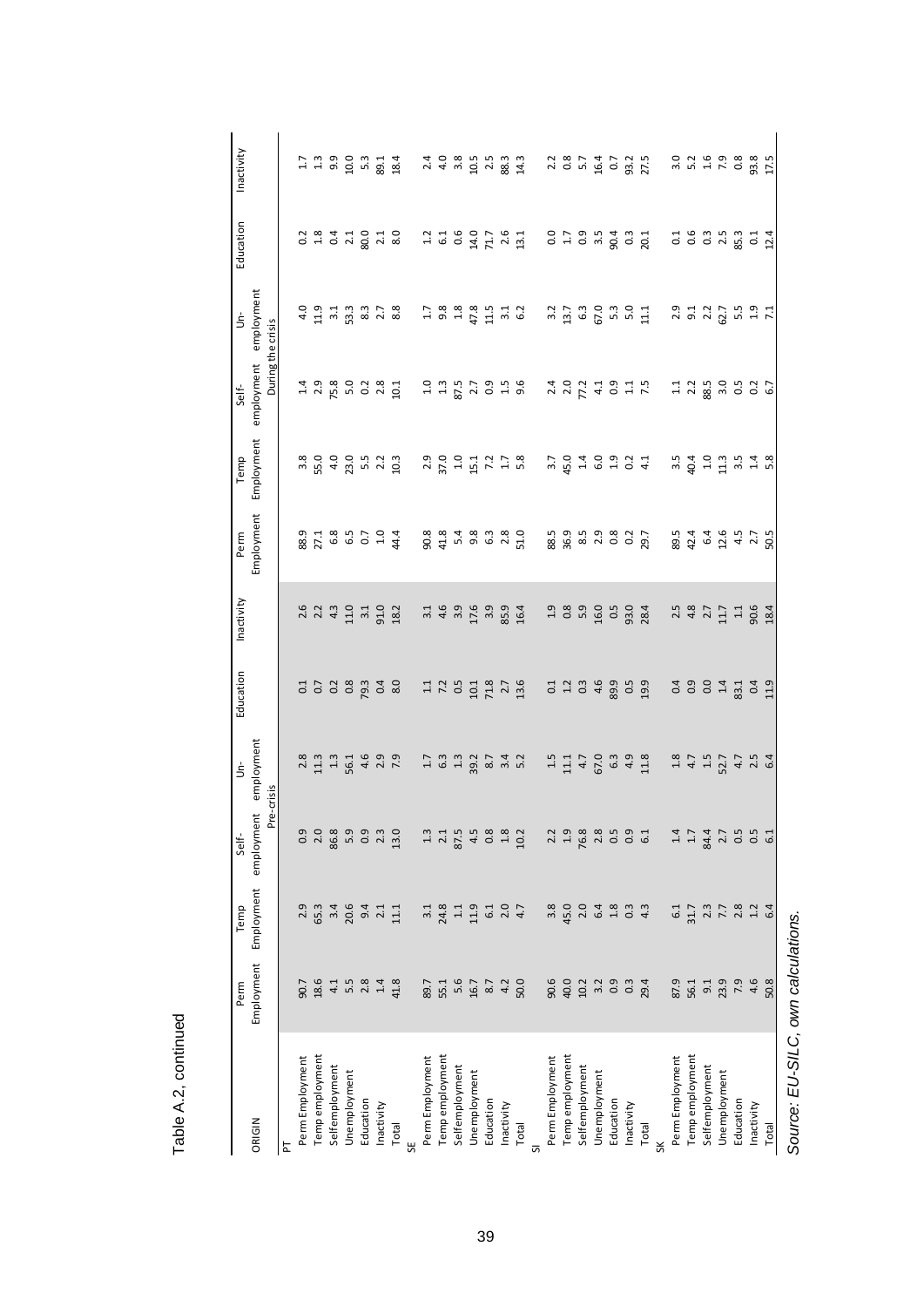#### **References**

Anderton, R. et al. (2012), Euro area labour markets and the crisis. Occasional Paper Series 138. European Central Bank.

Bachmann, R. and M. Sinning (2012), Decomposing the Ins and Outs of Cyclical Unemployment. Ruhr Economic Papers #305.

Bachmann, R., Th.K. Bauer and P. David (2010), Labor Market Entry Conditions, Wages and Job Mobility. IZA Discussion Paper #4965.

Bachmann, R. and P. David (2010), The Importance of Two-Sided Heterogeneity for the Cyclicality of Labour Market Dynamics. IZA Discussion Paper #5358.

Bell, D.N., and D.G. Blanchflower (2011), Young people and the Great Recession. *Oxford Review of Economic Policy* 27 (2): 241-267.

Bentolila, S., P. Cahuc, P., J.J. Dolado and T. Le Barbanchon (2012), TwoTier Labour Markets in the Great Recession: France Versus Spain. *The Economic Journal* 122 (562): F155-F187.

Boeri, T. (2011), Institutional reforms and dualism in European labor markets. In Card, D. and O. Ashenfelter (eds.), *Handbook of Labor Economics*. Amsterdam: North-Holland, 1173-1236.

Boeri, T. and J. van Ours (2013), The economics of imperfect labour markets. Princeton, N.J.: University Press.

ECB – European Central Bank (2012), Euro area labour markets and the crisis. ECB Occasional Paper Series No. 138.

Cazes, S., S. Verick, and F. Al Hussami (2013), Why did unemployment respond so differently to the global financial crisis across countries? Insights from Okun's Law. *IZA Journal of Labor Policy* 2013, 2:10.

Eichhorst, W., V. Escudero, P. Marx and S. Tobin (2010a), The impact of the crisis on employment and the role of labour market institutions. IZA Discussion Paper #5320.

Eichhorst, W., M. Feil and P. Marx (2010b), Crisis, What Crisis? Patterns of Adaptation in European Labor Markets. *Applied Economics Quarterly Supplement* 56 (61): 29-64.

Eichhorst, W., P. Marx and V. Tobsch (2009), Institutional arrangements, employment performance and the quality of work. IZA Discussion Paper #4595.

Elsby, M., B. Hobijn and A. Sahin (2013), Unemployment Dynamics in the OECD. *Review of Economics and Statistics* 95 (2): 530-548.

Elsby, M., R. Michaels and G. Solon (2009), The Ins and Outs of Cyclical Unemployment. *American Economic Journal: Macroeconomics* 1 (1): 84-110.

Esping-Andersen, G. (1990), The three worlds of welfare capitalism. Cambridge, UK: Polity Press.

European Commission (2010), European Employment Observatory Review: Self-employment in Europe 2010 (11/10/2010). Luxemburg: Office for Official Publications of the European Communities.

Eurostat (2011a), EU Labour Force Survey Database User guide. European Commission, Eurostat. Directorate F: Social Statistics and Information Society, Unit F-2: Labour Market. Luxembourg.

Eurostat (2011b), EU Labour Force Survey Explanatory Notes. European Commission, Eurostat. Directorate F: Social Statistics and Information Society, Unit F-2: Labour Market. Luxembourg. Available online: http://epp.eurostat.ec.europa.eu/portal/page/portal/employment\_unemployment \_lfs/documents/EU\_LFS\_explanatory\_notes\_from\_2011\_onwards.pdf. (Extracted: 15/07/2013).

Eurostat (2012a), Information note on the use of the 2012 release of anonymised EU LFS microdata. Available online: http://circa.europa.eu/irc/dsis/employment/info/data/eu\_lfs/LFS\_MAIN/ Anonymisation/Information note LFS anonymised datasets.pdf. (Extracted: 13/08/2013).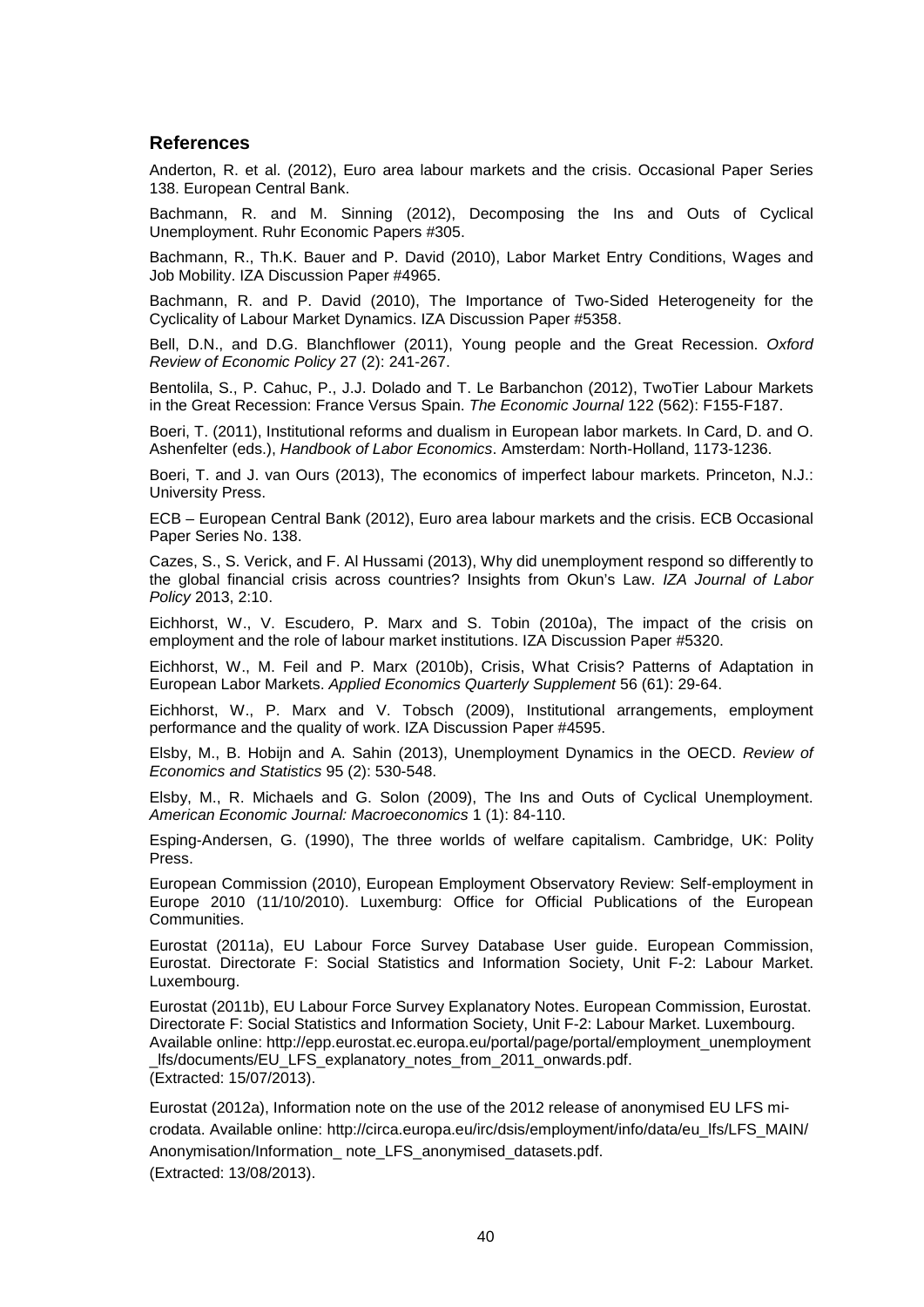Eurostat (2012b), Labour force survey in the EU, candidate and EFTA countries. Main characteristics of national surveys, 2010 (Methodologies and Workingpapers). Available online: http://epp.eurostat.ec.europa.eu/cache/ITY\_OFFPUB/KS-RA-12-013/EN/KS-RA-12-013-EN.pdf. (Extracted: 21/05/2013).

Fujita, S (2011), Dynamics of worker flows and vacancies: Evidence from the sign restriction approach. *Journal of Applied Econometrics* 26: 89-121.

Fujita, S., and G. Ramey (2009), The cyclicality of separation and job finding rates. *International Economic Review* 50 (2): 415-430.

Gal, P.N., A. Hijzen and Z. Wolf (2013), The Role of Institutions and Firm Heterogeneity for Labour Market Adjustment: Cross-Country Firm-Level Evidence. IZA Discussion Paper #7404.

Gomes, P. (2012), Labour market flows: Facts from the United Kingdom. *Labour Economics* 19: 165-175.

Hairault, J.-O., T. Le Barbanchon and T. Sopraseuth (2015), The Cyclicality of the Separation and Job Finding Rates in France. *European Economic Review* 76: 60-84.

IMF – International Monetary Fund, World Economic Outlook (WEO) (2009), Crisis and Recovery. Chapter 1 and Chapter 2. April 2009.

Kahn, L.B. (2010), The Long-Term Labor Market Consequences of Graduating from College in a Bad Economy. *Labour Economics* 17 (2): 303-16.

King, R.G. and S.T. Rebelo (1999). Resuscitating Real Business Cycles. In I.J.B. Taylor and M. Woodford (Eds.), *Handbook of Macroeconomics*, Vol.1B. Amsterdam: North-Holland, 927-1007

Langot, F. and C. Quintero-Rojas (2008), European vs. American hours worked: assessing the role of the extensive and intensive margins. IZA Discussion Paper #3846.

Martin, J.P. and S. Scarpetta (2012), Setting it right: employment protection, labour reallocation and productivity. *De Economist* 160 (2): 89-116.

Merkl, C. and D. Wesselbaum (2011), Extensive vs. Intensive Margin in Germany and the United States: Any Differences). *Applied Economics Letters* 18 (9): 805-808.

Muravyev, A. (2010), Evolution of employment protection legislation in the USSR, CIS and Baltic States, 1985-2009. IZA Discussion Paper #5365.

Nekarda, C.J. (2009). Understanding unemployment dynamics: the role of time aggregation, Working Paper, Federal Reserve Board of Governors.

Ohanian, L.E. and A. Raffo (2012), Aggregate hours worked in OECD countries: New measurement and implications for business cycles. *Journal of Monetary Economics 59* (1): 40- 56.

Oreopoulos, P., T. von Wachter, and A. Heisz. (2012), The Short- and Long-Term Career Effects of Graduating in a Recession. *American Economic Journal: Applied Economics* 4 (1): 1-29.

OECD (2010), OECD Employment Outlook, Moving beyond the job crisis. Paris: OECD Publications.

Petrongolo, B. and C.A. Pissarides (2008), The Ins and Outs of European Unemployment, *American Economic Review* 98 (2): 256-262.

Sala, H., J.I. Silva and M. Toledo (2012), Flexibility at the Margin and Labor Market Volatility in OECD Countries. *The Scandinavian Journal of Economics* 114 (3): 991-1017.

Shimer, R. (2005), The Cyclical Behavior of Equilibrium Unemployment and Vacancies. *American Economic Review* 95 (1): 25-49.

Shimer, R. (2012), Reassessing the Ins and Outs of Unemployment, *Review of Economic Dynamics* 15 (2): 127-148.

Silva, J.I. and J. Vázquez-Grenno (2013), The Ins and Outs of Unemployment in a Two-Tier Labor Market. *Labour Economics* 24: 161-169.

Smith, J.C. (2011), The Ins and Outs of UK Unemployment. *The Economic Journal* 121: 402- 444.